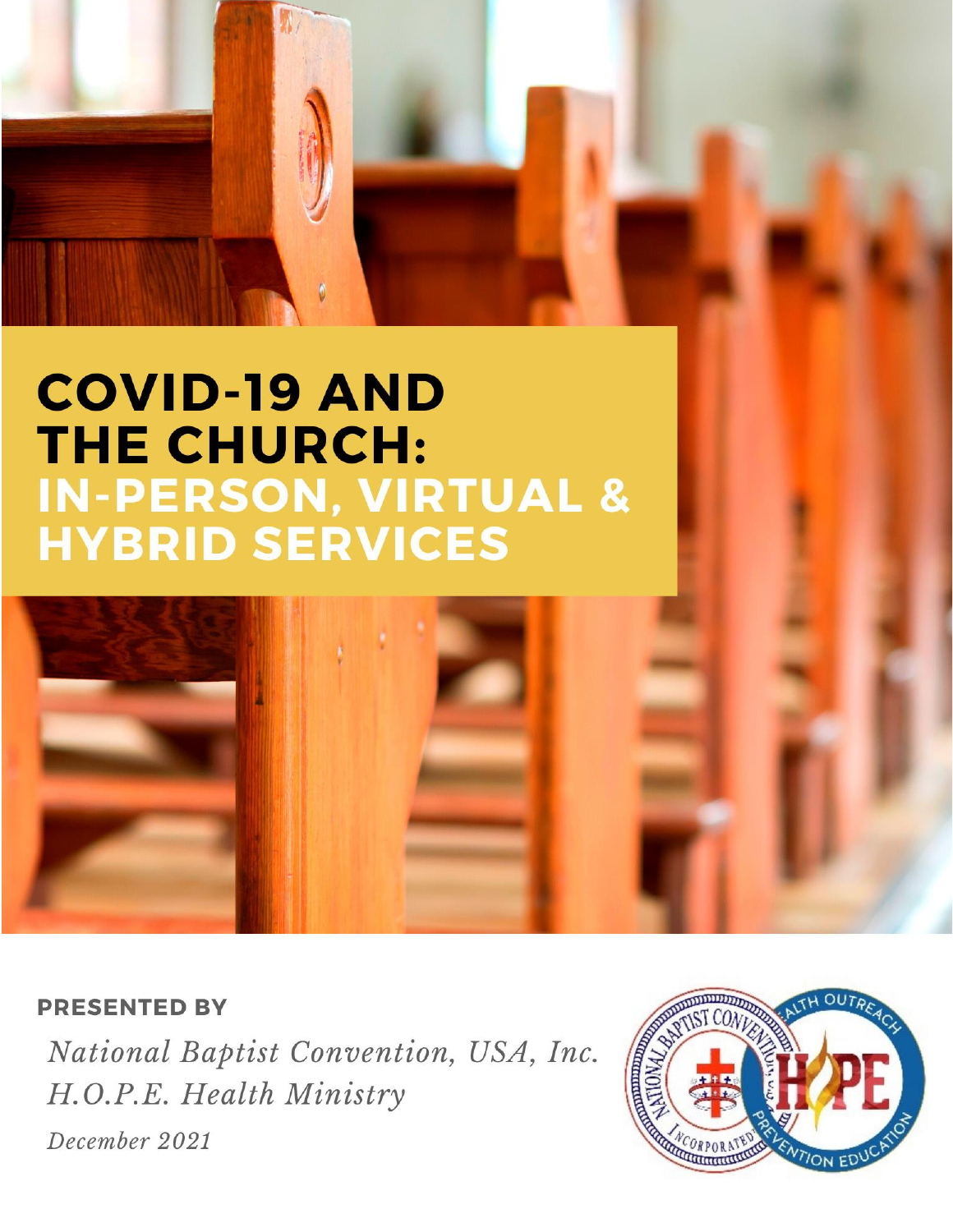

## *National Baptist Convention, USA, Incorporated* **H.O.P.E. Health Ministry COVID-19 and the Church Dr. Jerry Young, President**

# **Overview**

Since Spring 2020, nearly all our National Baptist Convention, USA, Incorporated, churches have been conducting some level of virtual worship. Some of our congregations have returned to in-person worship while others have continued virtually. A growing number of congregations are conducting hybrid worship with in-person worship and simultaneous online streaming. Whatever your congregation chooses to conduct worship, we want everyone to be safe.

More than 51 million people in the U.S. have had confirmed coronavirus infections and more than 800,000 have died of COVID-19. Thousands of new cases are reported daily nationwide.<sup>1</sup>

We know that many of you all want to know what the appropriate steps are to take in returning to in-person worship. In this guide, we will provide some suggested steps. Your congregation's return to in-person worship action plan must include these following components:

- 1. Congregation-wide vaccinations (including booster shots)
- 2. Proper mask wearing
- 3. Physical distancing
- 4. Good ventilation

 $\overline{a}$ 

Many congregations require temperature checks. However, an individual is most contagious, especially with the Delta or Omicron Variants, prior to having a fever. Additionally, unvaccinated children need attention especially those too young to wear masks. Some congregations are requiring proof of vaccination in order to attend worship.

Composed as a series of questions and answers, this guide is not a comprehensive, onesize- fits-all resource. National, state, and local medical and legal guidelines will need to be consulted and followed. While your congregation will need to interpret and adapt the resources shared in this guide for your local context. Let's be clear. With in-person worship, the risk of COVID-19 infection is always a possibility. This guide seeks to

<sup>1</sup> Source: [https://www.npr.org/sections/health-shots/2020/09/01/816707182/map-tracking-the-spread-of-the](https://www.npr.org/sections/health-shots/2020/09/01/816707182/map-tracking-the-spread-of-the-coronavirus-in-the-u-s)[coronavirus-in-the-u-s](https://www.npr.org/sections/health-shots/2020/09/01/816707182/map-tracking-the-spread-of-the-coronavirus-in-the-u-s)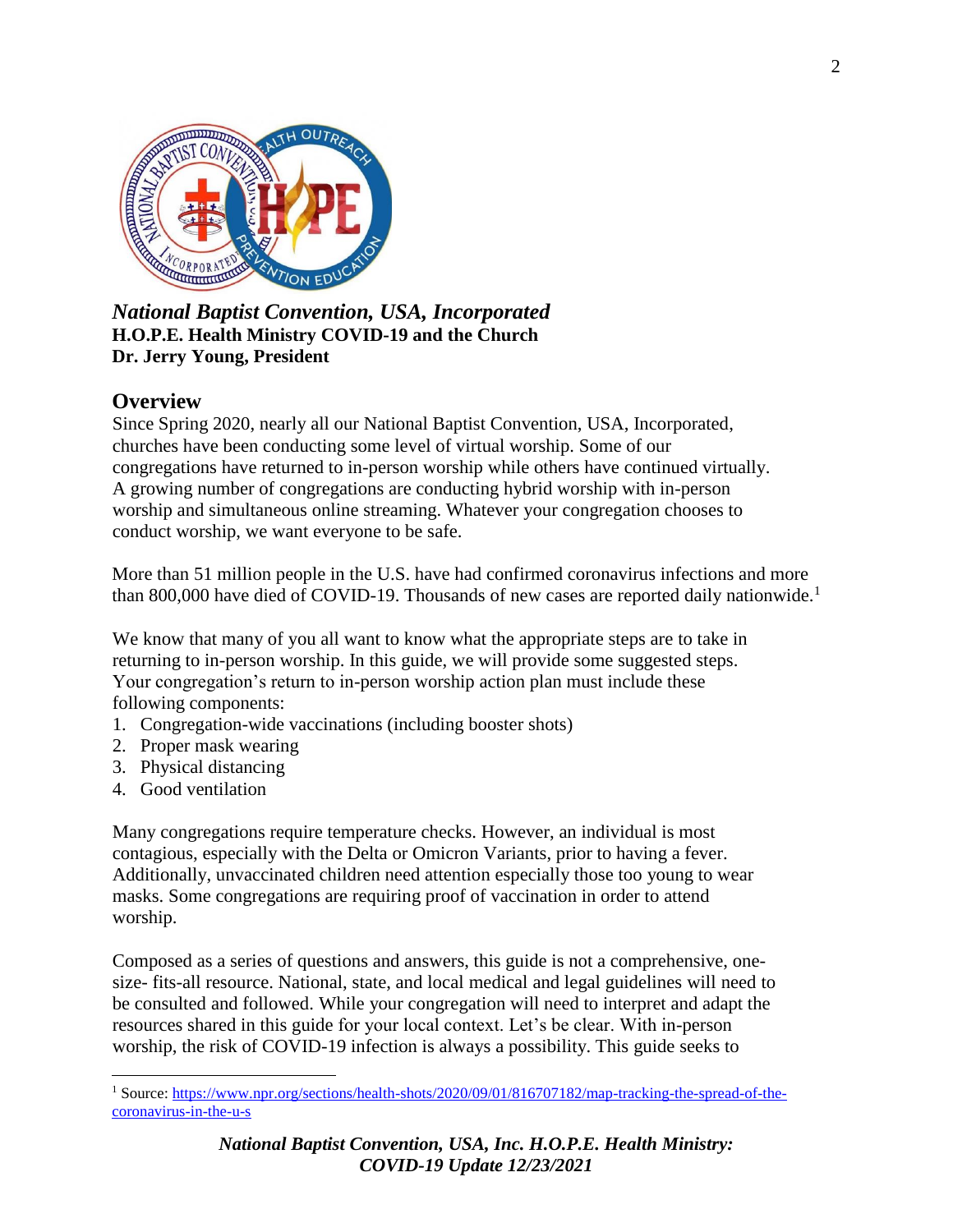guide your congregation in reducing the level of risk for your congregation.

Your pastor and congregational leaders will want to carefully consider:

- recommendations from the Centers for Disease Control and Prevention
- state and/or local health orders from elected officials and/or health departments,
- the safety of your congregation and the community you serve, and
- liability (check your insurance policy).

In this time of a "new" normal, every congregation should make virtual worship a permanent part of their Sunday worship experience. There are two options in our "new" normal environment:

- 1. Your congregation may host virtual worship only.
- 2. Your congregation may offer hybrid worship: in-person and virtual

In either case, congregations should have a virtual worship moderator or associate minister. Why? This moderator interacts with the "virtual" congregation. In this way, the virtual and in-person congregations share in the worship experience simultaneously. The NBCUSA is planning a webinar to show how the virtual worship moderator position functions.

# **Part 1. Q and A for Attending In-person Church Activities<sup>2</sup>**

## **1. Is it safe to go to religious gatherings?**

 $\overline{a}$ 

The answer depends on a variety of factors, CNN medical analyst Dr. Leana Wen said. Attendees should wear masks such as a 3-ply surgical mask or a KN95 mask, Wen said. And if you take communion, do so very quickly.

"Use common-sense measures that reduce your risk – don't take off your mask for 30 minutes while awaiting communion," Wen said. "Keep it on the entire time you're there, put the wafer in your mouth and then put your mask on immediately after."

It's also a good idea to ask your house of worship whether it uses a HEPA filtration system; whether windows can be opened; and whether it can accept offerings either online or with stationary collection boxes (rather than a basket that's passed among congregants).

#### **2. If I have already received two doses of the Pfizer vaccine or the one-shot Johnson and Johnson vaccine, am I in the clear with the Omicron Variant so contagious?**

If you are age 18 or older and it has been more than six months after your initial Pfizer or Moderna series or 2 months after your initial J&J vaccine, you should get a booster shot.

#### **3. What if I am immunocompromised or living with people who are immunocompromised?**

You should be particularly cautious regardless of vaccination status, since immune-weakening conditions make someone at higher risk for serious disease and death if they get COVID-19.

## **4. What about mask wearing and physical distancing during church worship?**

<sup>2</sup> Source:<https://www.cnn.com/2021/04/10/health/church-safety-pandemic-wellness/index.html>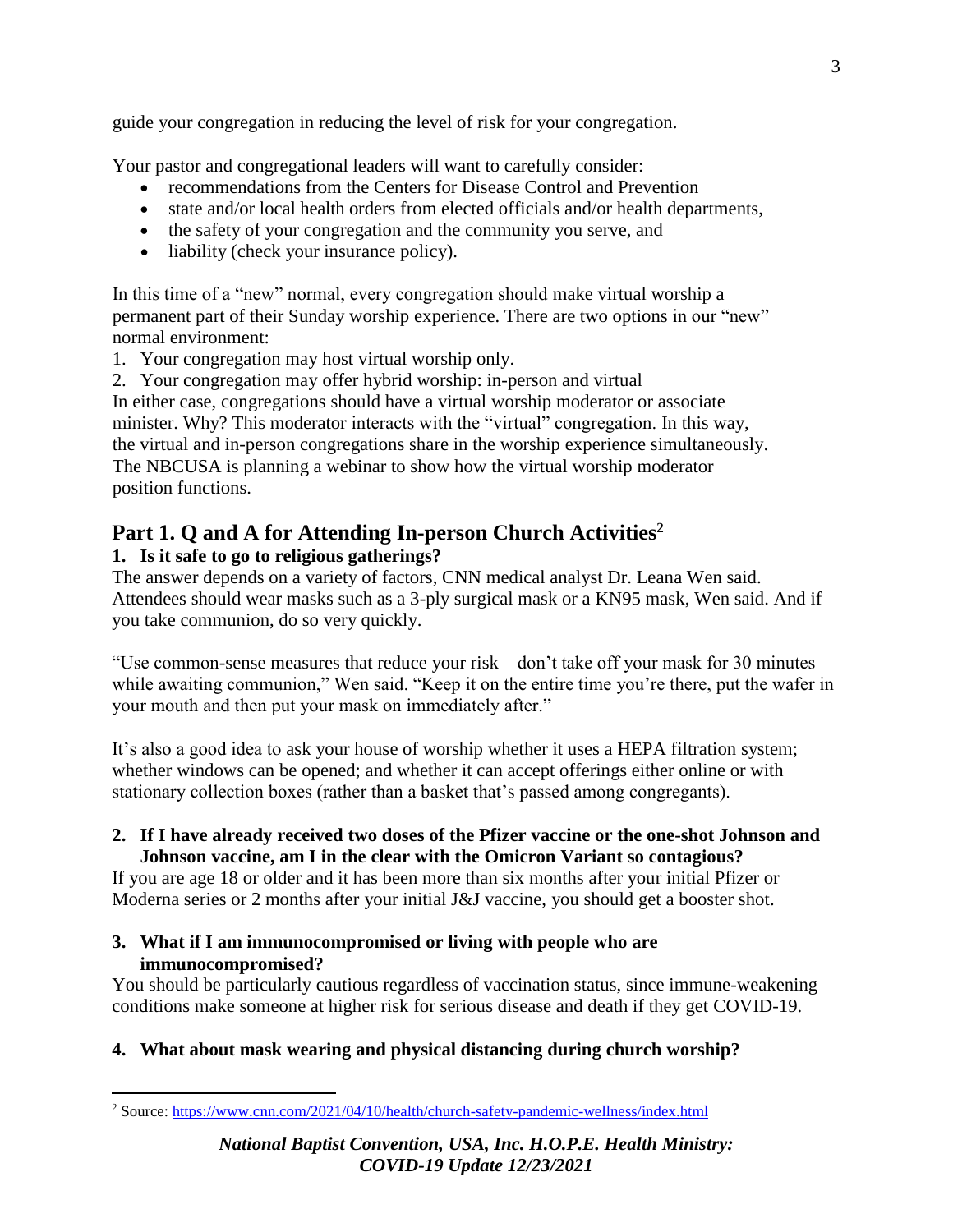Even if you're vaccinated, wearing a mask to protect yourself and others is still a good idea since you or others could have an infection without knowing. Mask-wearing and physical distancing - staying at least 6 feet away from people who don't live in your household -- are especially important if you're in an area of substantial or high transmission of COVID-19, according to the CDC. Everyone should also follow local public health guidelines.

#### 5. **What kind of mask should I wear?**

"Quality of mask really matters. There is no place for cloth face masks at this point," CNN Medical Analyst Dr. Leana Wen said. "We need to be wearing at least a three-ply surgical mask. You can wear a cloth mask on top of that, but do not just wear a cloth mask alone." KN95 and N95 masks are great options, she added.

#### 6. **Given how contagious the Omicron Variant is should I consider getting tested before and after I attend an in-person church activity?**

In addition to being vaccinated and boosted, it's a good idea to get tested shortly before an inperson gathering as well as 3 days afterward — just in case you get infected at the event, Wen said.

## 7. **What about air circulation in our sanctuary?**

You should avoid poorly ventilated spaces -- [well-ventilated spaces](https://www.cdc.gov/coronavirus/2019-ncov/community/ventilation.html) have the ability to open windows and doors and use window fans. They also have properly operating ventilation systems and HEPA (high-efficiency particulate air) filtration systems that enhance air cleaning. Ask your house of worship whether it uses a HEPA filtration system, and if staff are regularly cleaning, with soap or detergent, frequently touched surfaces like pews, pens or offering plates. You could bring sanitizing wipes to use if needed. The risk of getting infected with coronavirus by touching contaminated surfaces is generally low, the [CDC has said.](https://www.cdc.gov/coronavirus/2019-ncov/more/science-and-research/surface-transmission.html) But it depends on several factors, including the infection rate in your community.

The likelihood of surface transmission can be further reduced by properly wearing masks and handwashing. Before and after the service, wash your hands with soap and warm water for at least 20 seconds, or use hand sanitizer -- especially after greetings that involve touching.

## **8. What about sharing materials during worship?**

The CDC has recommended a few steps to reduce the potential risk involved with sharing materials:

- $\Box$  Avoid or limit use of shared objects such as pens, hymnals, religious texts, bulletins or other worship aids.
- $\Box$  Ask whether your church can instead photocopy or electronically display or project prayers, songs and texts.
- $\Box$  Houses of worship can also use stationary collection boxes for offerings instead of passing a basket or accept contributions online.

#### **9. What about congregational fellowship meals?**

If food is offered at or after services, choose pre-packaged foods instead of buffet or potluck meals, if possible. "I would not advise for people to take part in gatherings with food with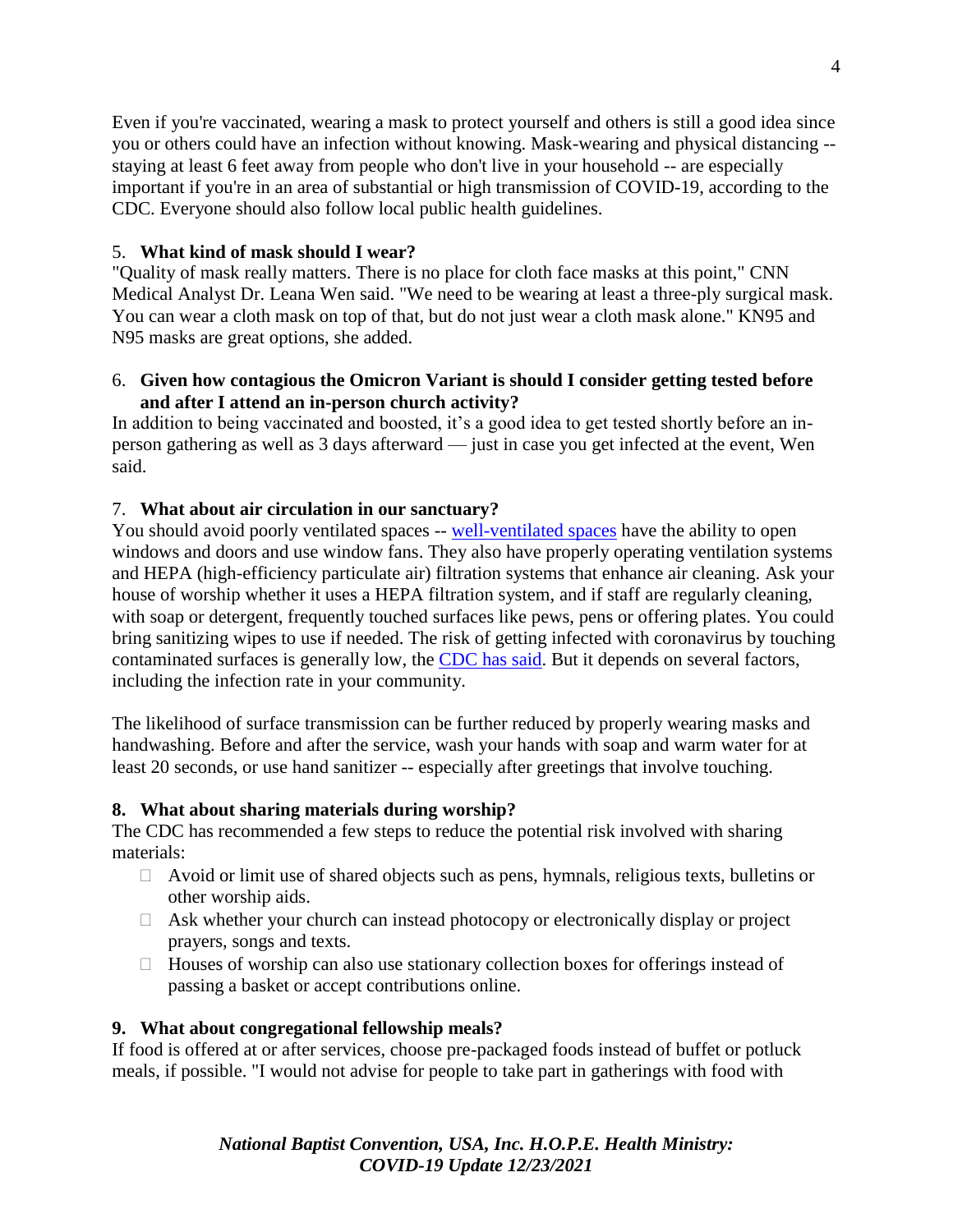members of your church," Wen said, but "if you're removing your mask, everybody needs to be vaccinated and tested. Or it needs to be outdoors."

## **10. What about communion?**

Taking communion is an important sacrament, but does increase risk. Regardless of congregants' vaccination or test status, if you take communion, do so very quickly. "Use common-sense measures that reduce your risk -- don't take off your mask for 30 minutes while awaiting communion," Wen said. "Keep it on the entire time you're there, put the wafer in your mouth and then put your mask on immediately after." The same is true for the grape juice or wine.

## **11. What about children?**

If you have children, the CDC has also [provided resources](https://www.cdc.gov/coronavirus/2019-ncov/community/schools-childcare/guidance-for-childcare.html) for preventing the spread of coronavirus in child care settings. Whether children should attend Sunday school depends on the setting, Wen said. For unvaccinated children older than 2, "there should be enforced masking at all times, ideally (6-feet) distancing," she said.

"Outside is much better than inside," Wen added. "If it's inside, at least have it be in a wellventilated space. We should consider Sunday school to be the same as regular school, which is that transmission can be quite low if the proper mitigation measures are followed."

# **Part 2. General Q and A**

In this section, we address general questions about the COVID-19 pandemic. *Note: Questions 12 through 139 are adapted from CNN's "You Asked, We're Answering: Your Top Questions about COVID-19 and Vaccines" <sup>3</sup>*

**12. What should I do if I can't get a COVID-19 test (or test results) before traveling or seeing family?**

"So, I would say consider the risk level of the people who you're meeting with," said Mercedes Carnethon, vice chair of preventive medicine at Northwestern University Feinberg School of Medicine. She said anyone unable to get tested may want to reconsider meeting with:

Anyone who is unvaccinated.

 $\overline{a}$ 

- Anyone who is over age 65, regardless of vaccination status. "Vaccinations help. Boosters help. They obviously help to mitigate the severity of the symptoms," Carnethon said. "But the reality is that the immune response to vaccination and boosting is a little bit lower in older adults whose immune systems aren't quite as robust and strong."
- Anyone with underlying conditions such as diabetes, hypertension, obesity, cancer, or severe asthma.
- Infants, since it's unclear how they might fare with COVID-19 particularly the new Omicron variant.

Families with unvaccinated children who can't get tested in time should also reconsider meeting with vulnerable relatives, Carnethon said, as those children might be infected but asymptomatic. But even testing does not guarantee safety, said Dr. Jorge Rodriguez, a Los Angeles internal medicine specialist.

<sup>3</sup> Source: <https://www.cnn.com/interactive/2020/health/coronavirus-questions-answers/>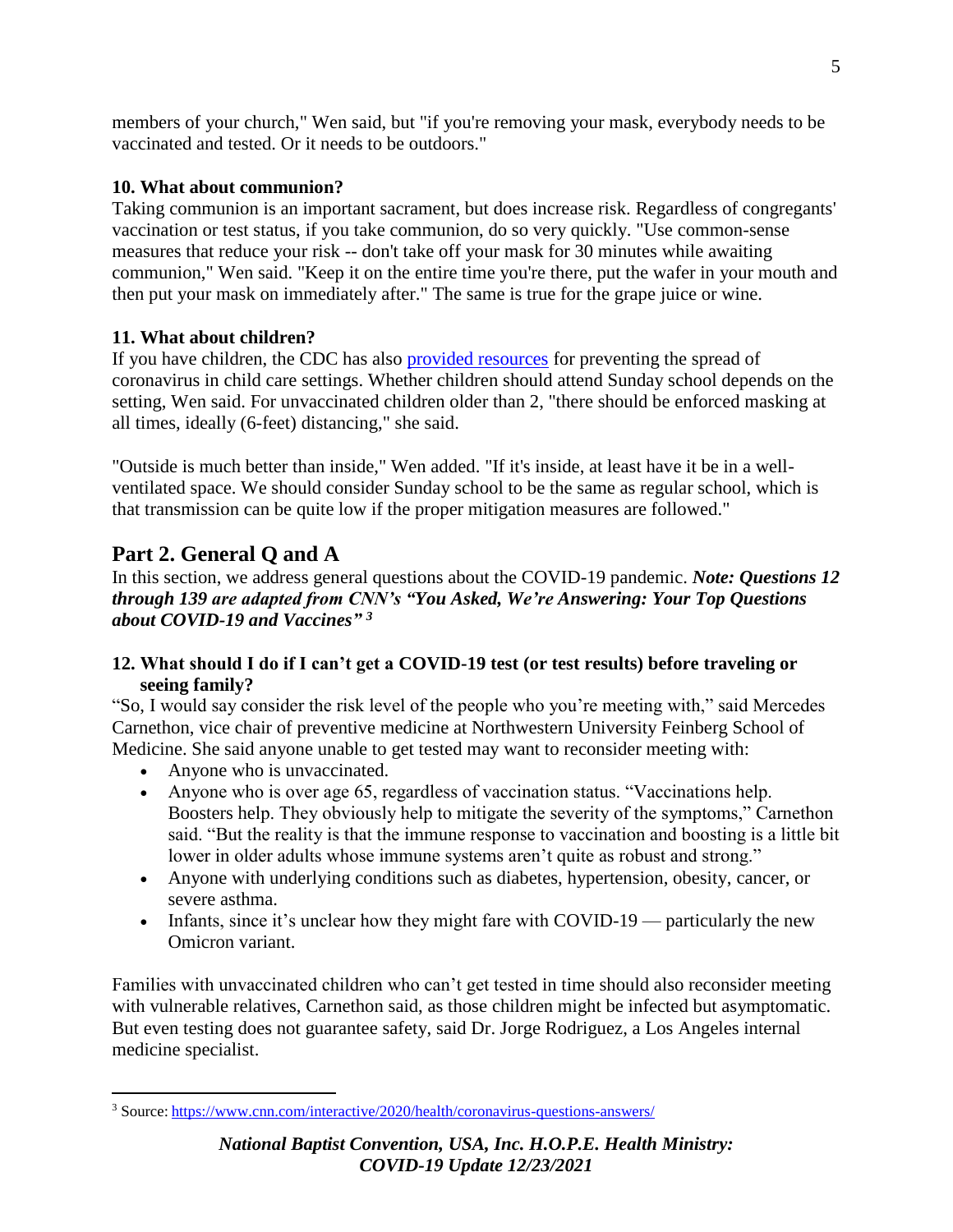For example, a test taken immediately after a new infection might not detect the virus – "and the test wouldn't have been positive until tomorrow or the next day," Rodriguez said. While testing can help, vaccination and booster shots are critical, Rodriguez said. But it takes 2 weeks for the shots to fully kick in.

#### **13. Does "fully vaccinated" mean two shots or three now?**

The US Centers for Disease Control and Prevention still says people are fully vaccinated:

- 2 weeks after their second dose in a 2-dose series, such as the Pfizer or Moderna vaccines, or
- $\bullet$  2 weeks after a single-dose vaccine, such as Johnson & Johnson's Janssen vaccine

But the CDC has recommended additional booster shots for all adults who are 2 months past their Johnson & Johnson vaccination or 6 months past their Moderna vaccination. The CDC has also recommended a booster shot of the Pfizer vaccine for everyone ages 16 and up who are 6 months past their second dose.

*Some doctors say the definition of "fully vaccinated" needs to change to include booster doses.* "I've always said this is a three-dose vaccine," said vaccinologist Dr. Peter Hotez, a professor and dean of the National School of Tropical Medicine at Baylor College of Medicine. "The reason is when you get that third dose, you get a 30- to 40-fold rise in virus-neutralizing antibodies, and therefore there's more spillover protection against new variants – including Omicron," Hotez said December 15.

"The third dose gives you 70% to 75% protection against symptomatic illness." Dr. Anthony Fauci said it's inevitable that the definition of "fully vaccinated" will change. "It's going to be a matter of when, not if," said the director of the National Institute of Allergy and Infectious Diseases.

"For me, as a public health person, I just say get your third shot," Fauci said, referring to eligible Pfizer and Moderna vaccine recipients. "Forget about what the definition is. I just want to see people be optimally protected. And for me, that's unequivocally and unquestionably getting a third shot boost."

#### **14. Who should get a booster shot?**

Those who got the two-dose Moderna vaccine *should get a booster dose 6 months after the second dose*, the US Centers for Disease Control and Prevention said. Everyone ages 16 and up who got the Pfizer vaccine should get a booster 6 months after their second dose. And those who got the single-dose *Johnson & Johnson vaccine should get a booster shot after 2 months*. For booster shots, you don't have to get the same brand of vaccine that you got for your initial vaccination. The US Food and Drug Administration said *it's OK to mix and match brands for the booster dose.*

But the CDC now recommends the Pfizer and Moderna vaccines over the Johnson & Johnson vaccine due to new data suggesting a rare blood clotting syndrome is more common among people who recently got a J&J vaccine.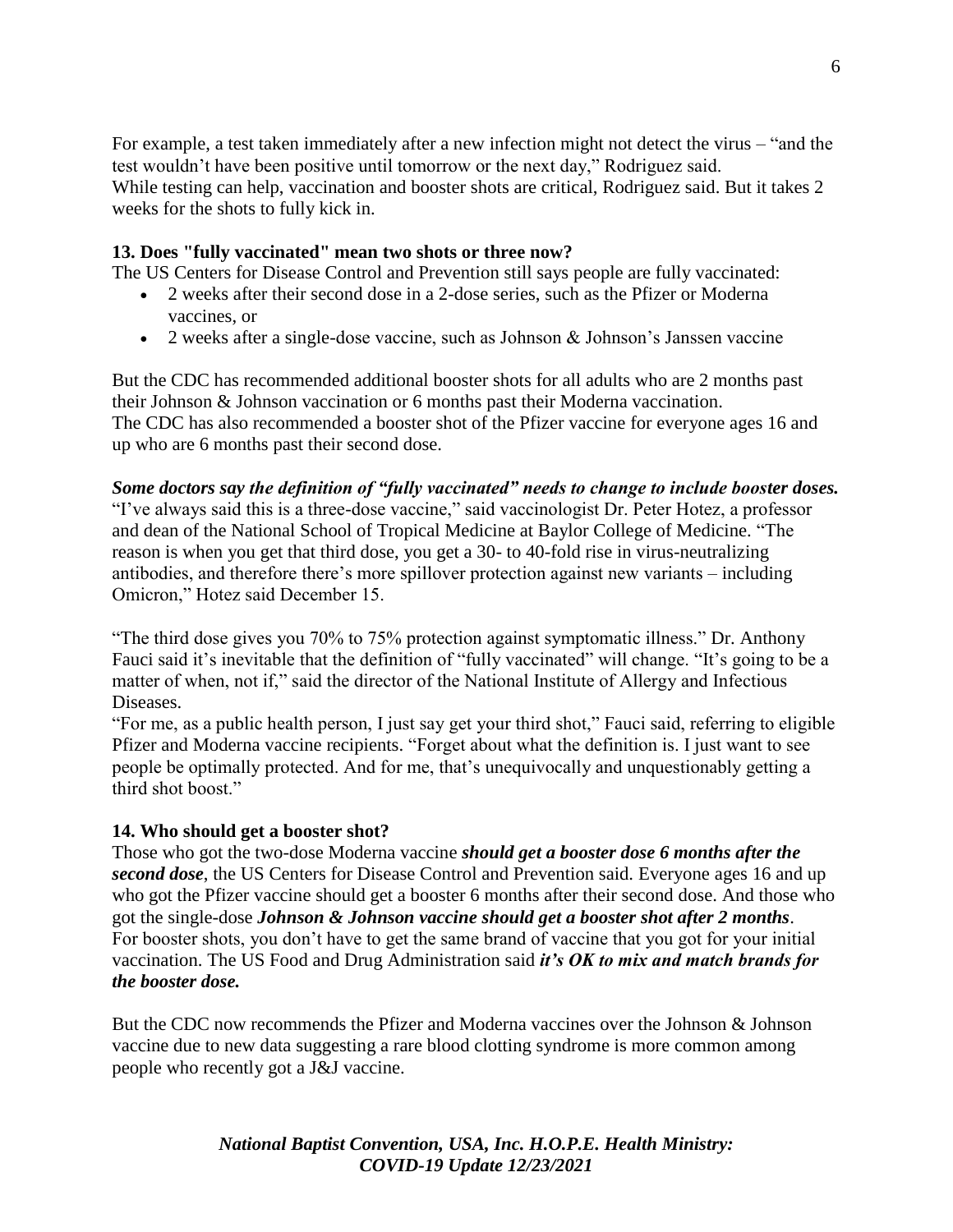#### **15. What do we know about how well booster shots work against the Omicron variant?**

Early lab studies suggest booster doses of the Pfizer/BioNTech vaccine neutralize the Omicron variant, the companies said December 8 — but more research is needed. "While these results are preliminary, the companies will continue to collect more laboratory data and evaluate real-world effectiveness to assess and confirm protection against Omicron and inform the most effective path forward," Pfizer and BioNTech said.

And preliminary data suggests Moderna's current, 50-microgram booster shot increased antibody levels 37-fold against Omicron, compared the antibody levels of a person who got two doses of the Moderna vaccine and no booster, the company announced December 20. Moderna said a larger-dose booster — 100 micrograms — increased antibody levels 83-fold. But it's not clear what these antibody increases mean in terms of real-life protection against Omicron.

Moderna vaccine recipients already get 100-microgram doses for the first two doses of vaccine. Moderna's booster shot has been authorized at 50 micrograms for most adults and 100 micrograms for people who are severely immunocompromised.

#### **16. How fast is the Omicron variant spreading? How widespread is Omicron in the US?**

"This Omicron variant is extraordinarily contagious," CNN medical analyst Jonathan Reiner said. "It's as contagious as measles, and that's about the most contagious virus that we've seen." In just one week, the Omicron variant soared from an estimated 2.9% of US COVID-19 cases to an estimated 73% of US cases as of December 18, according to the US Centers for Disease Control and Prevention. It has been detected in all 50 states.

"Omicron is spreading at a rate we have not seen with any previous variant," the director-general of the World Health Organization said.

At least 77 countries have reported cases, and "the reality is that Omicron is probably in most countries, even if it hasn't been detected yet," WHO Director-General Tedros Adhanom Ghebreyesus said.

As of December 18, Omicron cases were doubling every 1.5 to 3 days in the countries with documented spread, the World Health Organization said.

#### **17. I've already had COVID-19. Can I still get infected with the Omicron variant?**

Yes. In fact, the first confirmed Omicron-related death in the US was a man who previously had COVID-19. The Texas man, in his 50s, had not been vaccinated, Harris County health officials said. For months, the US Centers for Disease Control and Prevention has said vaccines give stronger protection against COVID-19 than previous infection does.

"If you have had COVID-19 before, please still get vaccinated," CDC Director Dr. Rochelle Walensky said in August, citing research published during a Delta variant surge. "This study shows you are twice as likely to get infected again if you are unvaccinated."

With the new Omicron variant, the risk of getting reinfected is 5.4 times higher with Omicron than it was with Delta, according to a team of disease modelers at Imperial College London.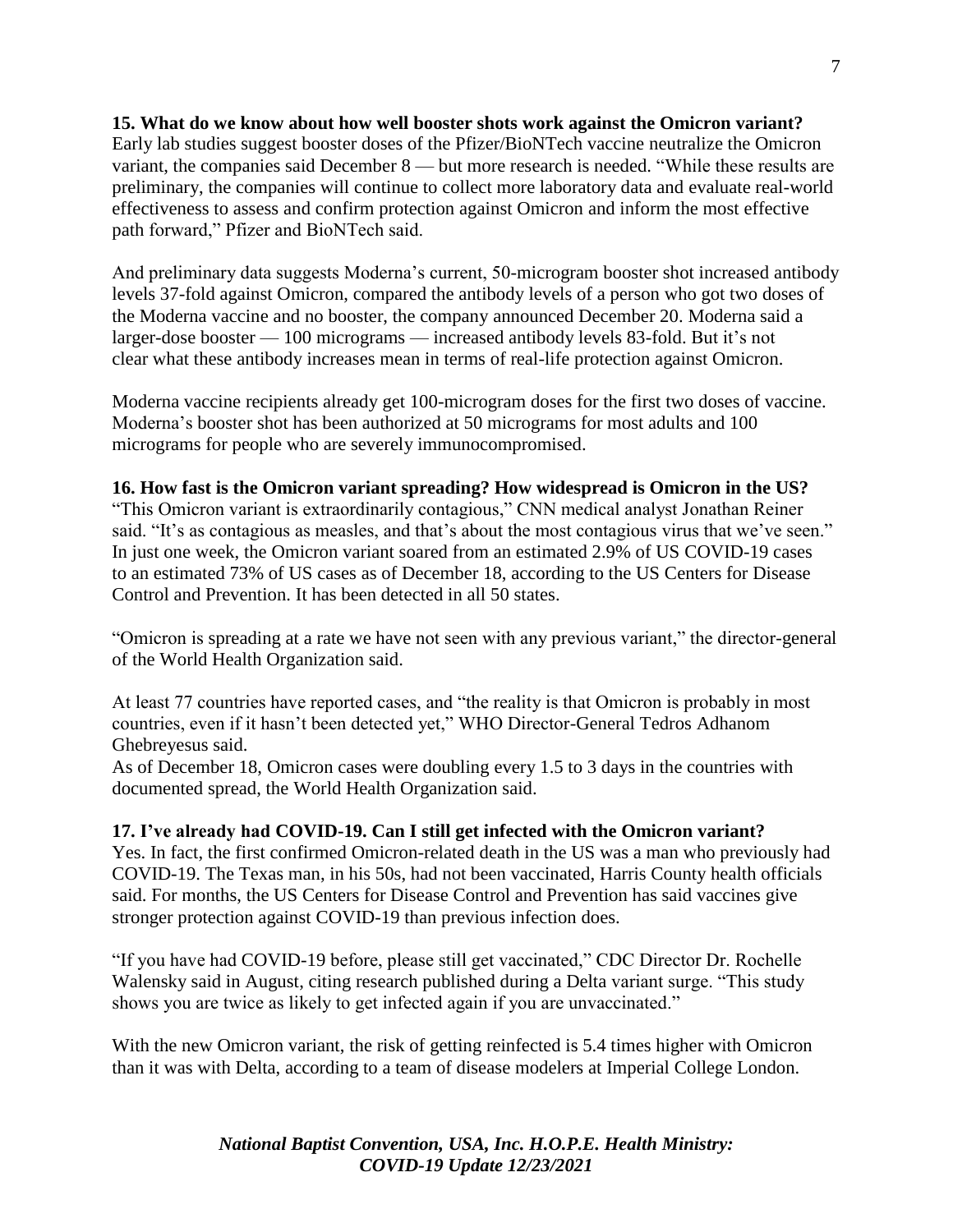"This suggests relatively low remaining levels of immunity from prior infection," the team wrote in a December report.

Health experts say the best way to help protect against the Omicron variant is to get vaccinated and boosted.

#### **18. What should I do if I was recently exposed to someone who now has COVID-19? How long do I have to quarantine?**

It depends on whether you're fully vaccinated, the US Centers for Disease Control and Prevention says. "People who are fully vaccinated do NOT need to quarantine after contact with someone who had COVID-19 unless they have symptoms," the CDC said December 9.

"However, fully vaccinated people should get tested 5-7 days after their exposure, even if they don't have symptoms and wear a mask indoors in public for 14 days following exposure or until their test result is negative."

If you're not fully vaccinated and had close contact with someone with COVID-19, the CDC offered these recommendations:

- Stay home for 14 days after your last contact with a person who has COVID-19.
- Watch for fever (100.4◦F), cough, shortness of breath, or other symptoms of COVID-19.
- If possible, stay away from people you live with, especially people who are at higher risk for getting very sick from COVID-19.
- If you have symptoms, immediately self-isolate and contact your local public health authority or health care provider.

However, "local public health authorities make the final decisions about how long quarantine should last, based on local conditions and needs," the CDC said. For example, quarantine times might be shortened to 7 days if a test taken 5 days after exposure turns out to be negative.

#### **19. I'm fully vaccinated, but my kids are too young to get shots -- and we're visiting family members this week. With the new Omicron variant spreading, what should we do?**

"I think that depends on people's individual risk tolerance," CNN medical analyst and emergency physician Dr. Leana Wen said. Some, like Dr. Peter Hotez, decided to cancel a planned visit from in-laws this holiday season. "Unfortunately, I had to ask them not to come because I thought that it was a little too risky for them in terms of travel with all the Omicron circulating," said Hotez, dean of the National School of Tropical Medicine at Baylor College of Medicine.

For families who still want to get together with extended relatives, Wen suggests following the **"2-out-of-every-3 rule."** "We have 3 major tools at our disposal: vaccination, testing and masking," she said. "We should have 2 out of every 3 things. And so if you're not vaccinated, you should be masking, and if you're gathering with people, testing," Wen said.

"If you are vaccinated, also get that booster, too. But if you want to get together with people indoors without masks, then make sure that people are tested that same day. If you're unable to get that test, people should still be wearing masks indoors." For children too young to get vaccinated — and who obviously can't wear a mask while eating — "the key in that case is to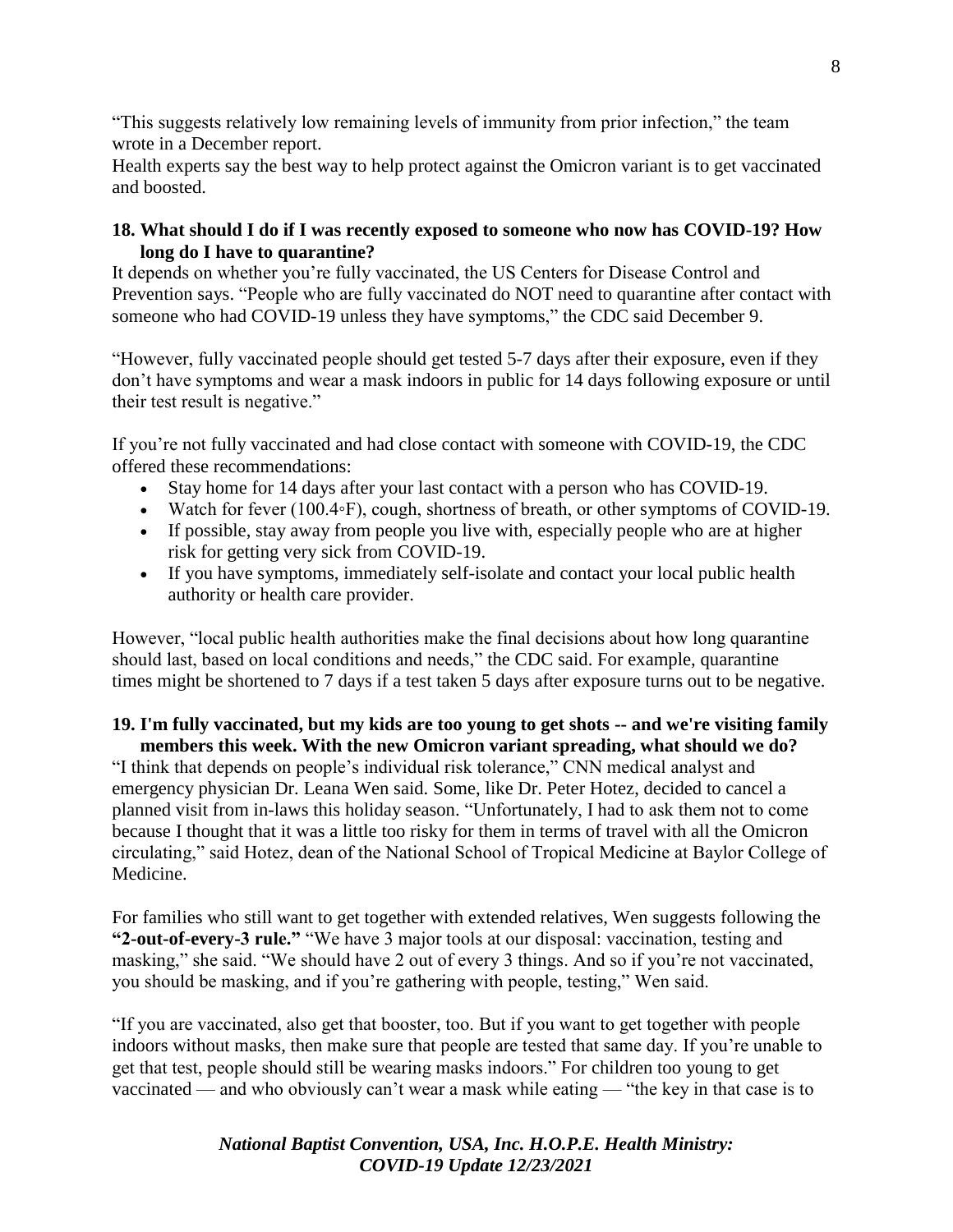surround the unvaccinated kids with others who are vaccinated," Wen said. "This is classic herd immunity — others protect the young kids who can't mask. And if everyone tests, that's the second layer of protection."

#### **20. What should I do if I test positive for COVID-19?**

Whether you have symptoms or not, you should isolate from others for 10 days, the US Centers for Disease Control and Prevention recommends. "To calculate your 10 full day isolation period, day 0 is your first day of symptoms. Day 1 is the first full day *after* your symptoms developed," the CDC said December 9.

"If you test positive for COVID-19 and **never** develop symptoms, day 0 is the day of your positive viral test (based on the date you were tested) and day 1 is the first full day *after* your positive test. If you develop symptoms after testing positive, your 10-day isolation period must start over. Day 0 is your first day of symptoms. Day 1 is the first full day *after* your symptoms developed."

But if you're fully vaccinated, you're generally less likely to get infected in the first place. The CDC says "the risk of infection, hospitalization, and death are all much lower in vaccinated compared to unvaccinated people. Therefore, everyone ages 5 years and older should get vaccinated to protect themselves and those around them."

#### **21. Can vaccinated people get infected with the Omicron variant?**

Yes — but early research suggests fully vaccinated people are not likely to get severely sick from the Omicron variant. In South Africa, where the Omicron variant quickly became dominant, one study suggests two doses of the Pfizer vaccine were 33% protective against infection — but 70% effective in preventing severe illness, including hospitalization. (The researchers did not examine the effects of vaccine booster doses.)

But as Omicron variant spreads rapidly around the world, health experts say they believe those who are not vaccinated at all remain the most vulnerable. "This virus will eventually seek out and land on the people who are the most susceptible, and those are the ones that have not been vaccinated, A, and also the ones that have not been boosted," Los Angeles internal medicine specialist Dr. Jorge Rodriguez said. "It's not a matter of if. It's a matter of when."

#### **22. What should I do if I think I'm sick with COVID-19?**

If you have COVID-19 or think you might have it, the US Centers for Disease Control and Prevention says:

- **Stay home.** Most people with COVID-19 have mild illness and can recover at home without medical care. Do not leave your home, except to get medical care. Do not visit public areas.
- **Take care of yourself.** Get rest and stay hydrated. Take over-the-counter medicines, such as acetaminophen, to help you feel better.
- **Stay in touch with your doctor.** Call before you get medical care. Be sure to get care if you have trouble breathing, have any other emergency warning signs or if you think it is an emergency.
- **Avoid public transportation**, ride-sharing or taxis.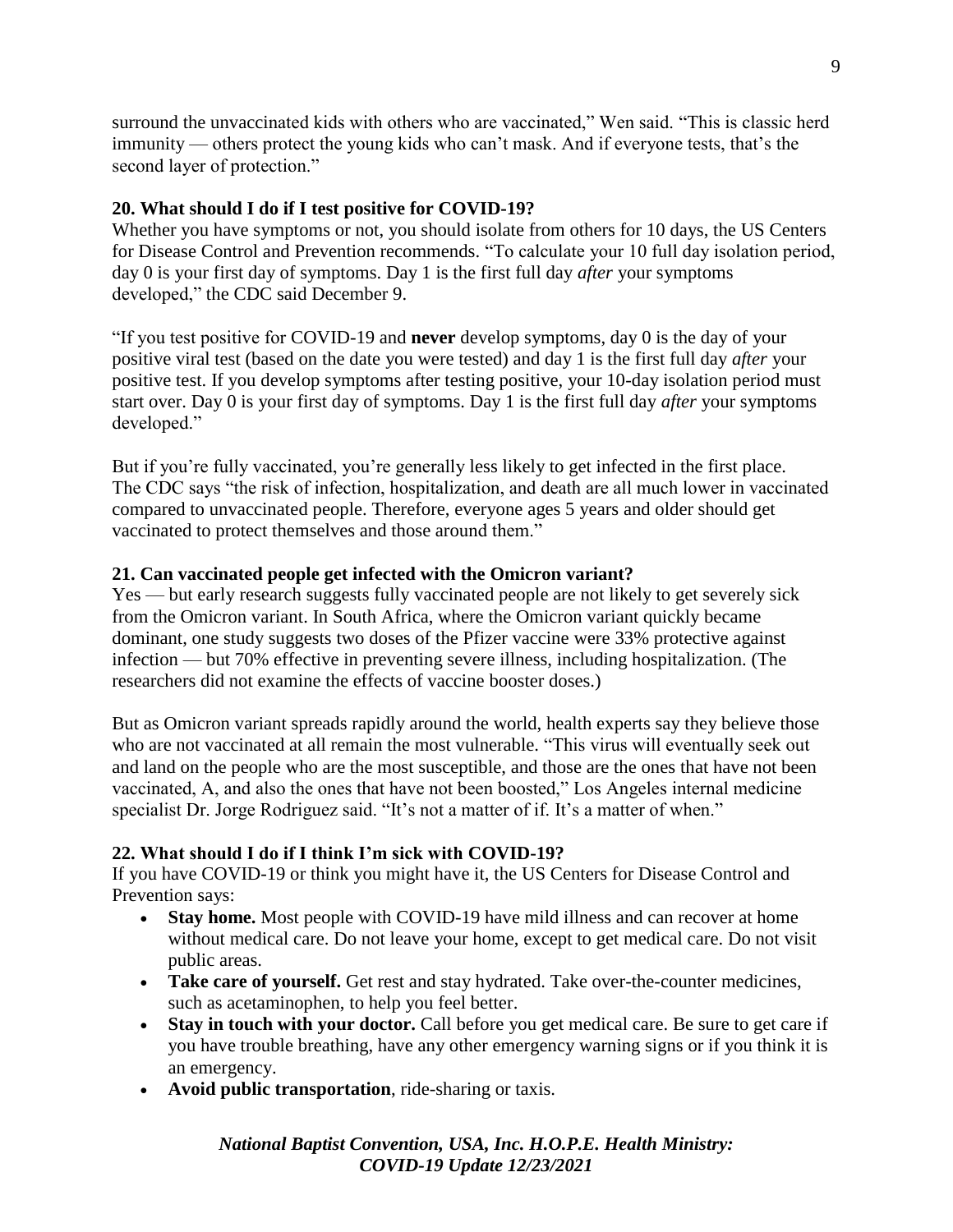If you take a COVID-19 test, it's important to stay away from others while waiting for your test results, the CDC says. This includes staying away from other members of your household.

#### **23. If Omicron doesn't seem to cause more severe disease so far, why are doctors still concerned?**

Researchers are still learning about the new variant, so it's too early to say for sure whether Omicron causes milder illness on a broad scale. But Omicron is highly contagious, the directorgeneral of the World Health Organization said. "Even if Omicron does cause less severe disease, the sheer number of cases could once again overwhelm unprepared health systems," WHO Director-General Tedros Adhanom Ghebreyesus said.

And that could be disastrous for parts of the US that are already seeing a holiday season surge of COVID-19 hospitalizations. It's also unclear how much Omicron might impact long Covid, as the variant was discovered only in November.

#### **24. What exactly is in the COVID-19 vaccines? I've heard so many rumors and don't know what to believe.**

The CDC [lists active and inactive ingredients](https://www.cdc.gov/vaccines/covid-19/clinical-considerations/covid-19-vaccines-us.html?fbclid=IwAR3LiVUTQHkTg41hZrW1_XGZQuRBC_AIXAO0dR80RYYFKeR1NL2AKhMmQ7U#Appendix-C) for each of the three coronavirus vaccines used in the US. "None of the vaccines contain eggs, gelatin, latex, or preservatives," the CDC said. And contrary to popular myths, the vaccines don't have microchips and can't make you magnetic.

"All COVID-19 vaccines are **free from metals** such as iron, nickel, cobalt, lithium, rare earth alloys or any manufactured products such as microelectronics, electrodes, carbon nanotubes, or nanowire semiconductors."

#### **25. Can a PCR or rapid test tell me which type of variant I might have if I have COVID-19?**

No, diagnostic tests like PCR tests and rapid antigen tests can help detect whether you've been infected with coronavirus. But they can't tell you exactly which strain you have. It takes another layer of testing, involving genetic sequencing, to determine what strain or variant caused the infection.

#### **26. If vaccine makers are already working on Omicron-specific boosters, shouldn't I just wait to get one of those doses instead of getting a booster shot now?**

"The answer is no," said Dr. Anthony Fauci, director of the National Institute of Allergy and Infectious Diseases. "If you are eligible — namely, if you've had the Moderna or the Pfizer (vaccines), and you're 6 months following your primary regimen of vaccination, or you're 2 months following J&J — don't wait," Fauci said.

"Get that extra boost now because we know when you do that, the level of antibodies that rise and go up following a boost is much, much higher than the peak level that you get after your second dose of a two-dose vaccine," he said. "Our experience with variants such as the Delta variant is that even though the vaccine isn't specifically targeted to the Delta variant, when you get a high enough level of an immune response, you get spillover protection even against a variant that the vaccine wasn't specifically directed at."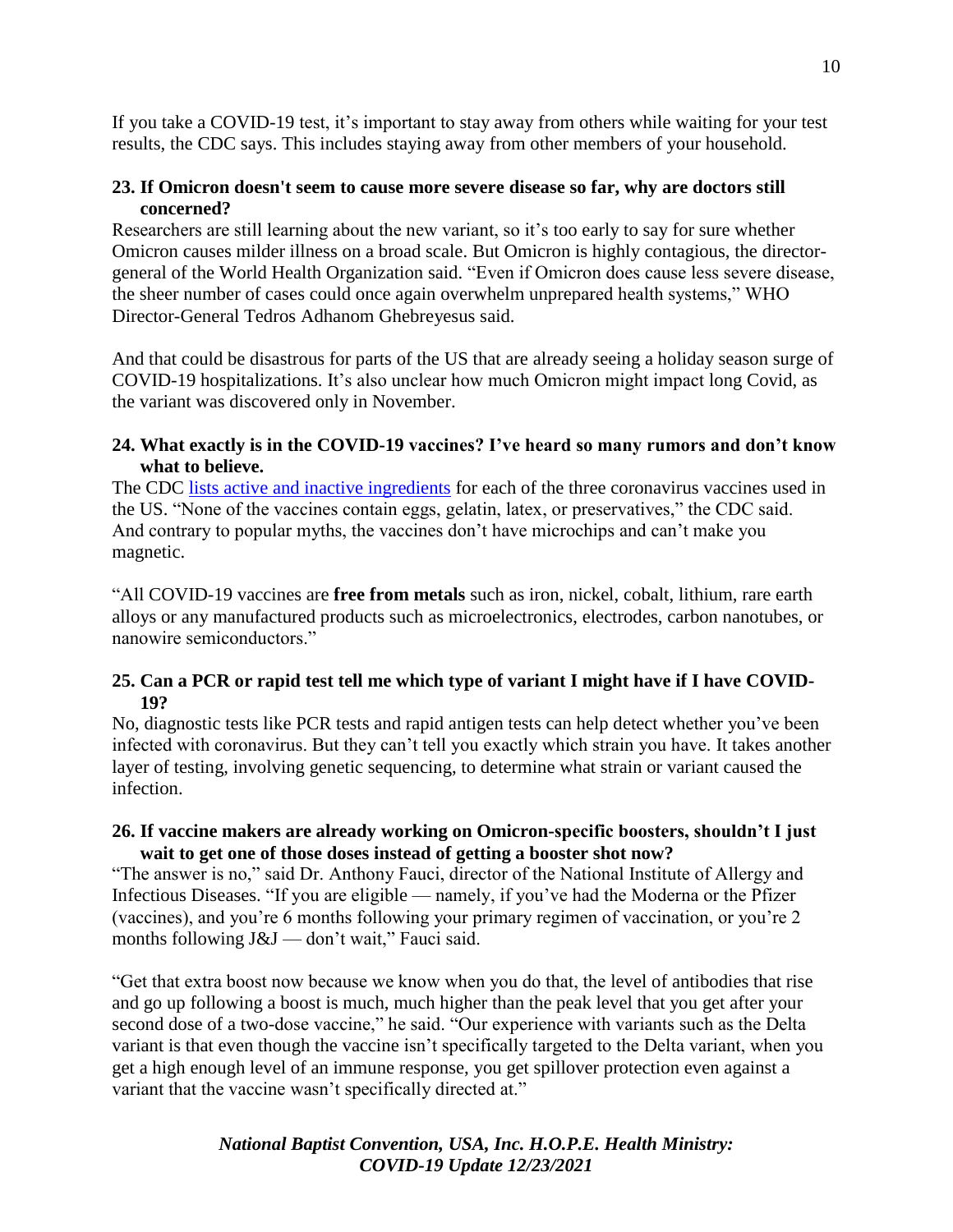Pfizer and Moderna have been working on Omicron-specific booster shots — just in case they might be needed. But even if Omicron-specific shots are needed, it would take a while to get them rolled out to the public.

#### **27. How did the Omicron variant get its name? Didn't they skip some letters in the Greek alphabet?**

Since May, the World Health Organization has been assigning Greek letters to notable new coronavirus variants. Before Omicron, the last two variants of interest or concern were called Lambda and Mu. The next letter in the Greek alphabet is Nu, followed by Xi. But WHO skipped over Nu and Xi and went [straight to Omicron for the latest variant of concern,](https://www.who.int/news/item/26-11-2021-classification-of-omicron-(b.1.1.529)-sars-cov-2-variant-of-concern) which has the scientific name B.1.1.529.

The reason? "Nu is too easily confounded with 'new' and Xi was not used because it is a common surname," WHO said in an email to CNN. "And WHO best practices for naming new diseases suggest 'avoiding causing offense to any cultural, social, national, regional, professional or ethnic groups."

#### **28. What makes the Omicron variant so different from other variants? Don't we get new COVID-19 variants all the time?**

As coronavirus keeps spreading, new mutations and new variants are expected to develop. But the new Omicron variant has an unusually high number of mutations, including dozens on the spike protein — the structure used by a virus to latch onto and get inside cells under attack. "It has a lot of mutations — more than 50. That's a new record," said Dr. Francis Collins, director of the US National Institutes of Health.

More than 30 of those mutations are in the spike protein — the part of the virus targeted by leading COVID-19 vaccines. Scientists are trying to learn how much the Omicron variant might evade the antibodies produced from vaccination or natural infection. "We worry if the spike protein is of a different shape, maybe the antibodies won't stick quite as well. That's the reason for the concern," Collins said. "On the other hand, all of the previous variants, which have also had differences in the spike protein, have responded to vaccines — and especially boosters," he said.

## **29. What should I do if I'm physically unable to go out and get a vaccine or booster shot?**

"If you have difficulty reaching a vaccination site, you may be able to get an in-home vaccination," the CDC says. The CDC suggests contacting the following to see if they provide at-home vaccination in your area:

- Your doctor or health care provider
- The hotline for Medicare recipients at 1-800-633-4227 (TTY 1-877-486-2048)
- Your state health department or 211
- The Disability Information and Access Line (DIAL) 1-888-677-1199
- Services for older adults and their families at the [Eldercare Locator](https://eldercare.acl.gov/Public/Index.aspx) or 1-800-677-1116

#### **30. What do we know about the safety and efficacy of COVID-19 vaccines in younger children? Are there any side effects?**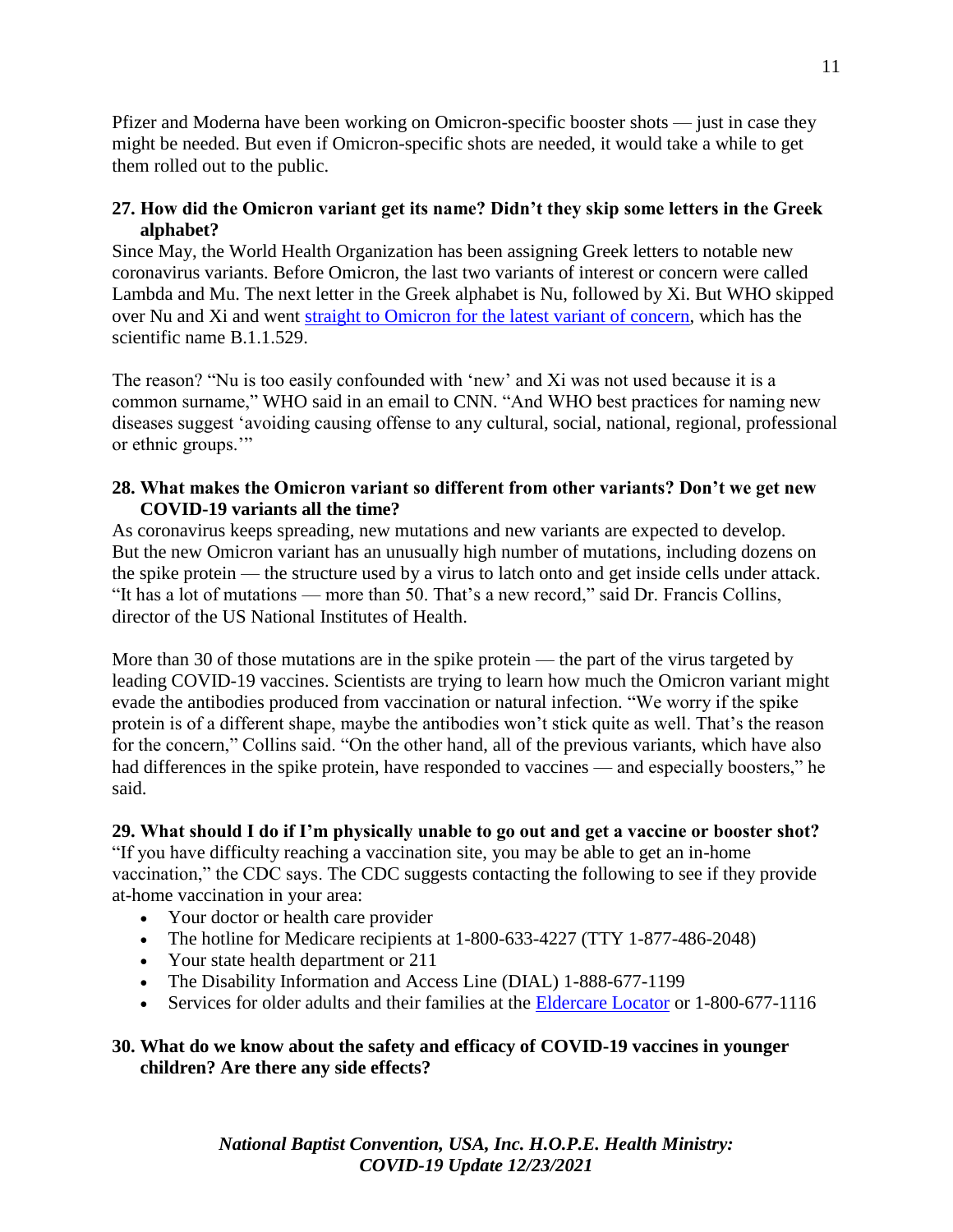Pfizer said its vaccine is safe and 90.7% effective against symptomatic COVID-19 in children ages 5 to 11, based on clinical trial data. Trial participants who got the vaccine received two doses, spaced three weeks apart. After monitoring trial participants for three months after the shots, there were no serious side effects such as myocarditis or pericarditis, Pfizer said.

"The side effects we're seeing in the kids are really identical to what we're seeing in adults," said Dr. Bob Frenck, director of the Vaccine Research Center at Cincinnati Children's Hospital, one of the Pfizer pediatric trial sites. Such side effects include a sore arm, fatigue, headache and fever in about 10% of children. Those side effects don't last more than a day or two. Separately, Moderna has been testing various doses of its COVID-19 vaccine in children. On October 25, Moderna said interim trial results showed its vaccine was well tolerated and generated a robust immune response in children ages 6 to 11. Some participants had side effects such as fatigue, headache, fever and pain at the injection site. Moderna said planned to submit its data to the FDA.

#### **31. Could I have the flu and coronavirus at the same time? If so, what does that do to your body?**

"You can certainly get both the flu and COVID-19 at the same time, which could be catastrophic to your immune system," said Dr. Adrian Burrowes, a family medicine physician in Florida. In fact, getting infected with one can make you more vulnerable to getting sick with the other, epidemiologist Dr. Seema Yasmin said.

"Once you get infected with the flu and some other respiratory viruses, it weakens your body," she said. "Your defenses go down, and it makes you vulnerable to getting a second infection on top of that." On their own, both COVID-19 and the flu can attack the lungs, potentially causing pneumonia, fluid in the lungs or respiratory failure, the CDC said. "The two (illnesses) together definitely could be more injurious to the lungs and cause more respiratory failure," said Dr. Michael Matthay, a professor of medicine at the University of California, San Francisco. And just like with COVID-19, even young, healthy people can die from the flu. Doctors say the easiest way to help avoid a flu/COVID-19 double whammy is to get vaccinated.

#### **32. Can I get a COVID-19 vaccine (or booster shot) and a flu shot at the same time?**

"Yes, you can get a COVID-19 vaccine and a flu vaccine at the same time," the US Centers for Disease Control and Prevention said. "If you haven't gotten your currently recommended doses of COVID-19 vaccine, get a COVID-19 [vaccine as soon as you can,"](https://www.cdc.gov/flu/season/faq-flu-season-2021-2022.htm) the CDC said. The ability to get both vaccines at the same time can make it more convenient for Americans to try to stay healthy, said Dr. Anthony Fauci, director of the National Institute of Allergy and Infectious Diseases.

"If that means going in and getting the flu shot in one arm (and) the Covid shot in the other, that's perfectly fine," Fauci said. But don't assume you're protected right afterward. "Remember, after you are vaccinated, your body takes about two weeks to develop antibodies that protect against flu," the CDC said. Similarly, you're not fully vaccinated against COVID-19 until [two](https://www.cdc.gov/coronavirus/2019-ncov/vaccines/fully-vaccinated.html#vaccinated)  [weeks after the final dose.](https://www.cdc.gov/coronavirus/2019-ncov/vaccines/fully-vaccinated.html#vaccinated)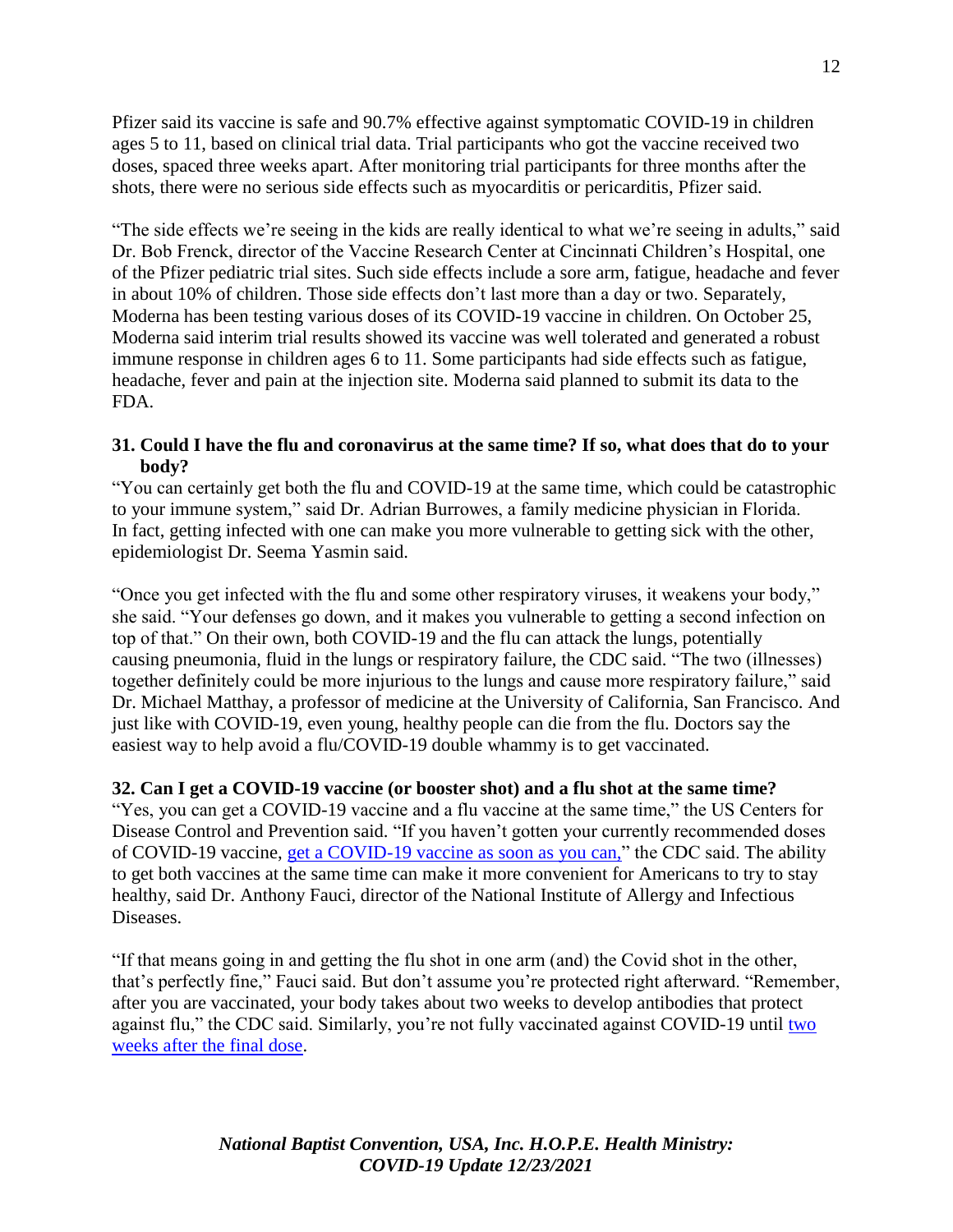#### **33. If my child is 11, should I wait until she turns 12 to get a larger dose of COVID-19 vaccine? Or should she get a pediatric dose of the Pfizer vaccine for kids ages 5 to 11?**

"I wouldn't wait," said Dr. Paul Spearman, a member of the US Food and Drug Administration's Vaccines and Related Biological Products Advisory Committee. He said data presented to the committee by Pfizer "showed that a 10-microgram dose — so a third of the dose that is licensed for adults — was equally effective in terms of generating neutralizing antibodies, one of the most important means of protecting people from COVID-19."

One advantage of the smaller (but equally effective) doses for children was reduced side effects, said Dr. Bob Frenck, director of the Vaccine Research Center at Cincinnati Children's Hospital — one of the Pfizer pediatric trial sites. "So, one-third of the dose that we're giving adults, or even one-third of the dose that was used in 12-year-olds and above, was just as immunogenic. We got just as good an immune response as the 30-microgram dose, and there were less side effects," Frenck said.

"A lot of people are asking us: 'Does this mean you're giving us less of a vaccine?' I said, well, we're giving you less antigen, but their immune response is so good that they're making the same immune response – so there's no need to give more vaccine," he said. For parents of larger 10- or 11-year-olds who are worried a pediatric dose might not be enough, weight is not important when it comes to vaccines, said Dr. Paul Offit, director of the Vaccine Education Center at Children's Hospital of Philadelphia.

#### **34. How many kids were in Pfizer's COVID-19 trial for ages 5 to 11? Do kids get the same doses as adults? And do kids get one shot, or two?**

Pfizer said data from its vaccine trial that included [2,268 children ages 5 to 11](https://www.pfizer.com/news/press-release/press-release-detail/pfizer-and-biontech-announce-positive-topline-results) showed the vaccine is safe and generates "robust" antibody response. It said the "preferred dose for safety, tolerability and immunogenicity" among that age group was 10 micrograms per dose – one-third the dosage for those ages 12 and older. But just like with teens and adults, children ages 5 to 11 need to get two doses spaced three weeks apart.

#### **35. Why were kids in vaccine trials divided by age groups and not weight? Wouldn't size or weight matter more than age when determining dosage?**

In this case, weight isn't important, said Dr. Paul Offit, director of the Vaccine Education Center at Children's Hospital of Philadelphia. "I think people have a misconception about the way vaccines work. They think of them in the same way as drugs. If you give, for example, an antibiotic like amoxicillin, your weight matters because the antibiotic is distributed throughout your bloodstream," Offit said.

"That's not true with vaccines. With vaccines, you get those as a shot in the arm, and that's taken up by the local draining lymph nodes. So really weight doesn't matter." Adolescents ages 12 and up who get the Pfizer/BioNTech vaccine get the same dosage that adults get  $-30$  micrograms per dose. Researchers have been trying to see which doses give the best combination of high efficacy and minimal side effects among younger children.

In September, Pfizer announced its COVID-19 vaccine was safe and generated a "robust" antibody response in children ages 5 to 11. It said the "preferred dose for safety, tolerability and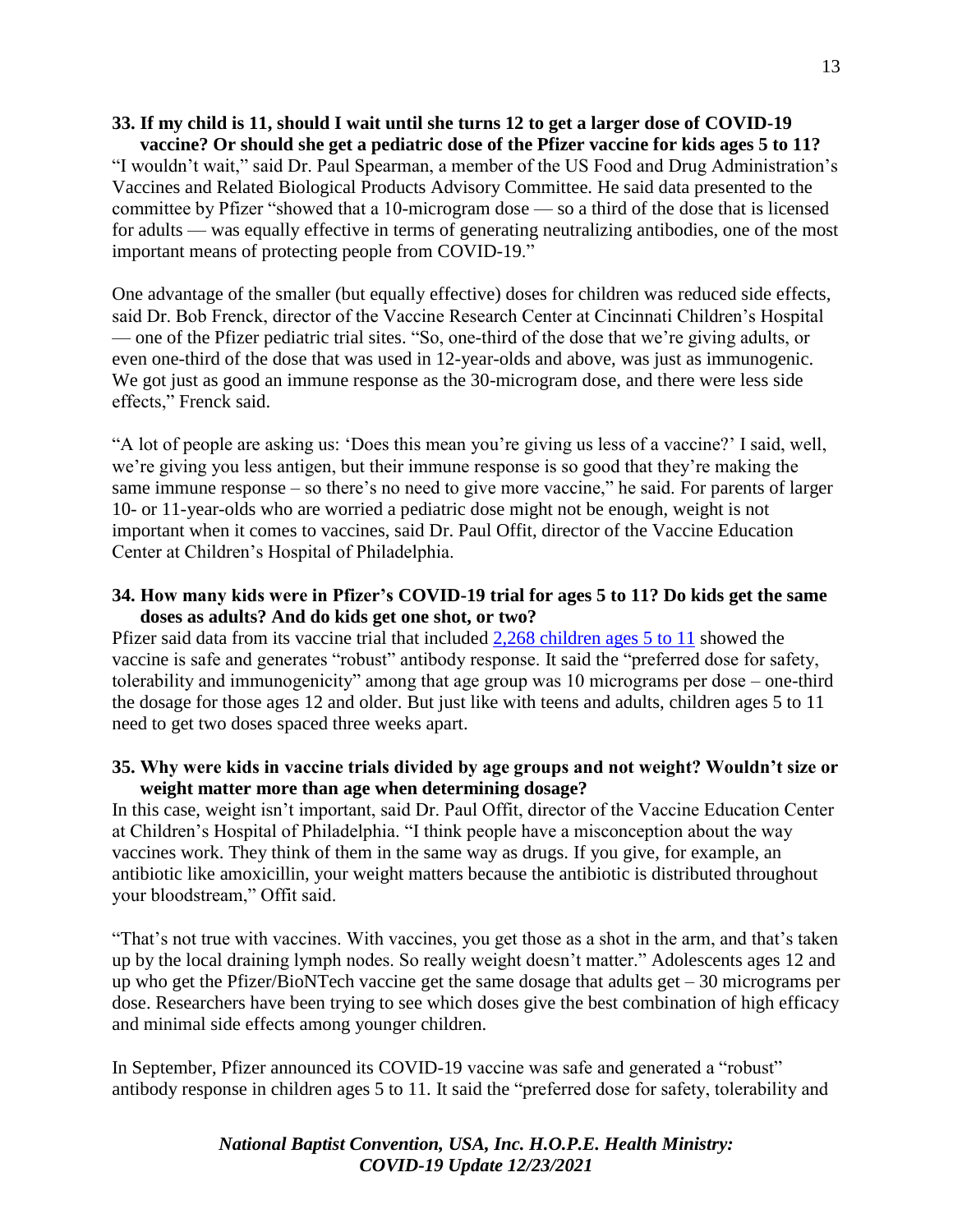immunogenicity" among that age group was 10 micrograms per dose – one-third the dosage for teens and adults.

**36. Why bother getting vaccinated if there's still a chance you could get COVID-19?**

No vaccine is 100% effective, but the COVID-19 vaccines significantly reduce the chances of severe illness and death — across multiple age groups. For adults under age 50, the rate of COVID-19 hospitalizations among those unvaccinated was 15 times higher than for those fully vaccinated, according to August data from the US Centers for Disease Control and Prevention. Among those ages 50 to 64, the hospitalization rate is 31 times higher for unvaccinated people. And the risk of dying from COVID-19 is more than 11 times higher for unvaccinated adults than it is for vaccinated adults, according to the CDC data.

For seniors, who are more susceptible to severe COVID-19, that gap is smaller. Among those 80 and older, the risk of dying from COVID-19 in August was about five times higher among those unvaccinated compared to those fully vaccinated.

Of the breakthrough cases resulting in death, 85% were among people age 65 and older, according to the CDC. But those cases are extremely rare. As of October 12, about 7,178 breakthrough COVID-19 infections resulting in death had been reported, and 187 million people had been fully vaccinated, according to the CDC. In other words, about 0.004% of fully vaccinated people died of COVID-19.

#### **37. Is it true children can't get very sick from COVID-19? How many kids have actually been hospitalized with COVID-19?**

[More than 72,000 children have been hospitalized with COVID-19](https://covid.cdc.gov/covid-data-tracker/#new-hospital-admissions) since August 2020, according to the CDC. And it's not just children with preexisting conditions getting hospitalized. Almost half – 45.7% – of children hospitalized with COVID-19 between March 2020 and October 2021 [had no known underlying condition,](https://gis.cdc.gov/grasp/covidnet/COVID19_5.html) according to CDC data from almost 100 US counties. And while pediatric COVID-19 deaths are rare, at least [1,015 children in the US have died from](https://covid.cdc.gov/covid-data-tracker/#demographics)  [COVID-19,](https://covid.cdc.gov/covid-data-tracker/#demographics) according to CDC data.

During the Delta variant surge, some hospitals saw an increase in pediatric COVID-19 patients. At the University of Mississippi Medical Center, "we've had infants as small as 6 to 8 months old up to the teenage years," Associate Vice Chancellor for Clinical Affairs Dr. Alan Jones said in July. "It appears as though this particular variant, the Delta variant, while being more infectious is also causing more children to be symptomatic," he said.

"Whether that just is that it causes a little more severe illness than other variants or that it is just more prevalent — and so we're seeing more symptomatic cases — we're not sure … but it's probably multifactorial." Some youngsters have suffered long-term effects from COVID-19 or [multisystem inflammatory syndrome in children](https://www.cdc.gov/mis-c/index.html) (MIS-C) – a rare but potentially serious condition that can happen in children weeks after a coronavirus infection. [More than 5,900](https://covid.cdc.gov/covid-data-tracker/#mis-national-surveillance)  [children have suffered from MIS-C,](https://covid.cdc.gov/covid-data-tracker/#mis-national-surveillance) according to the CDC.

#### **38. My kids don't want to wear a mask. What should I do?**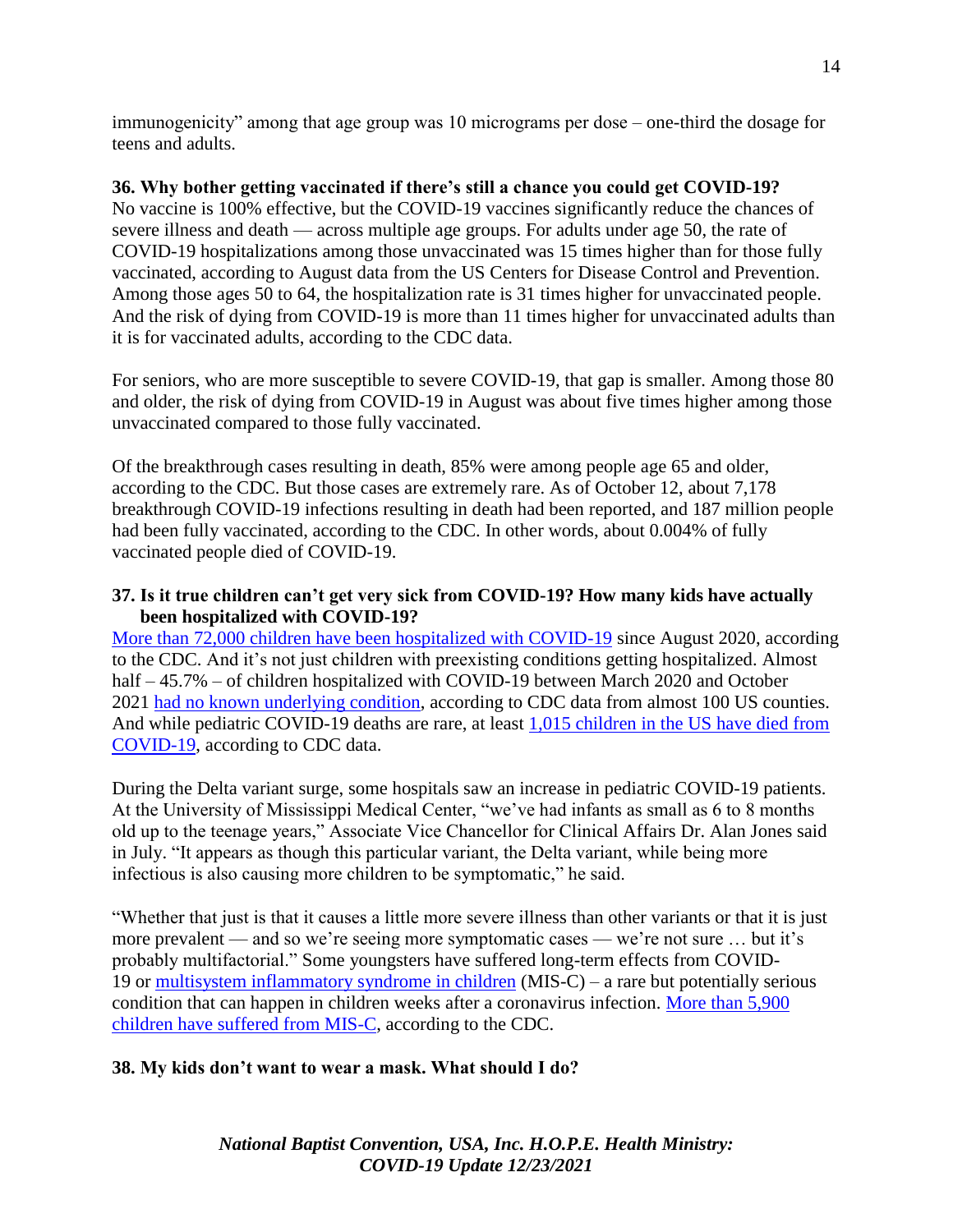If possible, buy a few different brands of masks and see which one is most comfortable for your child, emergency physician and CNN Medical Analyst Dr. Leana Wen said. "Different people have different comfort levels," she said. For example, some children might like one brand of kidsized surgical masks over another.

Other children might feel more comfortable wearing kid-sized KN95 masks, which allow more room for the nose and mouth. "The most important thing is to find the best that you can consistently wear throughout the day," Wen said. "You don't want to find a mask that you're trying to pull off your face every 20 minutes."

Buying masks with fun designs or with your child's favorite characters on them can also help, psychologist Christopher Willard said. Children can also customize their masks by drawing on them with markers. And, of course, parents can set a good example by also [wearing a mask.](https://www.cdc.gov/coronavirus/2019-ncov/prevent-getting-sick/diy-cloth-face-coverings.html)

#### **39. What are the side effects of a COVID-19 vaccine booster?**

Data suggests side effects from a booster dose of a mRNA COVID-19 vaccine have been similar in frequency and type to those seen after second doses — and were "mostly mild or moderate and short-lived," CDC Director Dr. Rochelle Walensky said September 28. The two-shot vaccines from Moderna and Pfizer both use genetic material called messenger RNA, or mRNA, to deliver immunity.

Walensky cited a [study](https://www.cdc.gov/mmwr/volumes/70/wr/mm7039e4.htm?s_cid=mm7039e4_w) published that day by the CDC. It covers 22,191 people who received a third dose of an mRNA vaccine and made reports to CDC's [v-safe system,](https://www.cdc.gov/coronavirus/2019-ncov/vaccines/safety/vsafe.html) a voluntary, smartphone-based app that lets people report how they feel after they've been vaccinated. The reports were made from August 12 (when the US Food and Drug Administration OK'd additional doses for certain immunocompromised people) through September 19.

Among those 22,191 who made reports, about 7,000 – nearly 32% – reported any health impacts. More than  $6,200$  – about  $28\%$  – reported they were unable to perform normal daily activities, mostly commonly on the day after vaccination. The most common complaints were injection site pain (71%), fatigue (56%) and a headache (43.4%). Of those who reported general pain, only about 7% described it as "severe." Severe was defined as pain that makes "daily activities difficult or impossible."

Nearly 2% said they sought medical care and 13 people were hospitalized, but it was not clear from the v-safe reports why these people sought medical care or were hospitalized. Those who sought medical attention are contacted by staff members from the [Vaccine Adverse Event](https://www.cdc.gov/vaccinesafety/ensuringsafety/monitoring/vaers/index.html)  [Reporting System](https://www.cdc.gov/vaccinesafety/ensuringsafety/monitoring/vaers/index.html) and encouraged to make a report, it said.

Of the 22,191 people, 12,591 happened to have tracked how they felt after all three doses. Out of that smaller group, 79.4% reported a local reaction to the third shot and 74.1% reported a systemic reaction. That's similar to what they reported after a second dose, when 77.6% reported local reactions and 76.5% reported systemic reactions.

No unexpected patterns of adverse reactions were identified, the report said. Some people reported getting a booster from different company than their original vaccine or getting a second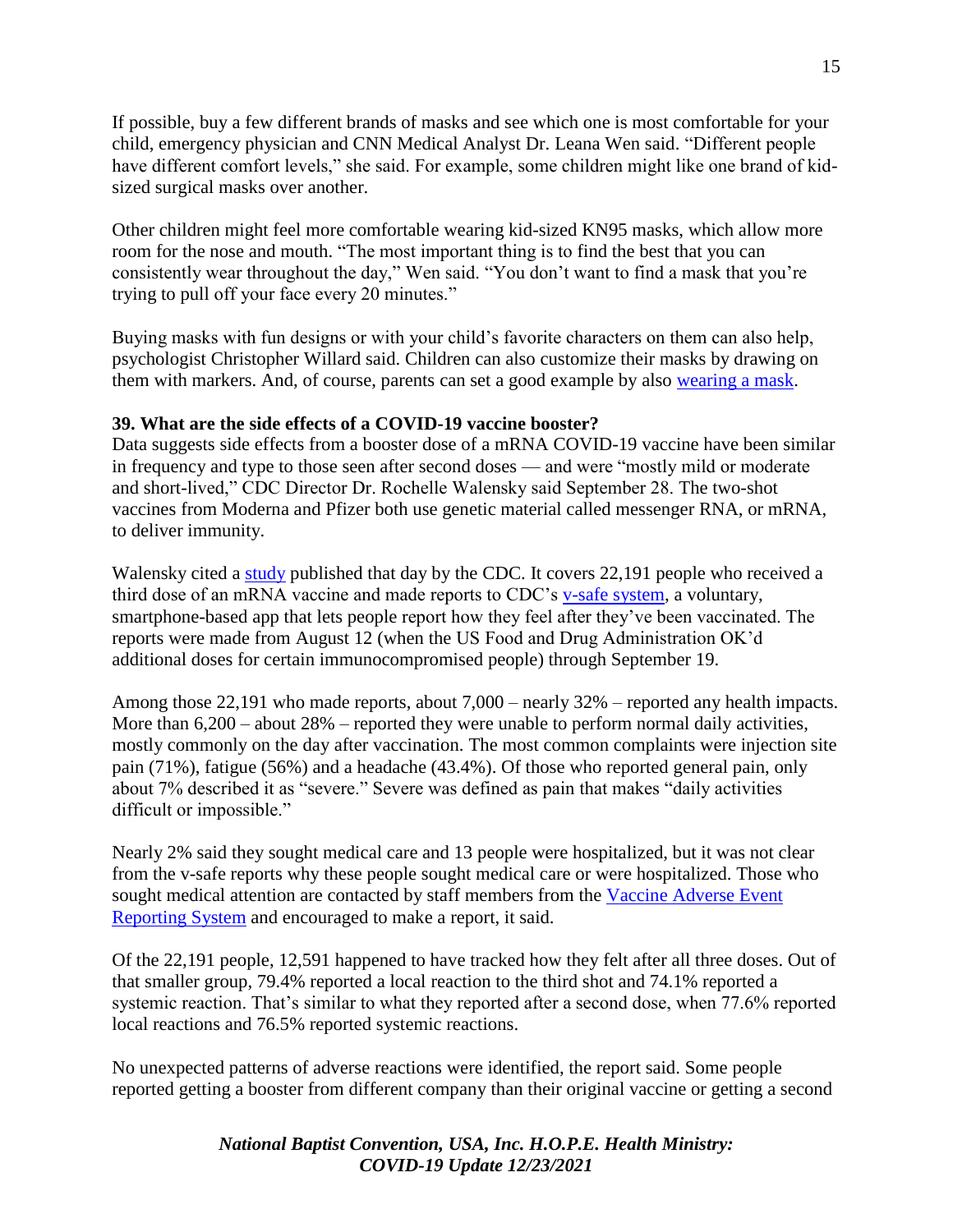dose of the single-dose Johnson & Johnson vaccine, but the report's authors said the numbers in both cases were too small to draw any conclusions.

#### **40. What should I do if I lost my COVID-19 vaccination card?**

Contact the vaccination provider site where you received your vaccine. "Your provider should give you a new card with up-to-date information about the vaccinations you have received," the CDC said. "If the location where you received your COVID-19 vaccine is no longer operating, contact your state or local health department's [immunization information system \(IIS\)](https://www.cdc.gov/vaccines/programs/iis/contacts-locate-records.html#state) for assistance," the CDC said.

"Please [contact your state or local health department](https://www.cdc.gov/coronavirus/2019-ncov/php/hd-search/index.html) if you have additional questions about vaccination cards or vaccination records." To be clear: "CDC does **not** maintain vaccination records or determine how vaccination records are used, and CDC does **not** provide the CDClabeled, white COVID-19 vaccination record card to people. These cards are distributed to vaccination providers by state and local health departments," the agency said. And don't try to use a forged or fraudulent vaccination card — that could land you in prison.

#### **41. Should pregnant women get vaccinated?**

"COVID-19 vaccination is recommended for all people 12 years and older, including people who [are pregnant, breastfeeding, trying to get pregnant now, or might become pregnant in the future,](https://www.cdc.gov/coronavirus/2019-ncov/need-extra-precautions/pregnant-people.html#:~:text=COVID%2D19%20vaccination%20is%20recommended,help%2C%20but%20is%20not%20required.)" the CDC said. "Evidence about the safety and effectiveness of COVID-19 vaccination during pregnancy has been growing," the [CDC said in an August 11 update.](https://www.cdc.gov/coronavirus/2019-ncov/vaccines/recommendations/pregnancy.html)

Scientists say COVID-19 — not the COVID-19 vaccine — can put a woman at higher risk of severe illness during pregnancy. COVID-19 can lead to "adverse pregnancy outcomes, such as preterm birth," said Sascha Ellington, team lead for emergency preparedness and response in the CDC's Division of Reproductive Health. "This vaccine can prevent COVID-19, and so that's the primary benefit."

#### **42. What are the chances of long Covid if someone fully vaccinated gets a breakthrough infection?**

"Infections in [fully vaccinated](https://www.cdc.gov/coronavirus/2019-ncov/vaccines/fully-vaccinated.html#vaccinated) people (breakthrough infections) [happen in only a small](https://www.cdc.gov/coronavirus/2019-ncov/vaccines/fully-vaccinated-guidance.html)  [proportion of people who are fully vaccinated, even with the Delta variant,](https://www.cdc.gov/coronavirus/2019-ncov/vaccines/fully-vaccinated-guidance.html)" the CDC said. "Moreover, when these infections occur among vaccinated people, they tend to be mild." Even for those who get breakthrough infections, a study published in September found vaccines can reduce the chances of having long-term COVID-19 symptoms.

"We found that the odds of having symptoms for 28 days or more after post-vaccination infection were approximately halved by having two vaccine doses," researchers wrote in the study published in [the journal The Lancet Infectious Diseases.](https://www.thelancet.com/journals/laninf/article/PIIS1473-3099(21)00460-6/fulltext?c) "This result suggests that the risk of long COVID is reduced in individuals who have received double vaccination, when additionally considering the already documented reduced risk of infection overall."

#### **43. If I've already had COVID-19, should I still get vaccinated? What if I got monoclonal antibody treatment?**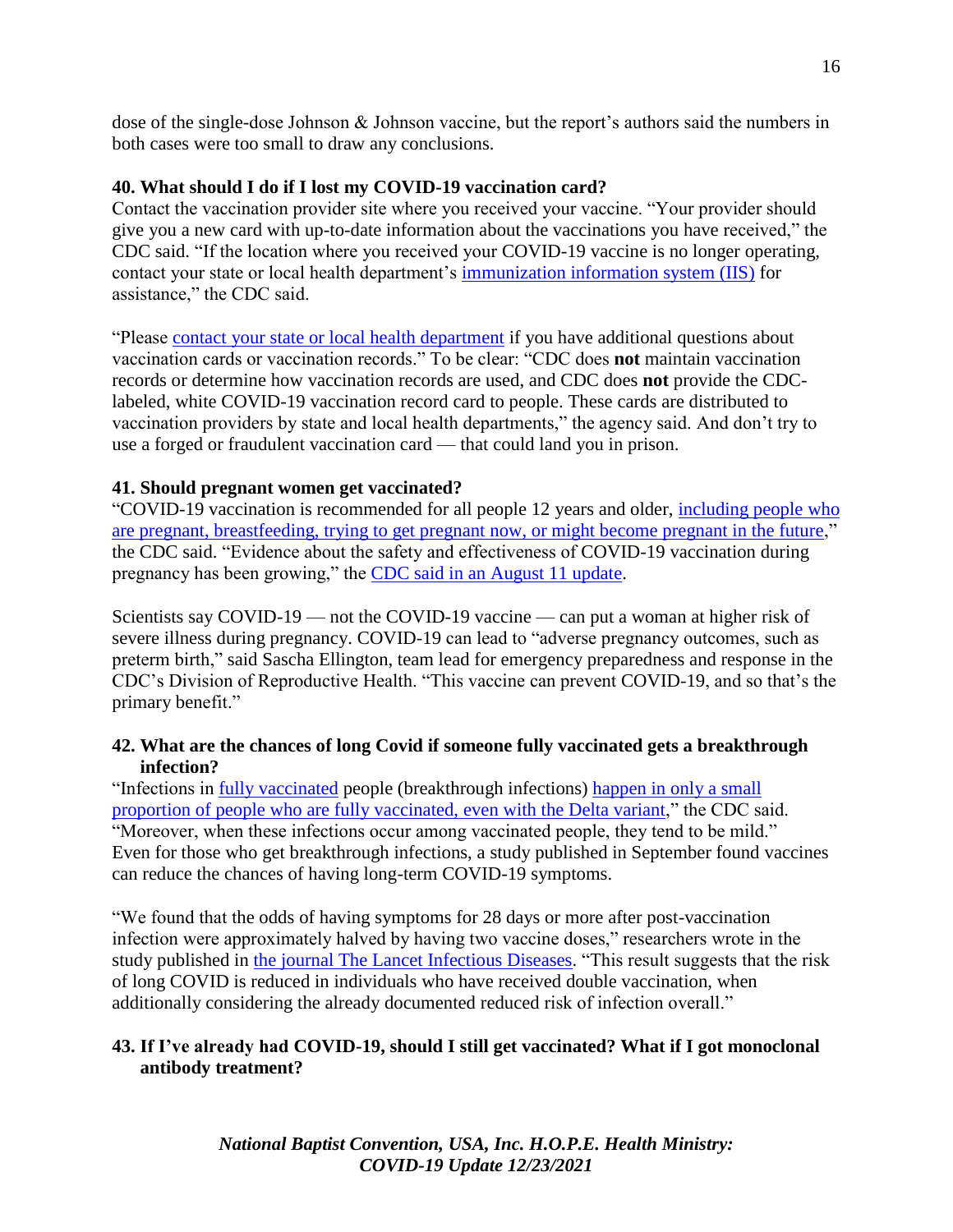"Yes, you should be vaccinated regardless of whether you already had COVID-19," [the CDC](https://www.cdc.gov/coronavirus/2019-ncov/vaccines/faq.html)  [says.](https://www.cdc.gov/coronavirus/2019-ncov/vaccines/faq.html) "Evidence is emerging that people **get better protection by being fully vaccinated** compared with having had COVID-19. [One study](https://www.cdc.gov/mmwr/volumes/70/wr/mm7032e1.htm?s_cid=mm7032e1_e&ACSTrackingID=USCDC_921-DM63289&ACSTrackingLabel=MMWR%20Early%20Release%20-%20Vol.%2070%2C%20August%206%2C%202021&deliveryName=USCDC_921-DM63289) showed that unvaccinated people who already had COVID-19 are more than 2 times as likely than fully vaccinated people to get COVID-19 again," the CDC's website says.

"If you were treated for COVID-19 with monoclonal antibodies or convalescent plasma, you should wait 90 days before getting a COVID-19 vaccine. Talk to your doctor if you are unsure what treatments you received or if you have more questions about getting a COVID-19 vaccine." The concept that immunity gained through vaccination may be stronger or lasts longer than the immunity achieved from previous infection isn't new. "Many of the vaccines that we've made in history are actually stronger than the virus is itself at creating immunity," epidemiologist Dr. Larry Brilliant said.

#### **44. Is it true you're just as likely to get the Delta variant from any vaccinated person as you are from any unvaccinated person?**

No. "The greatest risk of transmission is among [unvaccinated people who are much more likely](https://www.cdc.gov/coronavirus/2019-ncov/variants/delta-variant.html)  [to get infected, and therefore transmit the virus,"](https://www.cdc.gov/coronavirus/2019-ncov/variants/delta-variant.html) the CDC said about the Delta variant on August 26. A study published by the CDC in late August showed [vaccinated people were 5 times less](https://www.cdc.gov/mmwr/volumes/70/wr/mm7034e5.htm?s_cid=mm7034e5_w)  [likely to get infected than unvaccinated people.](https://www.cdc.gov/mmwr/volumes/70/wr/mm7034e5.htm?s_cid=mm7034e5_w) When a fully vaccinated person does get a breakthrough infection, "your chances of having symptoms go down by 8-fold" compared to an unvaccinated person, National Institutes of Health Director Dr. Francis Collins said August 1.

"People infected with the Delta variant, including fully vaccinated people with symptomatic breakthrough infections, can transmit the virus to others," [the CDC said.](https://www.cdc.gov/coronavirus/2019-ncov/variants/delta-variant.html) "CDC is continuing to assess data on whether fully vaccinated people with asymptomatic breakthrough infections can transmit the virus." Even if a vaccinated person gets a breakthrough infection and is contagious, "vaccinated people appear to spread the virus for a shorter time," the CDC said.

"For people infected with the Delta variant, similar amounts of viral genetic material have been found among both unvaccinated and fully vaccinated people. However, like prior variants, the amount of viral genetic material may go down faster in fully vaccinated people when compared to unvaccinated people," the CDC said. "This means fully vaccinated people will likely spread the virus for less time than unvaccinated people."

#### **45. Why should anyone care whether I'm vaccinated if they're already vaccinated?** Avoiding vaccination can harm your loved ones and help create even more contagious or more dangerous variants for everyone, doctors say. Full vaccination reduces the chances of getting and spreading the highly contagious Delta variant.

Children too young to be vaccinated and people who are immunocompromised also rely on the vaccination of others to help protect them, said Dr. William Schaffner, a professor in the Division of Infectious Diseases at Vanderbilt University Medical Center.

But vaccination is also important to help prevent more contagious or more dangerous variants from forming — such as one that might evade vaccines and harm those who are fully vaccinated.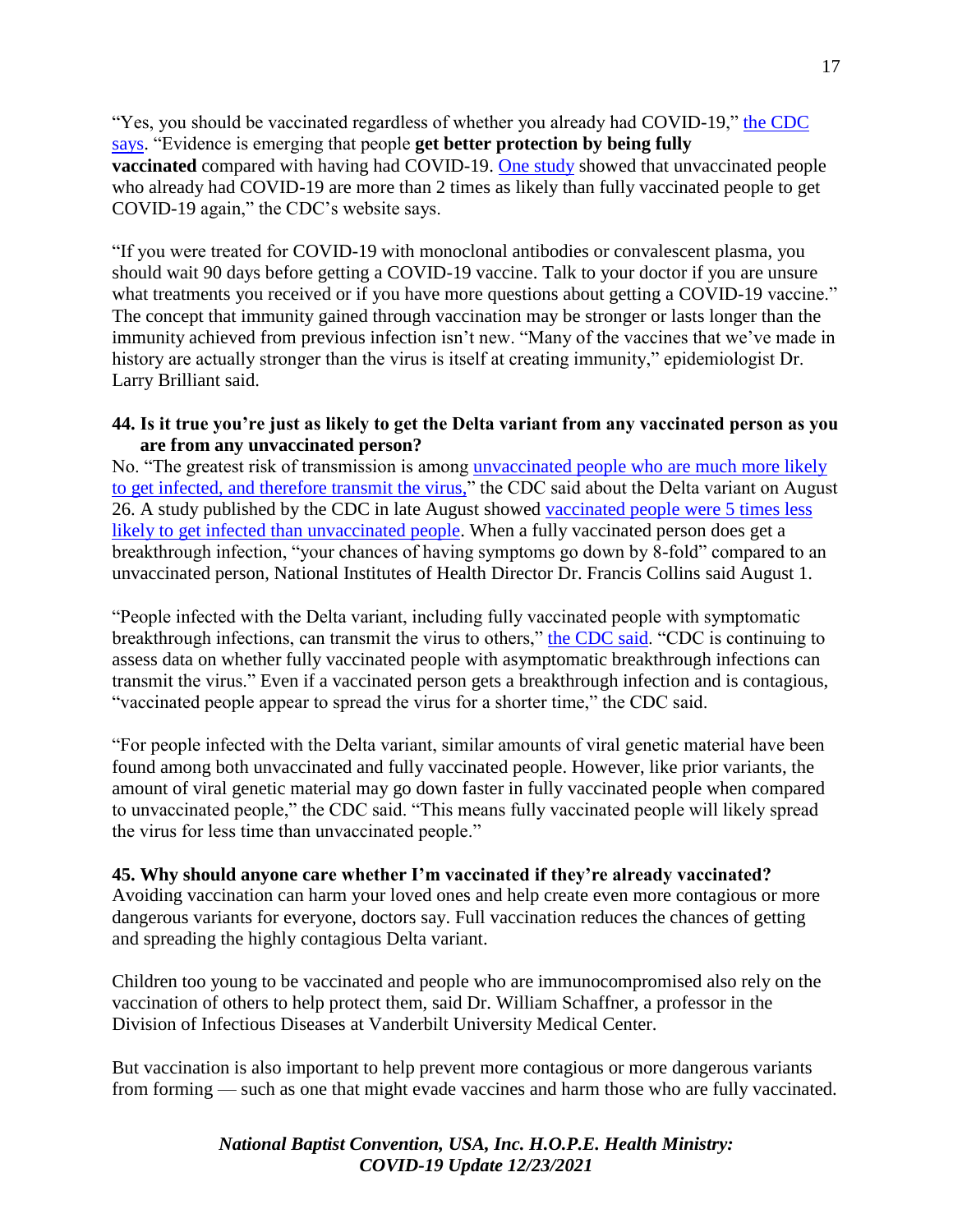"If we are going to continue to allow this virus to spread, we're going to continue to allow … variants to be created," said Dr. Paul Offit, director of the Vaccine Education Center at the Children's Hospital in Philadelphia. Viruses frequently mutate as they replicate among infected people. If the mutations are significant, they can lead to a more contagious variant. "Think of a virus as a necklace full of different-colored beads," board-certified internist Dr. Jorge Rodriguez said.

"In position No. 1, you need a red bead. Position No. 2 is a green bead. That's the genetic code – that sequence of bead colors," he said. "When a virus replicates, it is supposed to make an exact replica of those bead colors. But every once in a while, maybe a green bead gets into where a red bead is supposed to be." When mutations give the virus an advantage — such as the ability to replicate faster or to hide from the immune system – that version will outcompete others.

The only way to get rid of variants is to lower the number of infections, said Penny Moore, an expert in viruses at South Africa's National Institute for Communicable Diseases. That's a big reason why doctors say people should get vaccinated as soon as they can. Those who don't get vaccinated aren't just risking their own health — they're also jeopardizing the health of others. "Unvaccinated people are potential variant factories," Schaffner said. "The more unvaccinated people there are, the more opportunities for the virus to multiply."

#### **46. Do vaccines still work against the Delta variant?**

Full vaccination significantly reduces the risk of severe illness, hospitalization and death from the Delta variant, though breakthrough infections are possible. "Vaccines continue to reduce a person's risk of contracting the virus that cause COVID-19, including this variant," the [CDC said](https://www.cdc.gov/coronavirus/2019-ncov/variants/variant.html)  [in a August 2021 update.](https://www.cdc.gov/coronavirus/2019-ncov/variants/variant.html)

But when the Delta variant accounted for the majority of coronavirus in the US, the effectiveness of vaccines against infection dropped from 91% to 66%, according to a study published August 24 by the CDC. The study is in line with others from the US and around the world showing Delta's increased tendency to cause largely minor infections among fully vaccinated people. Still, the effectiveness of vaccines against severe disease — including hospitalization and death — has remained high against all known variants.

And "the vast majority of [hospitalization and death caused by COVID-19](https://www.cdc.gov/coronavirus/2019-ncov/variants/delta-variant.html) are in unvaccinated [people,](https://www.cdc.gov/coronavirus/2019-ncov/variants/delta-variant.html)" the CDC said. Health experts say it's important not to skip a dose of any two-dose vaccine and for everyone who's eligible to get a booster shot to do so. Two doses of the Pfizer/BioNTech vaccine offered 88% protection against symptomatic COVID-19 caused by the Delta variant, according to a study published in May by Public Health England. But those who got only one dose of the Pfizer/BioNTech vaccine had just 33% protection against the Delta variant three weeks later, [according to the study.](https://www.medrxiv.org/content/10.1101/2021.05.22.21257658v1)

#### **47. What can vaccinated people do safely? Should I be worried about the possibility of a breakthrough infection or giving coronavirus to loved ones?**

Many vaccinated people have asked whether it's safe to dine indoors or visit unvaccinated family and friends as the more contagious and more dangerous Delta variant spreads. If you're fully vaccinated, you're generally less likely to get infected in the first place (and [therefore less likely](https://www.cdc.gov/coronavirus/2019-ncov/variants/delta-variant.html)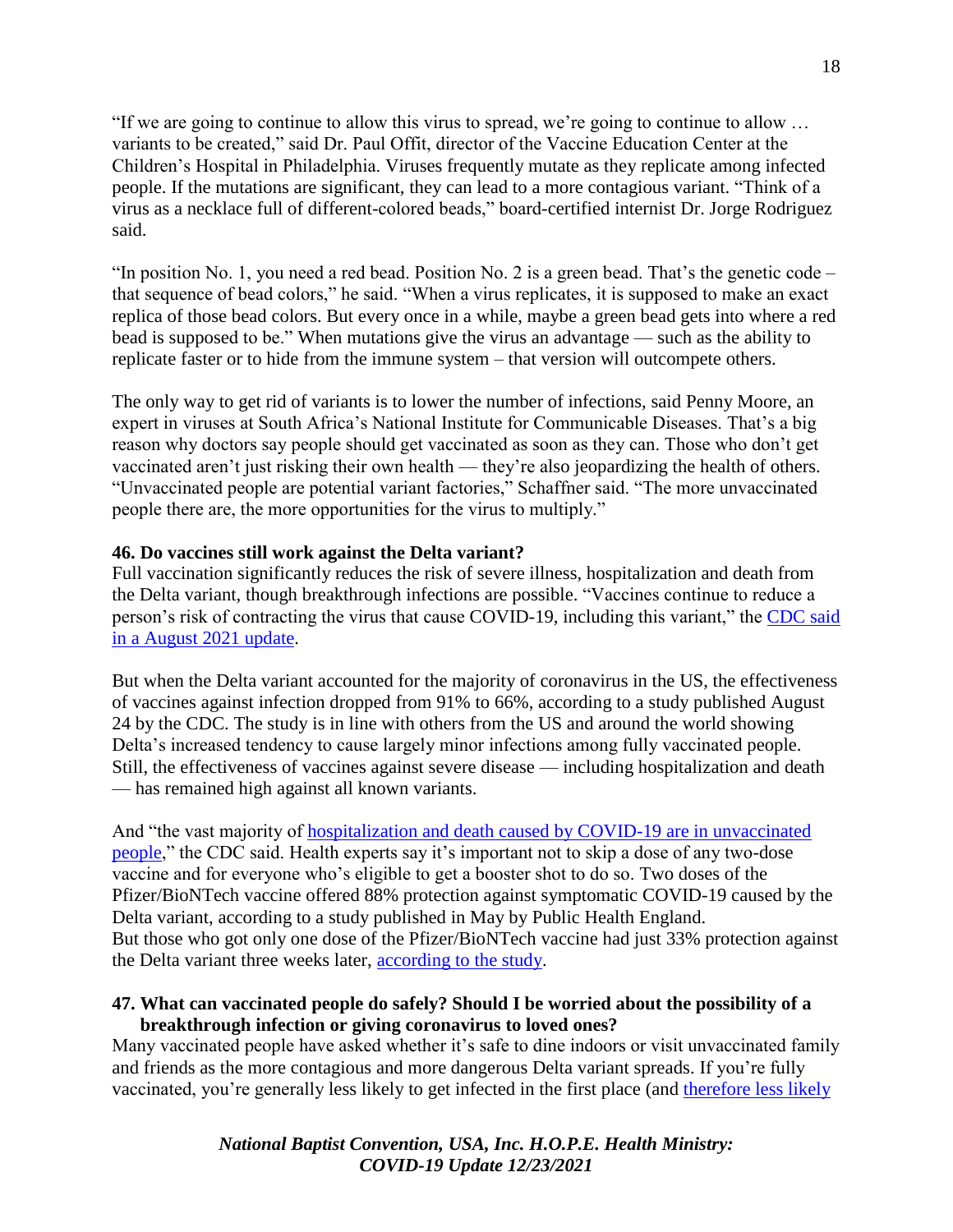[to get infected and transmit coronavirus to others\)](https://www.cdc.gov/coronavirus/2019-ncov/variants/delta-variant.html). A study published by the CDC in late August showed [unvaccinated people were 5 times more likely to get infected and 29 times more likely to](https://www.cdc.gov/mmwr/volumes/70/wr/mm7034e5.htm?s_cid=mm7034e5_w)  [be hospitalized with COVID-19](https://www.cdc.gov/mmwr/volumes/70/wr/mm7034e5.htm?s_cid=mm7034e5_w) than vaccinated people.

For vaccinated people who do get a breakthrough infection, symptoms are generally milder though it might still be possible to infect others. But the "vast majority of the spread of COVID-19 is by people who are unvaccinated," emergency physician Dr. Leana Wen said, echoing other doctors and the [CDC.](https://www.cdc.gov/coronavirus/2019-ncov/variants/delta-variant.html)

"Vaccinated people are not a threat to public health, and they should be able to exercise their own judgment about what activities are safe enough for them," Wen said. For example, vaccinated people who live with children too young to get vaccinated or anyone at high risk for severe COVID-19 should consider wearing masks in indoor public settings, CDC Director Dr. Rochelle Walensky said.

"If you're going home to somebody who has not been vaccinated, to somebody who can't get vaccinated, somebody who might be immunosuppressed or a little bit frail, somebody who has comorbidities that put them at high risk, I would suggest you wear a mask in public indoor settings," Walensky said.

The CDC says [fully vaccinated people "can resume activities that you did prior to the](https://www.cdc.gov/coronavirus/2019-ncov/vaccines/fully-vaccinated.html)  [pandemic."](https://www.cdc.gov/coronavirus/2019-ncov/vaccines/fully-vaccinated.html) But in [counties with high or substantial transmission,](https://covid.cdc.gov/covid-data-tracker/#county-view) fully vaccinated people — in addition to unvaccinated people — [should wear masks in indoor public places,](https://www.cdc.gov/coronavirus/2019-ncov/vaccines/fully-vaccinated.html) the CDC says. For vaccinated grandparents visiting with unvaccinated grandchildren, it's a good idea for both sides to minimize their risk of exposure and get tested in the days leading up to the visit, Wen said.

With indoor dining, a "very crowded, poorly ventilated setting will have higher risk than a venue in which you could spread out from other diners," Wen said. "Also, who are you dining with? If everyone in your party is known to be fully vaccinated, and these are the only people who will be near you, that is a safer scenario than if members of your own party are unvaccinated," she said.

#### **48. Now that a COVID-19 vaccine has been fully approved, what does that really mean? What's the difference between emergency use authorization and full approval?**

On August 23, the US Food and Drug Administration granted full approval for Pfizer/BioNTech's COVID-19 vaccine for people ages 16 and up. Previously, all three COVID-19 vaccines used in the US — from Pfizer/BioNTech, Moderna and Johnson & Johnson — were given emergency use authorization (EUA). The FDA had reviewed at least three months of safety and efficacy data and said the benefits of administering the vaccines outweighed the risks — especially given the public health emergency caused by COVID-19.

But an EUA status does not mean a vaccine is less safe or effective than a vaccine that has been fully approved. "Frankly, the only real difference was in length of follow-up," said Dr. Paul Offit, a member of the FDA's Vaccines and Related Biological Products Advisory Committee. There are two key differences between emergency authorization and full approval, Offit said. The first involves time, and the second involves a very detailed protocol for future production.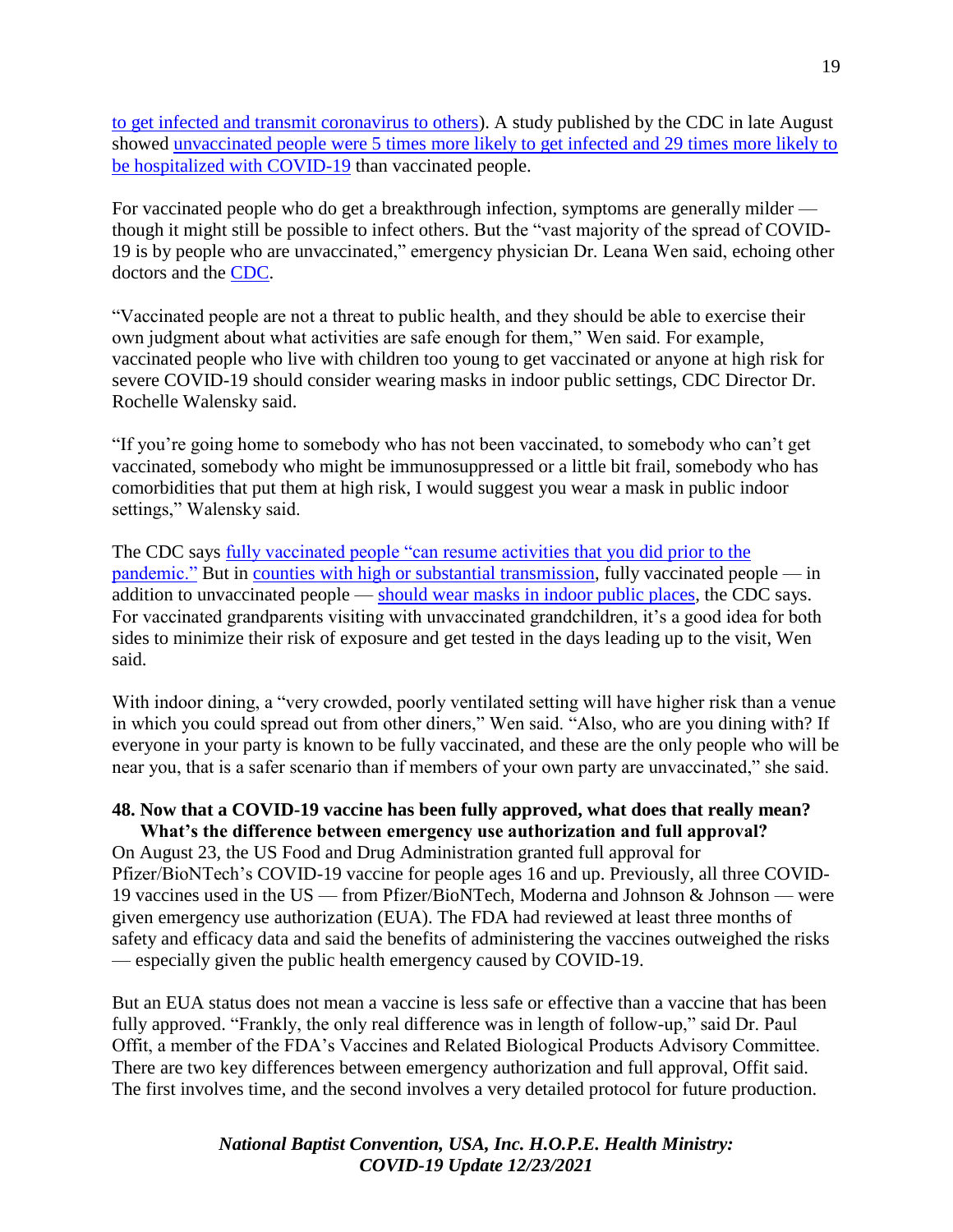"Full approval, for all practical purposes, just means three more months of efficacy data," Offit said. When the FDA gave emergency use authorization for the Pfizer/BioNTech and Moderna vaccines, "we could say they're 95% effective for three months, because that's how much data we had," Offit said. "The FDA, for it to move to full approval — licensure — wants three more months," or at least six months of data, he said.

In the history of vaccines, the most severe side effects have all been caught within two months of a person getting vaccinated, Offit and other health experts said. After that, "your body has made the antibodies. It has done what it's supposed to do," said Dr. Julia Garcia-Diaz, director of clinical infectious diseases research at Ochsner Health in New Orleans. Any problems outside that window are most likely "not related to the vaccine."

Another reason why it takes a while to get full approval — or licensure — is because of a detailed validation process to help ensure future production stays precise and consistent. When the FDA fully approves a vaccine, "they don't just license the product ... they also license the process," Offit said.

"Because they want to make sure that every lot is consistently produced, they validate every aspect of the production. And they validate the building. So everything – the computers, the cleaning out of the vats, everything that's done has to be validated." As part of the review for full approval, FDA experts have been poring through a massive amount of documents, running their own analyses, getting any clarification needed from vaccine companies and thoroughly inspecting the manufacturing process.

With full approval of the Pfizer/BioNTech vaccine for ages 16 and up, more workplaces will likely issue vaccine mandates to help prevent the spread of the Delta variant, US Surgeon General Dr. Vivek Murthy said. More people might want to get vaccinated on their own, too. A recent study showed [some vaccine-hesitant Americans would be more likely to get a COVID-19](https://www.kff.org/coronavirus-covid-19/poll-finding/kff-covid-19-vaccine-monitor-in-their-own-words-six-months-later/?utm_campaign=KFF-2021-polling-surveys&utm_medium=email&_hsmi=2&_hsenc=p2ANqtz-8yI04oX672NiBW6tsPNUaH4PcKREBEOkg7pLQKlJHv8EdXYakQQ3SdKG79UMgpbdlwTOcwdTiMBtMV9WSG5C8t9aS07w&utm_content=2&utm_source=hs_email) [vaccine if it were fully approved.](https://www.kff.org/coronavirus-covid-19/poll-finding/kff-covid-19-vaccine-monitor-in-their-own-words-six-months-later/?utm_campaign=KFF-2021-polling-surveys&utm_medium=email&_hsmi=2&_hsenc=p2ANqtz-8yI04oX672NiBW6tsPNUaH4PcKREBEOkg7pLQKlJHv8EdXYakQQ3SdKG79UMgpbdlwTOcwdTiMBtMV9WSG5C8t9aS07w&utm_content=2&utm_source=hs_email) And with full approval, Pfizer/BioNTech are now allowed to market and advertise their vaccine, which has the brand name Comirnaty.

#### **49. Does a vaccine need to be fully approved by the FDA for an employer or business to mandate vaccination?**

No, businesses have been able to issue COVID-19 vaccine mandates for months, back when all three vaccines used in the US had emergency use authorization from the US Food and Drug Administration, [according to the US Equal Employment Opportunity Commission.](https://www.eeoc.gov/newsroom/eeoc-issues-updated-covid-19-technical-assistance) But full FDA approval could make legal challenges against vaccine mandates more difficult.

#### **50. When will the other COVID-19 vaccines get fully approved by the FDA?**

The Pfizer/BioNTech vaccine is the only one that has been granted full FDA approval specifically, for people ages 16 and up. The Moderna and Johnson & Johnson vaccines both have emergency use authorization (EUA) for use in adults ages 18 and up. Pfizer/BioNTech started applying for full approval in May. In June, Moderna announced it started applying for full approval of its coronavirus vaccine. As of August 23, Johnson & Johnson had not yet filed for full FDA approval of its vaccine.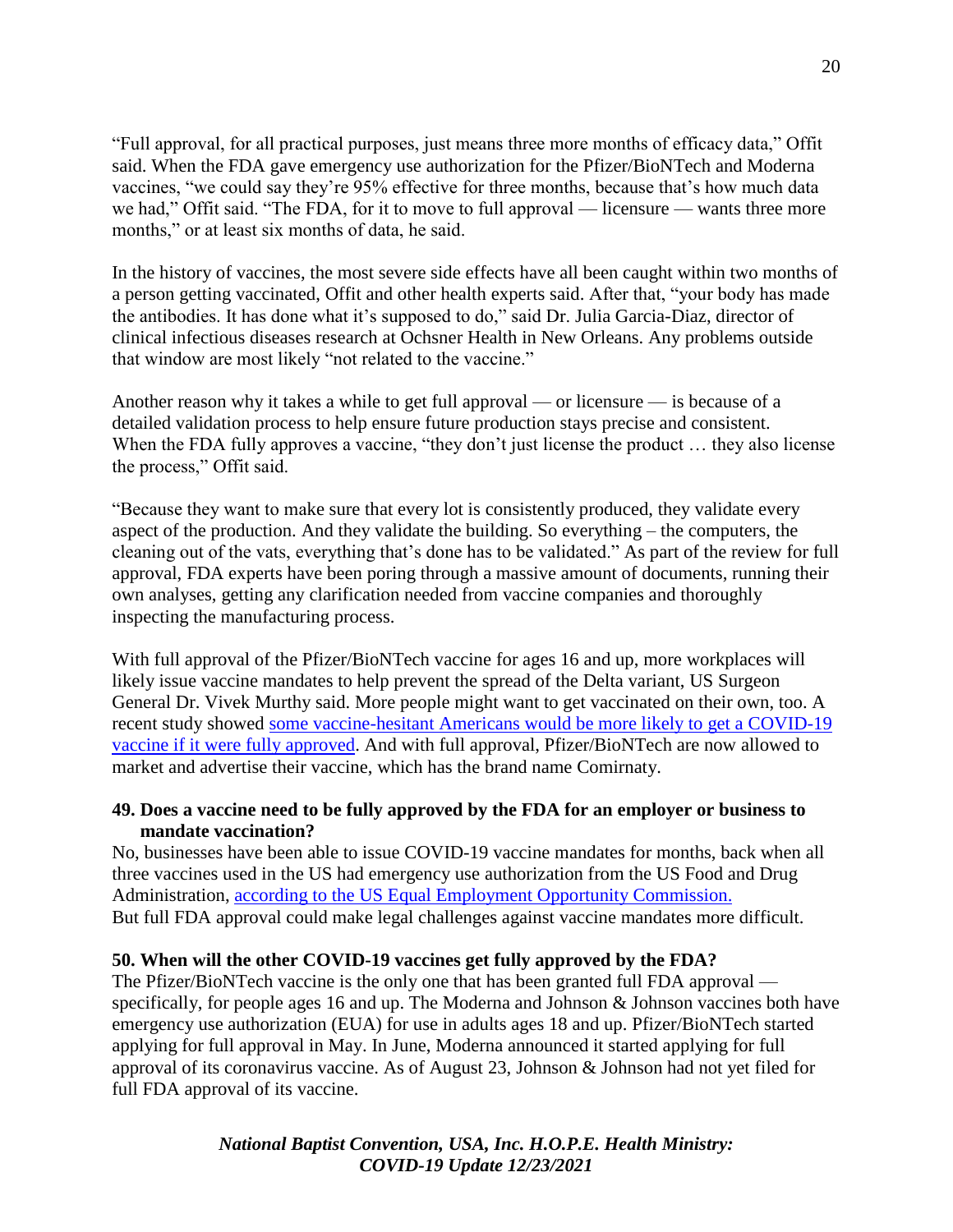On August 25, Moderna announced it had finished its submission for full FDA approval. The FDA has been assessing Moderna's application, US Surgeon General Dr. Vivek Murthy said. Murthy said he said he anticipates Johnson  $\&$  Johnson will submit its application in the near future.

But regardless of which vaccine people receive, "getting vaccinated now with any of the three vaccines is still your fastest path to protection … particularly against hospitalization and death from the virus," the surgeon general said.

**51. When will the Pfizer vaccine be fully approved by the FDA for children ages 12 to 15?** For months, children ages 12 to 15 have been able to get the Pfizer/BioNTech vaccine due to emergency use authorization by the FDA. In light of the FDA's full approval of the vaccine for those ages 16 and up, "I don't think it'll be long before they extend it to 12 to 15 – maybe within a few weeks to a month or so," Dr. Bob Frenck, director of the Vaccine Research Center at Cincinnati Children's Hospital, said in late August. The Pfizer/BioNTech vaccine was granted emergency use authorization for people 16 and up in December. In May, the FDA expanded that EUA to include children ages 12 to 15.

#### **52. What is the Delta variant? Is it worse than other strains of coronavirus?**

The Delta variant is the highly contagious B.1.617.2 strain of coronavirus first identified in India. It's fueling rapid increases in infections, hospitalizations and deaths in the US, according to the CDC. "COVID-19 cases have increased over 300% nationally from June 19 to July 23, 2021, along with parallel increases in hospitalizations and deaths driven by the highly transmissible B.1.617.2 (Delta) variant," the CDC said.

In two months, Delta jumped from 3% to more than 93% of sequenced coronavirus samples in the US, according to CDC data. The Delta variant has a cluster of mutations, including one known as L452R, that helps it infect human cells more easily. "This variant is even more transmissible than the UK (Alpha) variant, which was more transmissible than the version of the virus we were dealing with last year," US Surgeon General Dr. Vivek Murthy said.

COVID-19 patients infected with the Delta variant had about double the risk of hospitalization compared to those infected with the Alpha variant, according to the study published August 27 in the journal [Lancet Infectious Diseases.](https://www.thelancet.com/journals/laninf/article/PIIS1473-3099(21)00475-8/fulltext) But people who are fully vaccinated are much less likely to be hospitalized with the Delta variant, as "the [vast majority of](https://www.cdc.gov/coronavirus/2019-ncov/variants/delta-variant.html)  [hospitalization and death caused by COVID-19](https://www.cdc.gov/coronavirus/2019-ncov/variants/delta-variant.html) are in unvaccinated people," the CDC said August 26.

#### **53. With the Delta variant spreading, how much does vaccination reduce infection, hospitalization and death?**

Compared to unvaccinated people, "If you're (fully) vaccinated now, your chances of getting infected go down by 3 1/2-fold," National Institutes of Health Director Dr. Francis Collins said August 1. "Your chances of having symptoms go down by 8-fold. Your chance of ending up with illness significant enough to be in the hospital goes down 25-fold."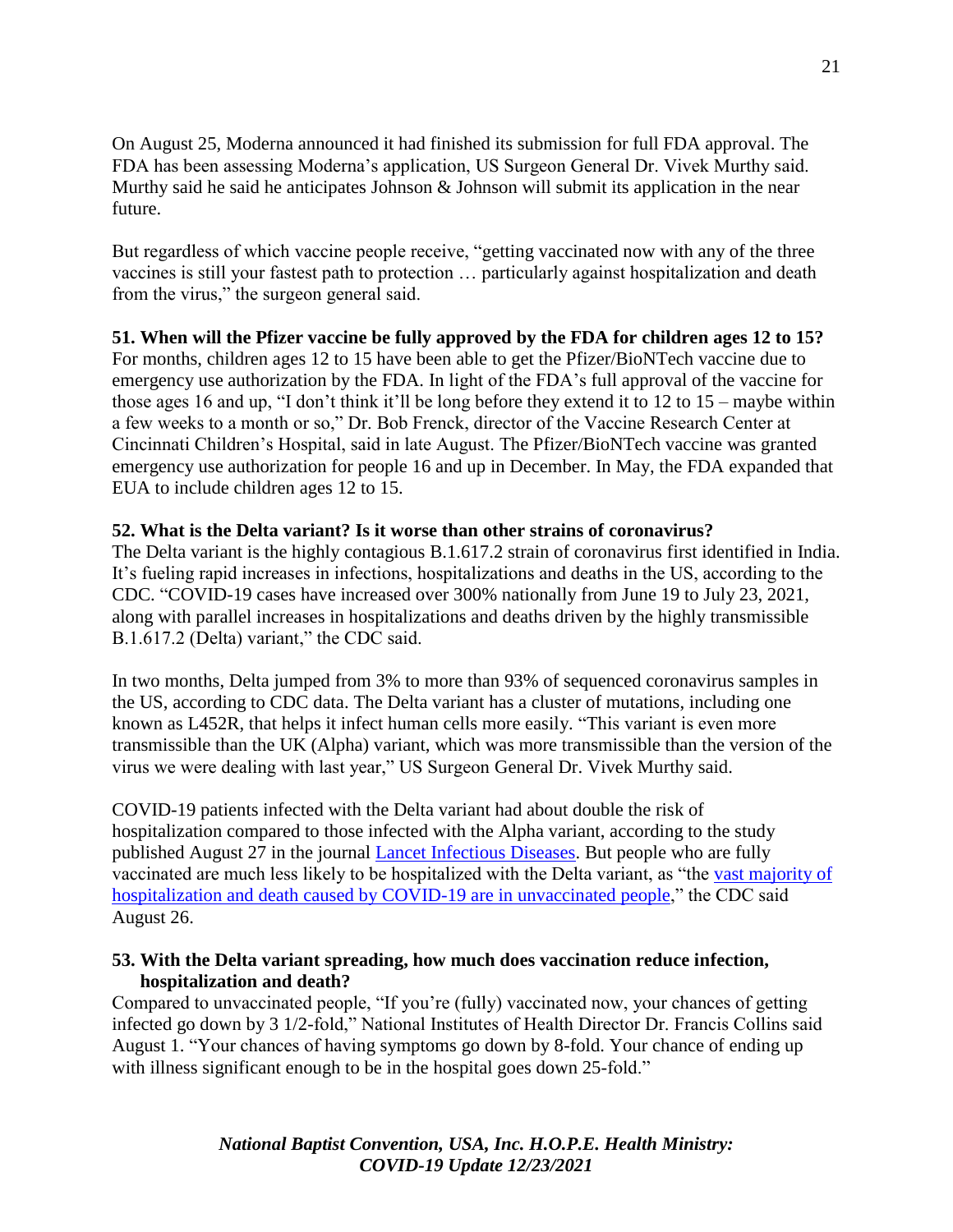Such decreases in infections, illnesses and hospitalizations are "fantastically good for any vaccine," Collins said. "We didn't really have a right to dare they would be this good in the real world, and they are — even against Delta." The Delta variant "is highly contagious, more than [2x as contagious as previous variants,](https://www.cdc.gov/coronavirus/2019-ncov/variants/delta-variant.html)" the CDC said. Delta also appears to cause more severe disease, according to an internal presentation from the CDC.

#### **54. Why do some people get breakthrough infections after being fully vaccinated? Are they getting COVID-19 from the vaccine?**

It's impossible to get COVID-19 from a vaccine because there is no coronavirus in any of the vaccines used in the US. The vaccines can't prevent people from breathing in the virus. What they can do is ensure that the body mounts a fast response to clear the virus if someone does get exposed. During that time, some people might actually become infected.

But more than 99.99% of people who are fully vaccinated against COVID-19 have not had a breakthrough case resulting in hospitalization or death, a CNN analysis of CDC data suggests. As of August 2, more than 164 million people in the US were fully vaccinated, according to CDC data.

Among them, 7,101 people – or less than 0.005% – were hospitalized with COVID-19, and 1,507 people — or less than 0.001% — died, according to the CDC data. Those who get breakthrough infections generally have [milder symptoms than unvaccinated people or no](https://www.cdc.gov/media/releases/2021/p0607-mrna-reduce-risks.html)  symptoms [at all, CDC research shows.](https://www.cdc.gov/media/releases/2021/p0607-mrna-reduce-risks.html)

Because few people get tested after they've been fully vaccinated, there's limited data on how many vaccinated people get mild or asymptomatic infections. But about half of states have reported data on COVID-19 breakthrough cases – and in each of those states, less than 1% of fully vaccinated people had a breakthrough infection, according to a [Kaiser Family Foundation](https://www.kff.org/policy-watch/covid-19-vaccine-breakthrough-cases-data-from-the-states/)  [analysis published July 30.](https://www.kff.org/policy-watch/covid-19-vaccine-breakthrough-cases-data-from-the-states/)

More than 90% of people who end up in the hospital or who die from COVID-19 have *not* been fully vaccinated, according to the CDC. It's important to remember you're not fully vaccinated [until 2 weeks after your final dose](https://www.cdc.gov/coronavirus/2019-ncov/vaccines/fully-vaccinated.html#vaccinated) of COVID-19 vaccine, so you're still vulnerable in the first few weeks of vaccination. "Keep taking all [precautions](https://www.cdc.gov/coronavirus/2019-ncov/prevent-getting-sick/prevention.html) until you are fully vaccinated," the CDC says.

#### **55. Do fully vaccinated people also need to wear masks because of the more contagious Delta strain?**

The US Centers for Disease Control and Prevention updated its guidance on July 27:

- [If you are fully vaccinated,](https://www.cdc.gov/coronavirus/2019-ncov/vaccines/fully-vaccinated.html#vaccinated) you can participate in many of the activities that you did before the pandemic.
- To maximize protection from the Delta variant and prevent possibly spreading it to others, wear a mask indoors in public if you are in an area [of substantial or high](https://covid.cdc.gov/covid-data-tracker/#county-view)  [transmission.](https://covid.cdc.gov/covid-data-tracker/#county-view)
- Wearing a mask is most important if you have a weakened immune system or if, because of your age or an underlying medical condition, you are at [increased risk for severe](https://www.cdc.gov/coronavirus/2019-ncov/need-extra-precautions/people-with-medical-conditions.html)  [disease,](https://www.cdc.gov/coronavirus/2019-ncov/need-extra-precautions/people-with-medical-conditions.html) or if someone in your household has a weakened immune system, is at increased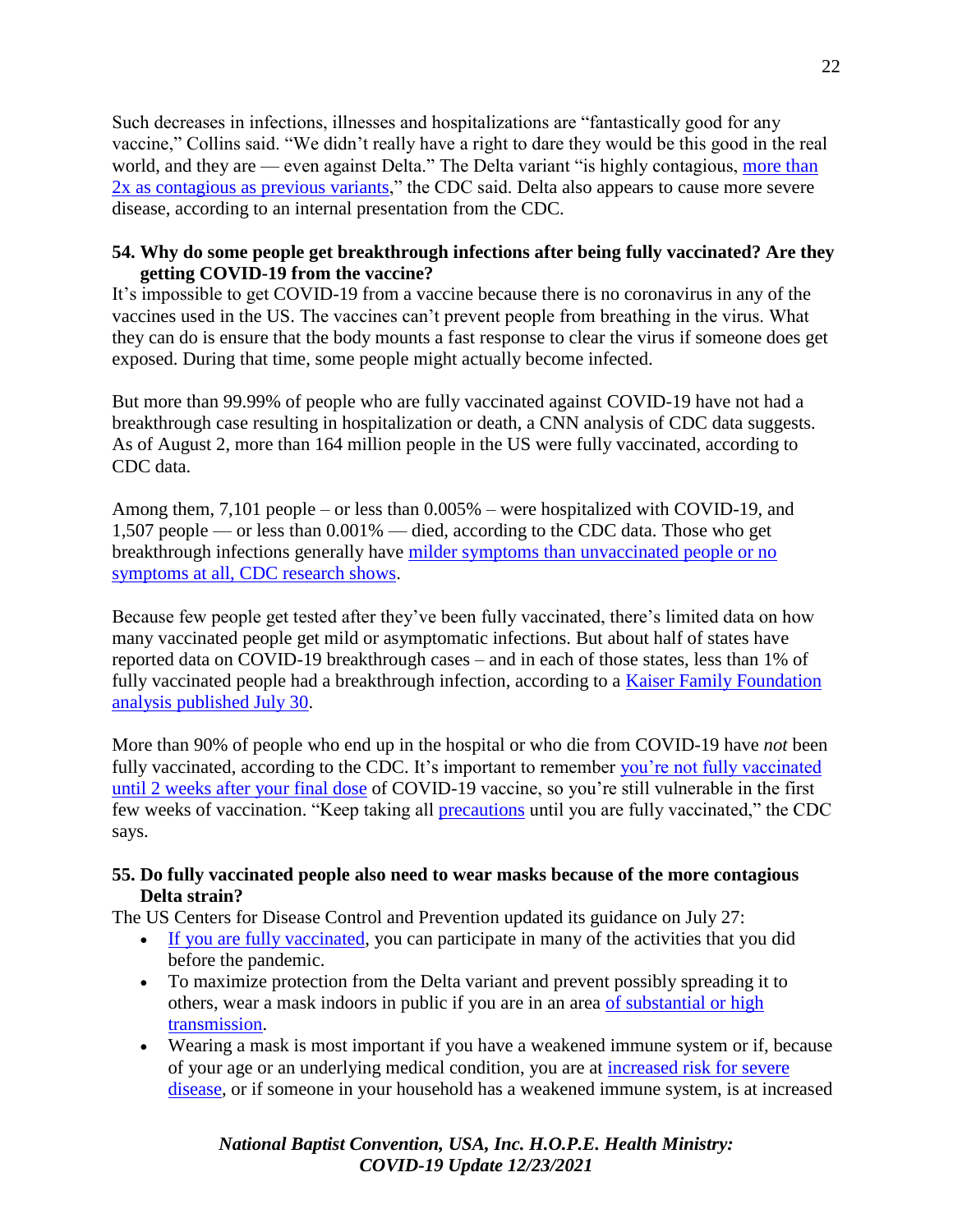risk for severe disease, or is unvaccinated. If this applies to you or your household, you might choose to wear a mask regardless of the level of transmission in your area.

That guidance is stronger than in May, when the CDC said fully vaccinated people could unmask in most situations. But back then, the highly contagious Delta variant represented only about 1% of reported infections. By late July, at least 83% of sequenced samples were from the Delta variant.

"The Delta variant behaves uniquely differently from past strains of the virus that cause COVID-19," CDC Director Dr. Rochelle Walensky said July 27. "This new science is worrisome and unfortunately warrants an update to our recommendations," she said. "This is not a decision that we or CDC has made lightly."

States with below-average vaccination rates had, on average, almost triple the rate of new COVID-19 cases compared to states with above-average vaccination rates, according to data from Johns Hopkins University.

For those not fully vaccinated, the CDC says it's crucial to mask up:

- $\Box$  "Unvaccinated people should get vaccinated and continue masking until they are fully vaccinated. With the Delta variant, this is more urgent than ever," [the CDC said.](https://www.cdc.gov/coronavirus/2019-ncov/prevent-getting-sick/prevention.html)
- $\Box$  "Getting vaccinated prevents severe illness, hospitalizations, and death."

#### **56. Is it true the COVID-19 vaccines don't work as well in immunocompromised people? Can they get a third dose or a booster shot?**

The vaccines require an immune system response to work, so millions of Americans who are immunocompromised or take drugs that suppress the immune system might not get as much help from a standard vaccine course as others do. On August 12, the FDA authorized a third dose of the Pfizer/BioNTech and Moderna vaccines for certain people with compromised immune systems. That group includes "solid organ transplant recipients or those who are diagnosed with conditions that are considered to have an equivalent level of immunocompromise," the FDA said.

Immunocompromised people who took the single-dose Johnson & Johnson vaccine will also likely need an additional dose, "but we are waiting on some data from the company about a second dose," US Surgeon General Dr. Vivek Murthy said August 22.

The CDC estimates [9 million Americans are immunocompromised.](https://www.cdc.gov/vaccines/acip/meetings/downloads/slides-2021-07/07-COVID-Oliver-508.pdf) They're in a tough spot because [they're at higher risk of severe illness from COVID-19,](https://www.cdc.gov/coronavirus/2019-ncov/need-extra-precautions/people-with-medical-conditions.html) but they also might not generate enough of an immune response to get the full benefits from a standard course of vaccine. That's why many Americans are counting on fellow Americans to get vaccinated to help protect them, said Dr. Francis Collins, director of the National Institutes of Health.

#### **57. What should I do if I'm wearing a mask but have to sneeze?**

If there are tissues nearby, you can take your mask off and sneeze into the tissue before putting your mask back on, CNN Chief Medical Correspondent Dr. Sanjay Gupta said.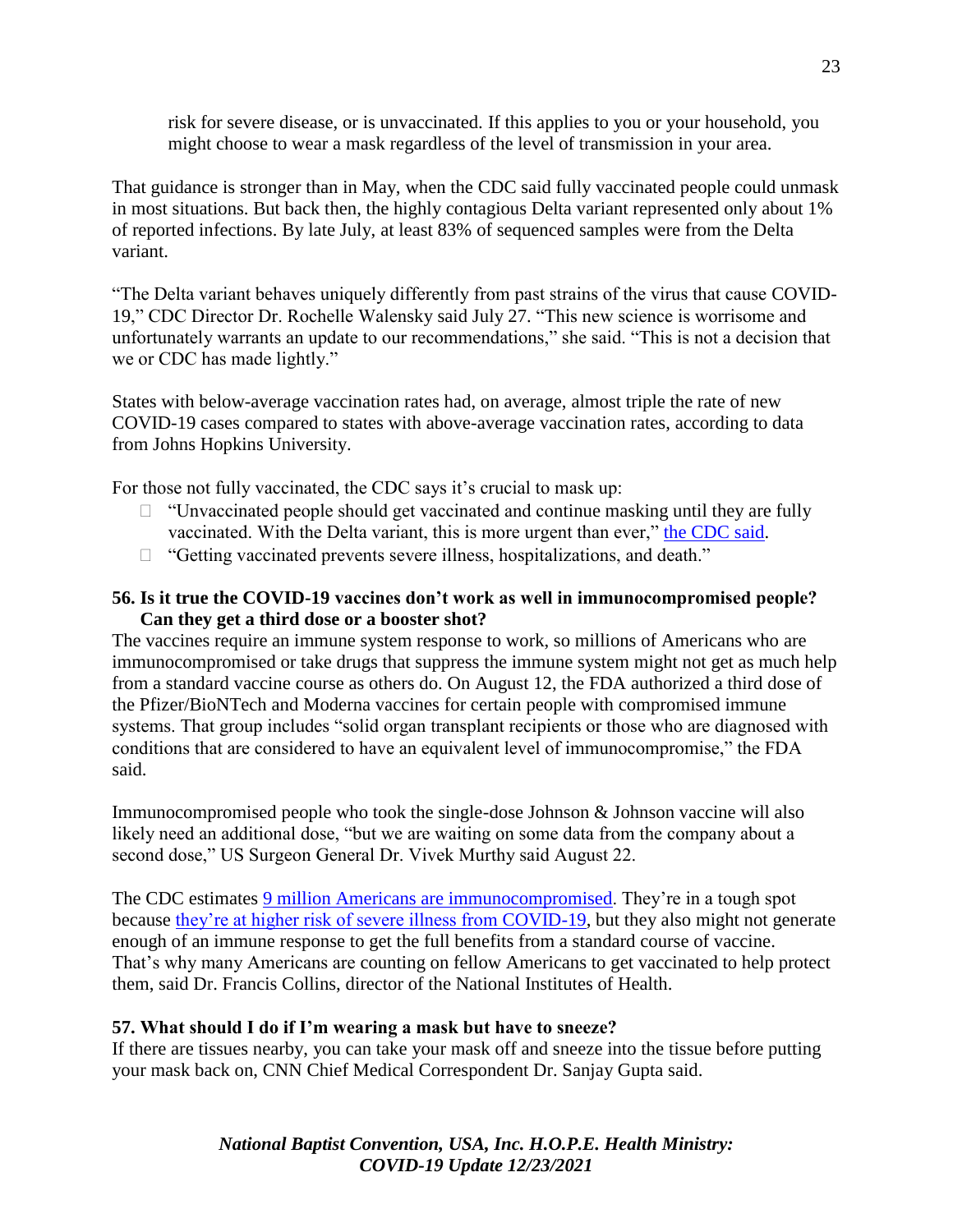For kids in school — or anyone else who might have to wear a mask all day — keep a backup mask in a baggie in case the first mask gets dirty. You can put the dirty mask in the baggie. It's also a good idea to keep backup masks in your car in case of any mask accidents.

#### **58. I'm not feeling well, but I've already been vaccinated. Should I get tested for coronavirus?**

If you think you might have COVID-19 symptoms, "please get tested regardless of your vaccination status," US Surgeon General Dr. Vivek Murthy said. "We know the [symptoms of](https://www.cdc.gov/coronavirus/2019-ncov/symptoms-testing/symptoms.html)  [COVID-19](https://www.cdc.gov/coronavirus/2019-ncov/symptoms-testing/symptoms.html) mimic the symptoms of the flu or cold initially. It can be a runny nose or fatigue or other such symptoms. In those cases, it is important for people to get tested." It's impossible to get COVID-19 from a vaccine because there is no coronavirus in any of the vaccines used in the US.

But COVID-19 [vaccines don't take full effect until 2 weeks after your final dose](https://www.cdc.gov/coronavirus/2019-ncov/vaccines/fully-vaccinated.html#vaccinated) — "so a person could get sick if the vaccine has not had enough time to provide protection," the CDC said. Those who are fully vaccinated are much less likely to get infected than unvaccinated people, the CDC said. In addition, "COVID-19 vaccines [reduce the risk of people spreading COVID-19.](https://www.cdc.gov/coronavirus/2019-ncov/vaccines/fully-vaccinated.html#vaccinated)" But while COVID-19 vaccines are highly effective, they're not perfect. The vaccines require an immune system response to work, so millions of Americans who are immunocompromised or take drugs that suppress the immune system might not get as much protection from a vaccine as others do.

The good news: When rare breakthrough infections do happen in vaccinated people, they're usually less severe, [CDC research shows.](https://www.cdc.gov/media/releases/2021/p0607-mrna-reduce-risks.html) But it's especially important for *un*vaccinated people who have COVID-19 symptoms to get tested. Unvaccinated people can spread coronavirus more [easily than vaccinated people,](https://www.cdc.gov/coronavirus/2019-ncov/vaccines/effectiveness/why-measure-effectiveness/breakthrough-cases.html) the CDC said.

#### **59. Is it safe to go on vacation?**

"Delay travel until you are *fully vaccinated*," the CDC says. Fully vaccinated means at least 2 weeks have passed since your last recommended dose of COVID-19 vaccine. For those traveling within the US, you "do NOT need to get tested or self-quarantine if you are fully vaccinated or have recovered from COVID-19 in the past 3 months. You should still follow all other travel recommendations," [the CDC says.](https://www.cdc.gov/coronavirus/2019-ncov/travelers/travel-during-covid19.html)

For example, [face masks are still required to board public transportation.](https://www.cdc.gov/quarantine/masks/mask-travel-guidance.html) Americans traveling internationally should learn about the COVID-19 restrictions in place at their destination. Those flying back home to the US must provide proof that [they have recently tested negative for](https://www.cdc.gov/coronavirus/2019-ncov/travelers/testing-international-air-travelers.html)  [coronavirus or recently recovered from COVID-19.](https://www.cdc.gov/coronavirus/2019-ncov/travelers/testing-international-air-travelers.html) They should also [get a viral test 3 to 5 days](https://www.cdc.gov/coronavirus/2019-ncov/testing/diagnostic-testing.html)  [after coming home,](https://www.cdc.gov/coronavirus/2019-ncov/testing/diagnostic-testing.html) the CDC says.

For those who aren't fully vaccinated but must travel, the guidelines are much tougher. The CDC says it's important to wear a mask; get tested within three days before traveling; maintain physical distance from anyone not traveling with you; and quarantine for 10 days after you return home. (That [quarantine period can be reduced to 7 days if you get tested 3 to 5 days](https://www.cdc.gov/coronavirus/2019-ncov/travelers/travel-during-covid19.html) after coming home.)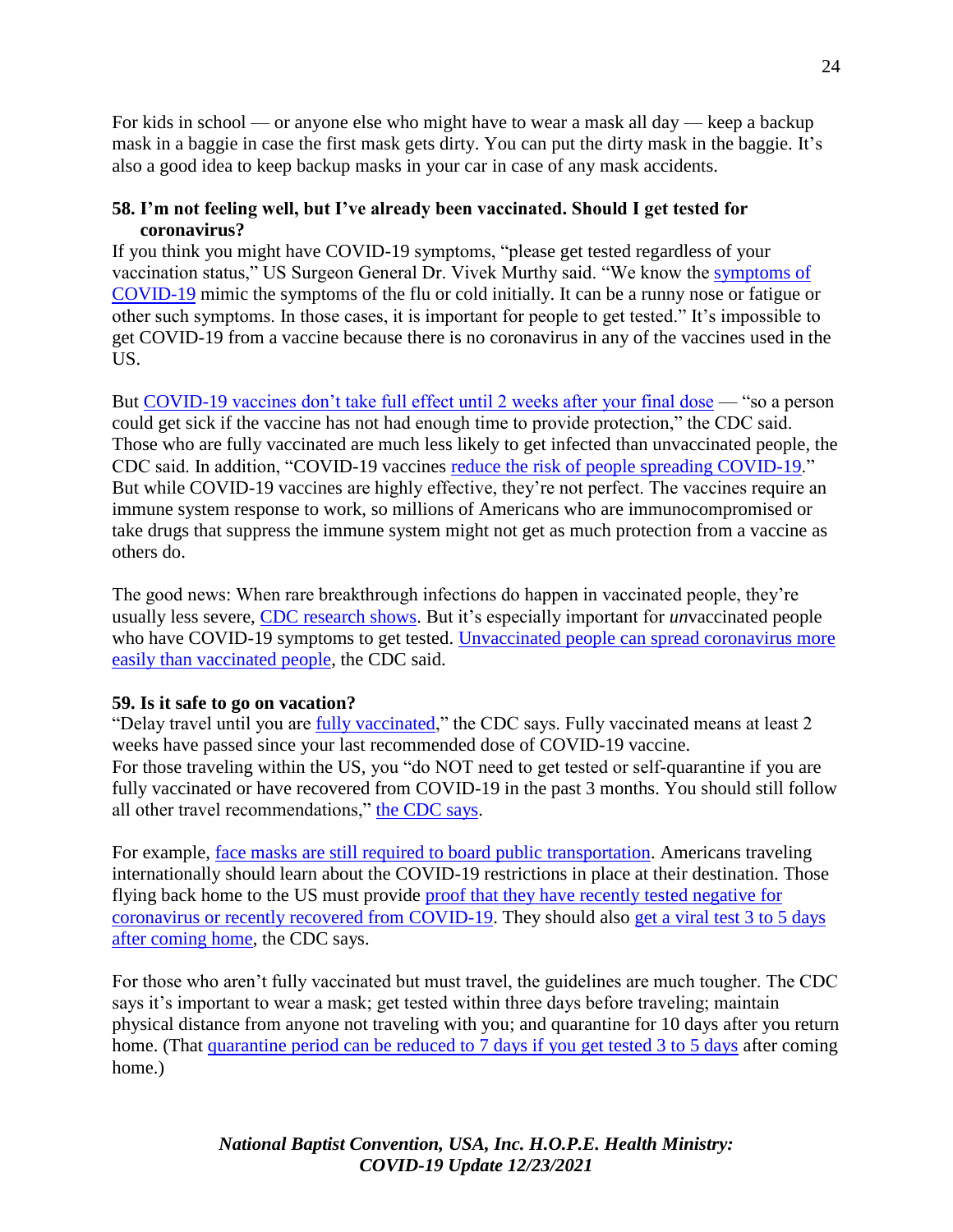#### **60. What's the difference between the Delta and Delta Plus variants?**

The Delta Plus variant (B.1.617.2.1) is a new and slightly changed offshoot of the highly contagious Delta variant (B.1.617.2). All variants carry clusters of mutations. Delta Plus is different from Delta because it has an extra mutation called K417N. That mutation affects the spike protein – the part of the virus that attaches to human cells it infects.

The Indian government's COVID-19 genome sequencing body said the Delta Plus variant exhibits several worrying traits such as increased transmissibility, stronger binding to receptors of lung cells, and a potential reduction in antibody response. It's not yet clear what effect the mutation may have on vaccine efficacy. But it could give the variant "significant vaccine escape properties," [warned](https://www.sciencemediacentre.org/expert-reaction-to-latest-figures-for-cases-of-variants-of-concern-vocs-and-under-investigation-vuis-and-technical-briefings-on-variants-of-concern/) Julian Tang, professor of respiratory sciences at the University of Leicester. Most of the coronavirus vaccines are designed to train the body to recognize the spike protein, or parts of it – which is where Delta Plus' extra mutation is.

But there isn't enough evidence to determine anything conclusively yet. The World Health Organization is tracking Delta Plus to determine its transmissibility and severity, said Maria Van Kerkhove, WHO's technical lead on COVID-19. The US is among at least 11 countries that have reported cases of the emerging Delta Plus variant. But Delta Plus has not made up a significant share of sequenced COVID-19 cases in the US, [according to June data from the CDC.](https://covid.cdc.gov/covid-data-tracker/#variant-proportions) In late June, the genetic sequencing company Helix said it has seen some intermittent cases of the Delta Plus variant in the US.

#### **61. What should I tell friends, family or coworkers who are hesitant to get vaccinated?**

"It is a normal human reaction to be afraid," pediatrician Dr. Edith Bracho-Sanchez said. "They're having a normal reaction, and perhaps they haven't been able to sit down with their physician." She suggests finding a time to have a calm, rational conversation — when neither person is angry or likely to start a fight.

"The first thing I would say is 'I get it. I totally get where you're coming from and I understand that you're concerned about this,'" Bracho-Sanchez said. It's also important to cite scientific data — like the truth about side effects, the safety of COVID-19 vaccines and why it's important for young, healthy people to get vaccinated.

#### **62. Could I get coronavirus from the COVID-19 vaccine?**

No, it's literally impossible to get COVID-19 from any of the vaccines used in the US because none of them contains even a piece of actual coronavirus. This [article explains how each](https://www.cnn.com/2021/02/03/health/how-covid-vaccines-work/index.html)  [vaccine was made.](https://www.cnn.com/2021/02/03/health/how-covid-vaccines-work/index.html)

#### **63. Will Americans be required to get a COVID-19 vaccine? What happens if I don't get vaccinated?**

"The federal government does not mandate (require) vaccination for people," the CDC said. "Whether a state or local government or [employer,](https://www.cdc.gov/coronavirus/2019-ncov/vaccines/recommendations/essentialworker.html#work) for example, can require or mandate COVID-19 vaccination is a matter of [state or other applicable law.](http://www.immunize.org/laws/)" But if only half of all Americans are willing to get vaccinated, COVID-19 could stick around for years, said Dr. Francis Collins, director of the National Institutes of Health.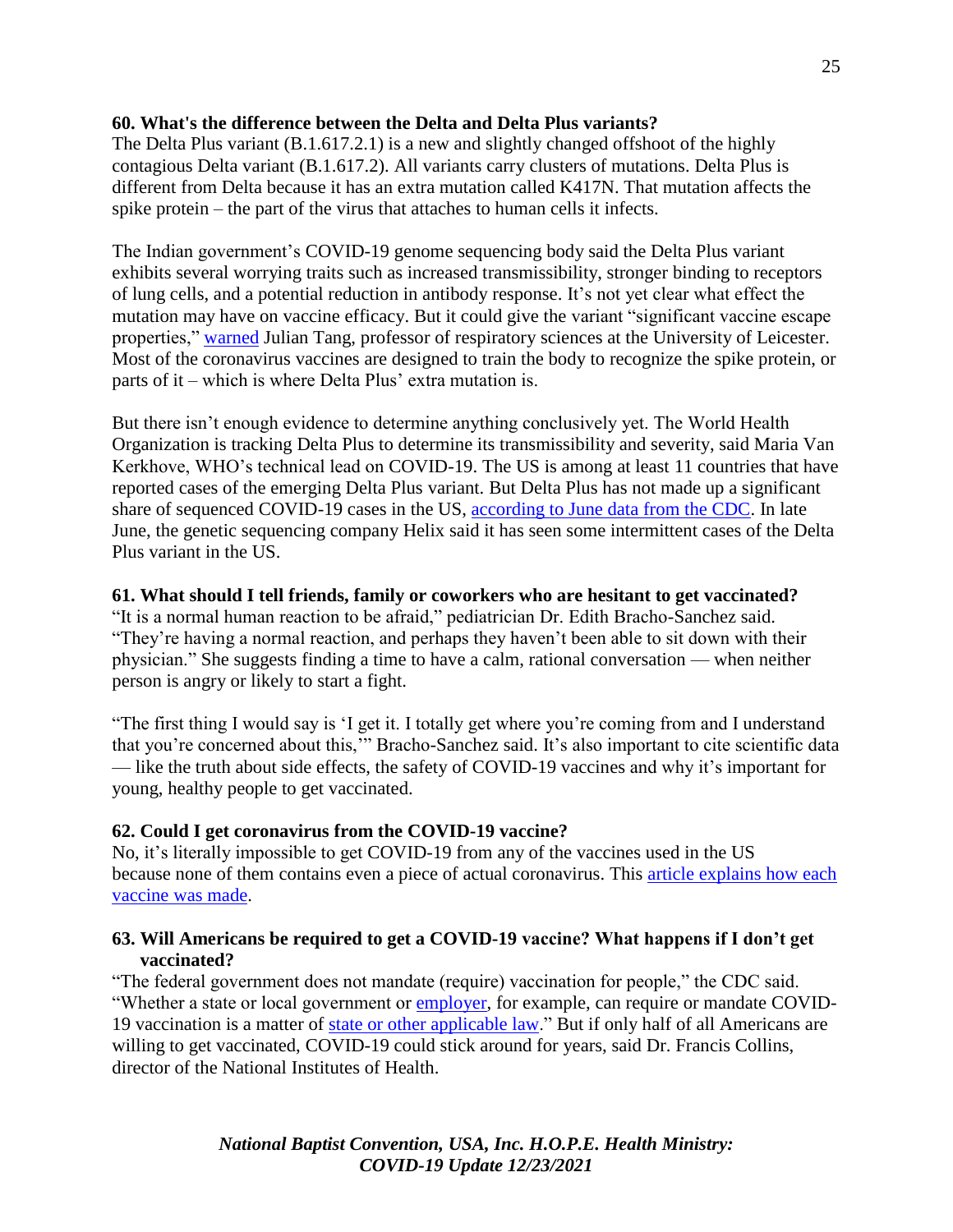Health experts say if you don't get a vaccine, the consequences will extend far beyond yourself — even if you're young and healthy now. Not only would you be more vulnerable to getting severely sick with COVID-19 or "long Covid" — it will also be harder to achieve herd immunity through vaccination. In other words, doctors say: Getting vaccinated is critical for slowing or possibly ending this pandemic. And that will help everyone get back to normal, faster.

#### **64. How much does a COVID-19 vaccine cost?**

"It's all free. The government is paying for this," said Dr. Paul Offit, director of the Vaccine Education Center at the Children's Hospital in Philadelphia.

#### **65. What are the side effects of the vaccines?**

Some people have reported feeling temporary, flu-like symptoms. Don't freak out if this happens to you, health experts say. "These are immune responses, so if you feel something after vaccination, you should expect to feel that," said Patricia Stinchfield of Children's Hospitals and Clinics of Minnesota. "And when you do, it's normal that you have some arm soreness or some fatigue or some body aches or even some fever," Stinchfield said.

Read more about what to do if you do get side effects and why side effects are often a good sign. The Pfizer/BioNTech vaccine has shown no serious safety concerns, Pfizer said. Pfizer has said side effects "such as fever, fatigue and chills" have been "generally mild to moderate" and lasted one to two days.

Moderna said its vaccine did not have any serious side effects. It said a small percentage of trial participants had symptoms such as body aches and headaches. With the Johnson & Johnson vaccine, the most common side effects were pain at the injection site, headache, fatigue and muscle pain. While the CDC recommends the Johnson  $\&$  Johnson vaccine, "women younger than 50 years old especially should be aware of the rare but increased risk of thrombosis with thrombocytopenia syndrome (TTS)," [the agency says.](https://www.cdc.gov/coronavirus/2019-ncov/vaccines/safety/JJUpdate.html?ACSTrackingID=USCDC_2067-DM55746&ACSTrackingLabel=What%20to%20Do%20If%20You%20Received%20the%20J%26J%2FJanssen%20COVID-19%20Vaccine%20%7C%20COVID-19&deliveryName=USCDC_2067-DM55746#symptoms-list) "TTS is a serious condition that involves blood clots with low platelets. There are other COVID-19 vaccine options available for which this risk has not been seen."

#### **66. What are the long-term effects of coronavirus?**

Some COVID-19 survivors have reported problems weeks or months after testing positive. Even young adults have suffered long-lasting symptoms such as shortness of breath, chronic fatigue, brain fog, long-term fever, coughing, memory loss, and the inability to taste or smell.

One CDC study found 35% of survivors surveyed still had symptoms two to three weeks after their coronavirus tests:

- In the 18-to-34 age group, 26% said they still had symptoms weeks later.
- In the 35-to-49 age range, 32% were still grappling with the effects weeks later.
- For those 50 and older, 47% said they still had symptoms weeks later.

And the risk of death from coronavirus-related heart damage seems to be far greater than previously thought, the American Heart Association said.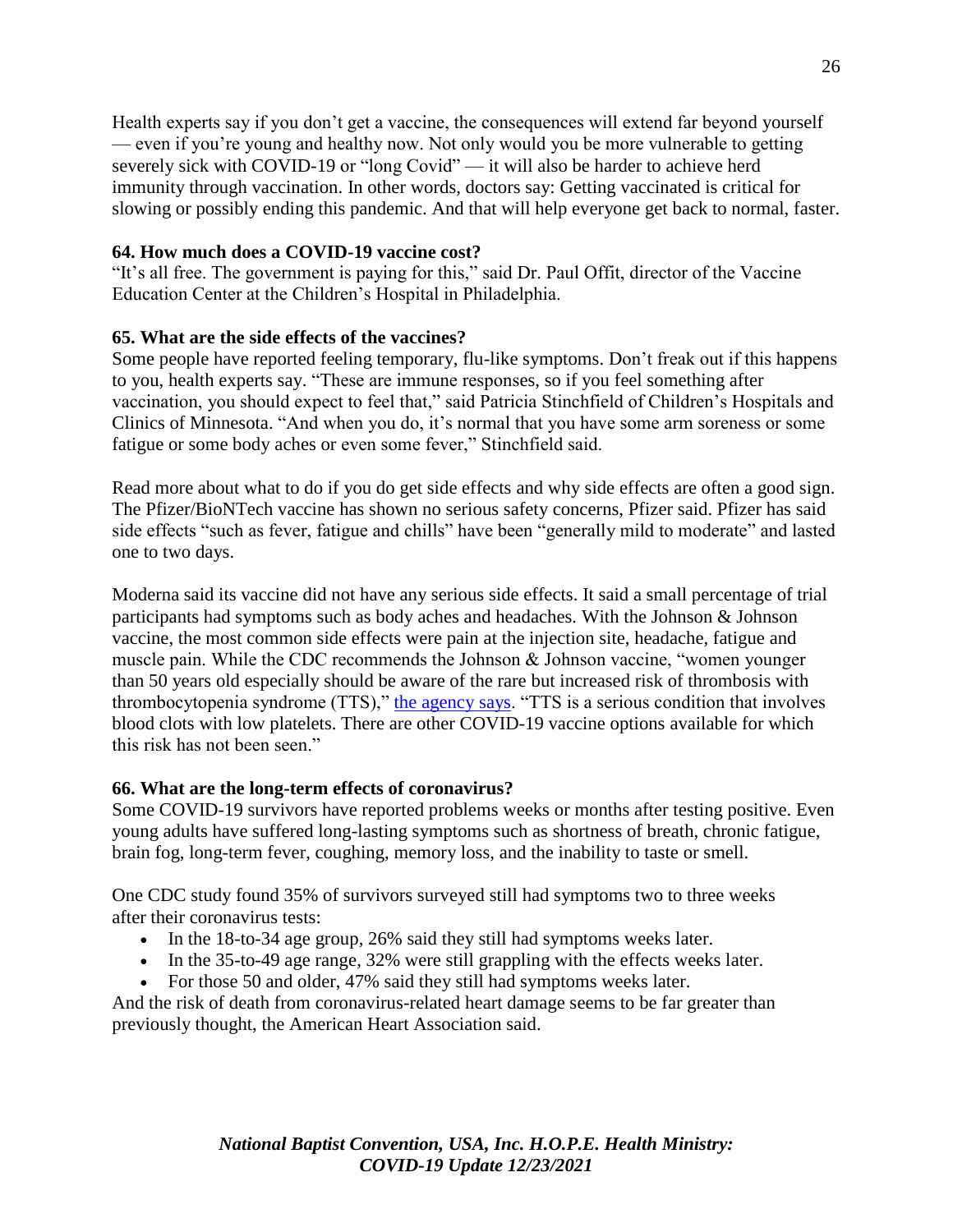Inflammation of the vascular system and injury to the heart occur in 20% to 30% of hospitalized COVID-19 patients and contribute to 40% of deaths, the AHA said. AHA President Dr. Mitchell Elkind said cardiac complications of COVID-19 could linger after recovering from coronavirus.

**67. What is aerosolized spread? What's the difference between aerosols and droplets?** Aerosolized spread is the potential for coronavirus to spread not just by respiratory droplets, but by even smaller particles called aerosols that can float in the air longer than droplets and can spread farther than 6 feet. Respiratory aerosols and droplets are released when someone talks, breaths, sings, sneezes or coughs. But the main difference is size.

Respiratory droplets are bigger – [between 5 and 10 microns in diameter.](https://www.who.int/news-room/commentaries/detail/transmission-of-sars-cov-2-implications-for-infection-prevention-precautions) (For perspective, [a](https://www-ssrl.slac.stanford.edu/content/sites/default/files/documents/nano-lab-safety.pdf)  [human hair is typically 60 to 120 microns wide.](https://www-ssrl.slac.stanford.edu/content/sites/default/files/documents/nano-lab-safety.pdf)) "If you have droplets that come out of a person, they generally go down within 6 feet," said Dr. Anthony Fauci, director of the National Institute of Allergy and Infectious Diseases. But aerosols (aka droplet nuclei) are smaller – less than 5 microns in diameter, according to the [World Health Organization.](https://www.who.int/news-room/commentaries/detail/transmission-of-sars-cov-2-implications-for-infection-prevention-precautions)

"Aerosol means the droplets don't drop immediately," Fauci said. "They hang around for a period of time." This becomes "very relevant" when you are indoors and there is poor ventilation, he said. Multiple case studies suggest coronavirus can spread well beyond 6 feet through airborne transmission, such as during choir practices, said Dr. Amy Compton-Phillips, chief clinical officer of Providence Health System.

In Washington state, for example, 53 members of a choir fell sick and two people died after one member attended rehearsals and later tested positive for COVID-19. Last July, 239 scientists backed a letter urging public health agencies to recognize the potential for aerosolized spread.

"There is significant potential for inhalation exposure to viruses in microscopic respiratory droplets (microdroplets) at short to medium distances (up to several meters, or room scale), and we are advocating for the use of preventive measures to mitigate this route of airborne transmission," the letter said.

#### **68. This pandemic is taking a toll on my mental health. How can I get help if I'm feeling isolated and depressed?**

The Crisis Text Line is available texting to 741741. Trained volunteers and crisis counselors are staffed 24/7, and the service is free. The Substance Abuse and Mental Health Services Administration Disaster Distress Helpline provides 24/7, 365-day-a-year crisis counseling and support to people experiencing emotional distress related to disasters. Call 1-800-985-5990 or text TalkWithUs to 66746 to connect with a trained crisis counselor.

For health care professionals and essential workers, For the Frontlines offers free 24/7 crisis counseling and support for workers dealing with stress, anxiety, fear or isolation related to coronavirus. For more resources, check out [CNN's guide to giving and getting help during the](https://www.cnn.com/interactive/2020/health/coronavirus-how-to-help/)  [pandemic.](https://www.cnn.com/interactive/2020/health/coronavirus-how-to-help/)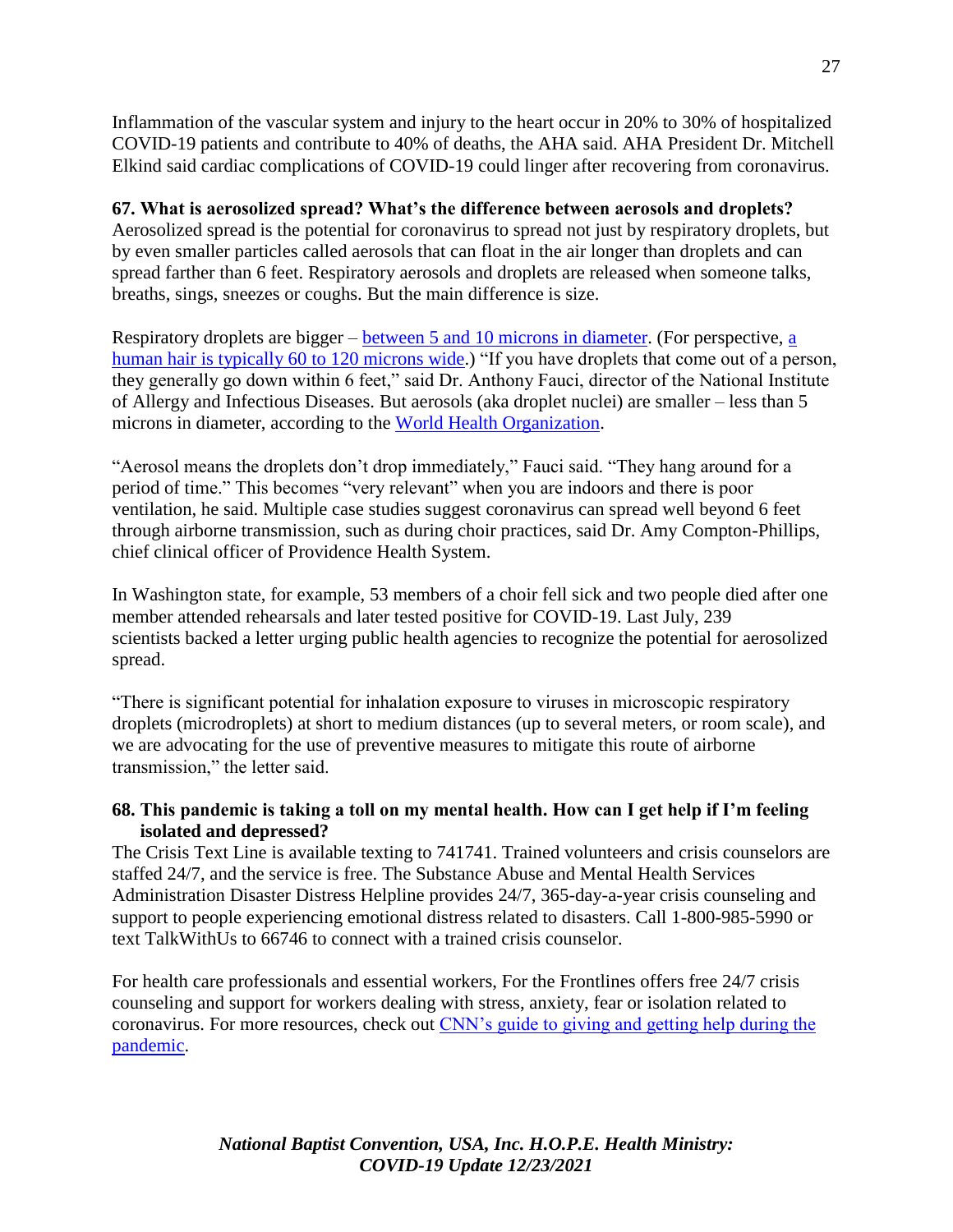#### **69. What "underlying conditions" put people at higher risk of bad outcomes with COVID-19?**

More than 40% of US adults have at least one underlying condition that can put them at higher risk of severe complications, according to the CDC. Those conditions include [obesity, chronic](https://www.cdc.gov/mmwr/volumes/69/wr/mm6929a1.htm?s_cid=mm6929a1_w)  [obstructive pulmonary disease, heart disease, diabetes, and chronic kidney disease,](https://www.cdc.gov/mmwr/volumes/69/wr/mm6929a1.htm?s_cid=mm6929a1_w) according to [the CDC.](https://www.cdc.gov/mmwr/volumes/69/wr/mm6929a1.htm?s_cid=mm6929a1_w) People who have cancer, an organ transplant, sickle cell anemia, poorly controlled HIV or any autoimmune disorder are also at higher risk.

COVID-19 patients with pre-existing conditions — regardless of their age — are 6 times more likely to hospitalized and 12 times more likely to die from the disease than those who had no preexisting conditions, CNN Chief Medical Correspondent Dr. Sanjay Gupta said. While young, healthy people are less likely to die from COVID-19, many are suffering long-term effects from the disease.

#### **70. What's the guidance for carpooling or riding with someone from another household?**

Unvaccinated people from different households in a car [should wear face masks,](https://health.clevelandclinic.org/should-i-wear-a-face-mask-in-the-car/) said Dr. Aaron Hamilton of the Cleveland Clinic. "You should also wear one if you're rolling down your window to interact with someone at a drive-thru or curbside pickup location," Hamilton said. It's also smart to keep the windows open to help ventilate the car and add another layer of safety, said Dr. Anthony Fauci, director of the National Institute of Allergy and Infectious Diseases.

#### **71. Are coronavirus and COVID-19 the same thing? How did they get their names?**

Coronavirus and COVID-19 are not the same thing, but sometimes the terms can be used interchangeably. This "novel coronavirus" is novel because it just emerged in humans in late 2019. There have been [six other coronaviruses known to infect humans,](https://www.cdc.gov/coronavirus/types.html) such as SARS (circa 2003) and MERS (circa 2012).

"Coronaviruses are named for the crown-like spikes on their surface," or coronas, the CDC says. The scientific name for this novel coronavirus is SARS-CoV-2, which stands for "severe acute respiratory syndrome coronavirus 2." COVID-19, however, is the disease *caused* by the novel coronavirus. The letters and numbers in "COVID-19" come from "**Co**rona**vi**rus **d**isease 20**19**."

#### **72. If a pregnant woman gets COVID-19, will her baby be infected? Can babies get coronavirus through breastfeeding?**

About 2% to 5% of babies born to mothers with COVID-19 tested positive for coronavirus within the first four days of life, according to the American Academy of Pediatrics. But infected mothers are unlikely to pass coronavirus to their newborns when appropriate precautions are taken, according to a [study published in The Lancet Child & Adolescent Health.](https://www.thelancet.com/journals/lanchi/article/PIIS2352-4642(20)30235-2/fulltext)

In that study, researchers found no cases of viral transmission among 120 babies born to 116 mothers with coronavirus — even when both shared a room and the mothers breastfed. But the babies remained 6 feet apart from their mothers, except while breastfeeding. The moms also wore surgical masks when handling their newborns and followed proper hand and breast washing procedures.

#### **73. Can someone who died from coronavirus still have their organs donated?**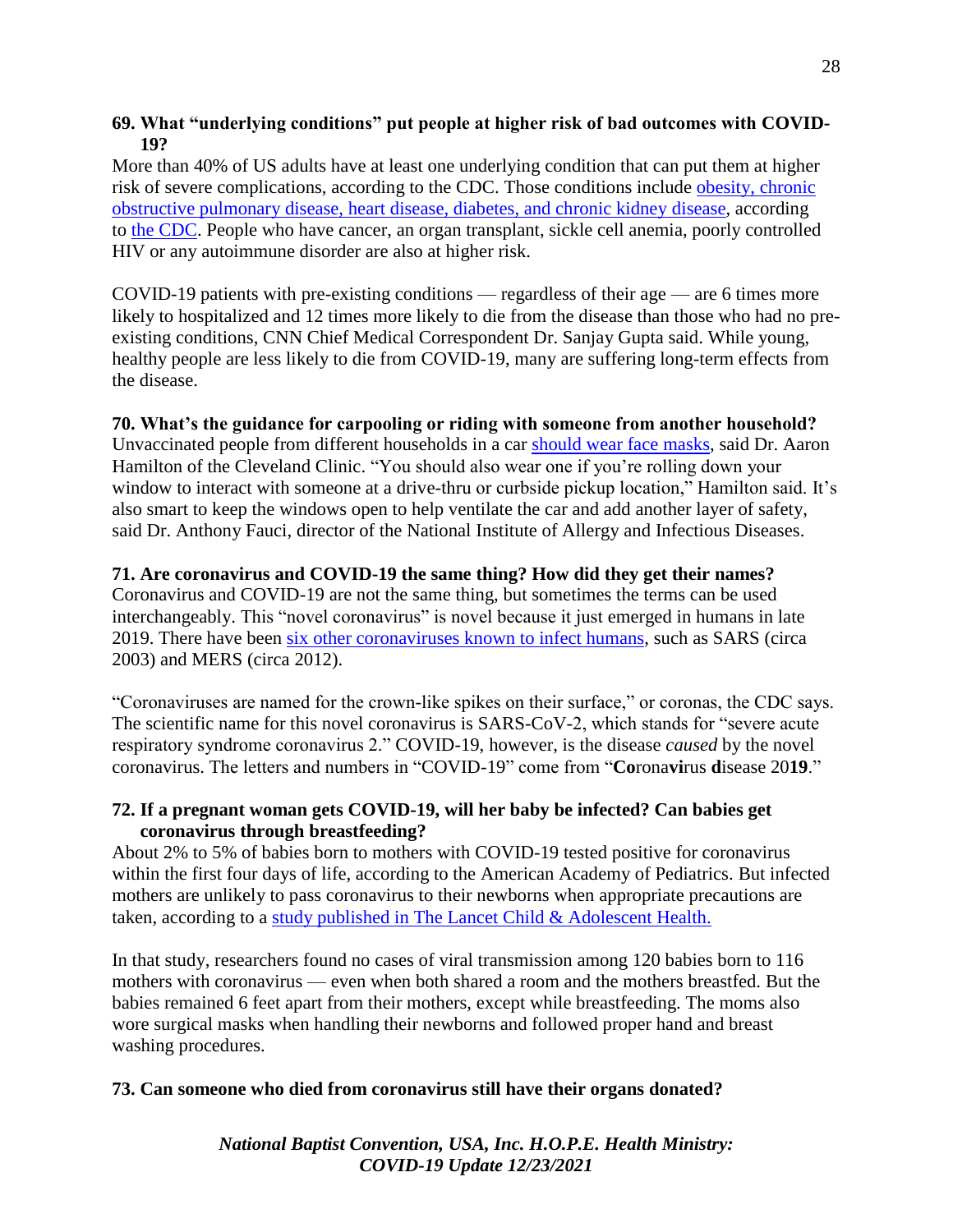That's [not recommended right now,](https://www.organdonor.gov/coronavirus-covid-19-frequently-asked-questions) according to the US Organ Procurement and Transplantation Network. "This guidance may change as more becomes known about the course and treatment of COVID-19," the network said. "Donation and transplant clinicians should apply their medical judgment in instances where test results are pending at the time of organ offers."

#### **74. Should we clean our cell phones daily?**

Yes, that's a good idea because cell phones are basically "petri dishes in our pockets" when you think about how many surfaces you touch before touching your phone. You should regularly disinfect your mobile phone anyway, with or without a coronavirus pandemic.

"There's probably quite a lot of microorganisms on there, because you're holding them against your skin, you are handling them all the time, and also you're speaking into them," said Mark Fielder, a professor of medical microbiology at Kingston University. "And speaking does release droplets of water just in normal speech. So it's likely that a range of microbes – including COVID-19, should you happen to be infected with that virus – might end up on your phone." Watch the best ways to disinfect your cell phone [here.](https://www.cnn.com/videos/world/2020/03/13/coronavirus-outbreak-pandemic-protect-hygiene-phones-gold-pkg-intl-ldn-vpx.cnn)

#### **75. Is it safe to go back to the gym?**

There are certainly more risks if you're not fully vaccinated. Coronavirus often spreads more easily indoors rather than outdoors — especially if you're indoors for an extended period of time. Researchers have also found that heavy breathing and singing can propel aerosolized viral particles farther and increase the risk of transmission.

During one fitness instructor workshop, about 30 participants with no symptoms trained intensely for four hours, according to [research published by the CDC.](https://wwwnc.cdc.gov/eid/article/26/8/20-0633_article#tnF1) Eight participants later tested positive, and more than 100 new cases of coronavirus were traced back to that fitness workshop.

To help mitigate the risk, many gyms are limiting capacity or requiring masks. And while health experts have recommended staying 6 feet away from others, it's smart to keep even more distance than that at the gym. "With all the heavy breathing, you may even want to double the usual 6 feet to 12 feet, just to be safe," CNN Chief Medical Correspondent Dr. Sanjay Gupta said.

#### **76. I heard you can get COVID-19 through your eyes. Should we wear goggles, too?**

Doctors say wearing eye protection (in addition to [face masks\)](https://www.cdc.gov/coronavirus/2019-ncov/prevent-getting-sick/about-face-coverings.html) could help some people, but it's not necessary for everyone. Teachers who have younger students in the classroom are "likely to be in environments where children might pull down their masks, or not be very compliant with them," epidemiologist Saskia Popescu said. "There is concern that you could get respiratory droplets in the eyes."

If you're a health care worker or taking care of someone at home who has coronavirus, it's smart to wear eye protection, said Dr. Thomas Steinemann, clinical spokesperson for the American Academy of Ophthalmology. (Note: Regular glasses or sunglasses aren't enough, because they leave too many gaps around the eyes.)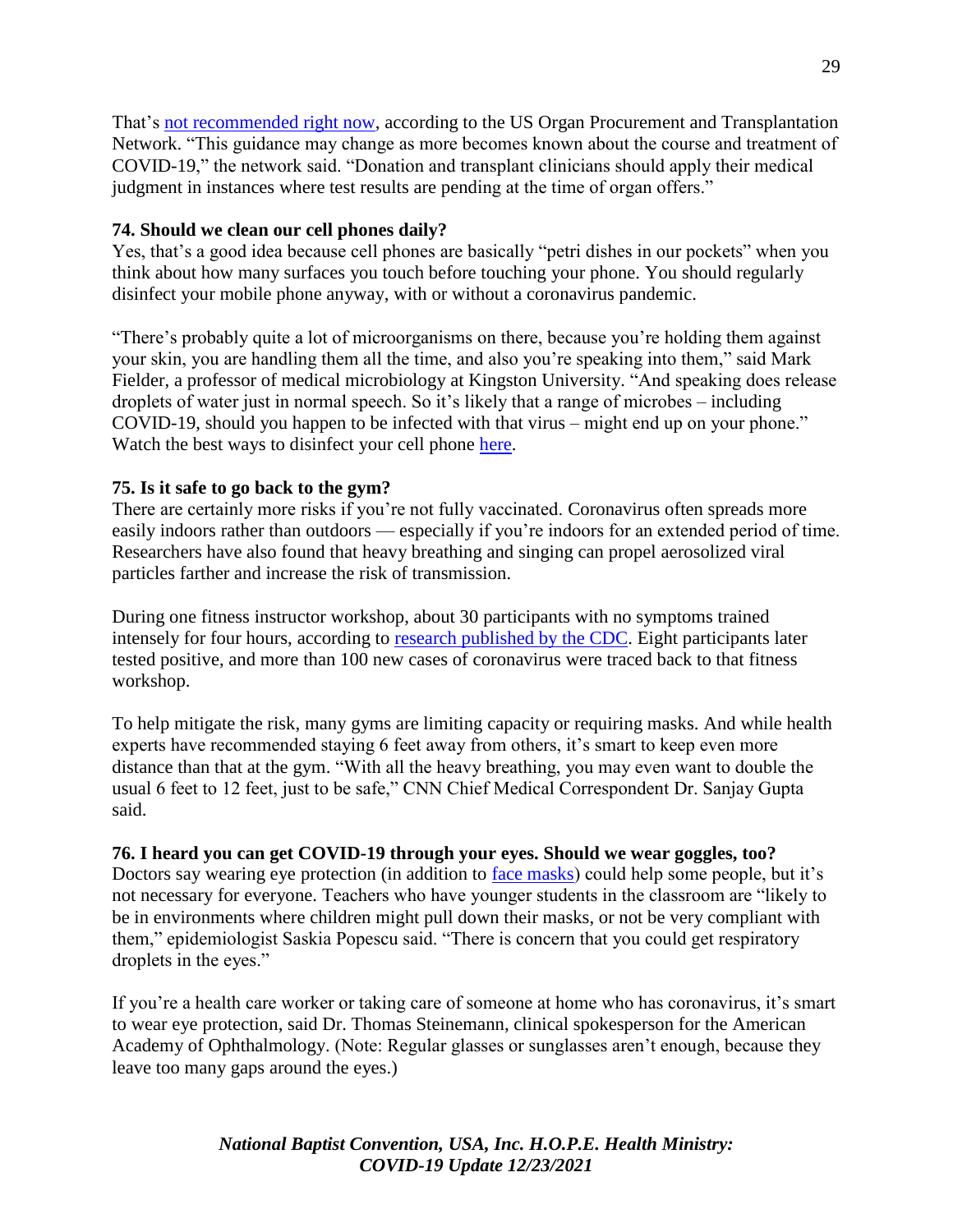But if you're vaccinated or not in a high-risk situation, wearing goggles isn't necessary. While it's still possible to get COVID-19 through the eyes, that scenario is less likely than getting it through your nose or mouth, Steinemann said. He said if a significant number of people were getting coronavirus through their eyes, doctors would probably see more COVID-19 patients with conjunctivitis, also known as pink eye (though having pink eye doesn't necessarily mean you have coronavirus).

#### **77. Should people wear face shields instead of (or in addition to) face masks?**

The [CDC](https://www.cdc.gov/coronavirus/2019-ncov/prevent-getting-sick/cloth-face-cover-guidance.html) does not recommend using plastic face shields for everyday activities or as a substitute for face masks. There are a few exceptions, such as for those who are hearing-impaired and rely on lip-reading or those who have physical or mental health conditions that would be exacerbated by wearing a cloth face mask.

"Cloth face coverings are a critical preventive measure and are most essential in times when social distancing is difficult," the CDC says. Clinical and laboratory studies show cloth face coverings reduce the spray of droplets when worn over the nose and mouth – what the CDC refers to as "source control." And many people are contagious even when they don't have any symptoms and don't know they're infected.

Face shields worn *in addition to masks* can provide an added layer of protection and can also help people stop touching their faces. Workers who are around people for long periods of time, such as grocery store workers or hospital personnel, may want to wear face shields in addition to masks, to increase their protection.

If someone must use a face shield without a mask, the CDC says the shield "should wrap around the sides of the wearer's face and extend to below the chin. Disposable face shields should only be worn for a single use. Reusable face shields should be cleaned and disinfected after each use."

#### **78. Doesn't the flu kill more people than coronavirus?**

No. In fact, COVID-19 has killed more people in one year than the flu did during the last five flu seasons combined. During the 2019-2020 flu season, an estimated [22,000 people in the US died](https://www.cdc.gov/flu/about/burden/2019-2020.html)  [from the flu,](https://www.cdc.gov/flu/about/burden/2019-2020.html) according to the CDC. With COVID-19, the first known US death was in February 2020. By January 27, more than 427,000 people had died, according to data from Johns Hopkins University. COVID-19 has now taken more than half a million US lives.

#### **79. How can I tell if I have coronavirus or the flu (or both)?**

Both the flu and COVID-19 can give you a fever, cough, shortness of breath, fatigue, sore throat, body aches and a runny or stuffy nose, [the CDC said.](https://www.cdc.gov/flu/symptoms/flu-vs-covid19.htm) "Some people may have vomiting and diarrhea, though this is more common in children than adults," the CDC said. But unlike [the flu,](https://www.cdc.gov/flu/about/keyfacts.htm) COVID-19 can cause [a loss of taste or smell.](https://www.cdc.gov/coronavirus/2019-ncov/symptoms-testing/symptoms.html)

And about half of coronavirus transmissions happen before any symptoms show up. (Many of those people spreading the virus silently are pre-symptomatic and are more contagious *before* they start showing symptoms.) So, the best way to know if you have the novel coronavirus or the flu (or both) is to get tested.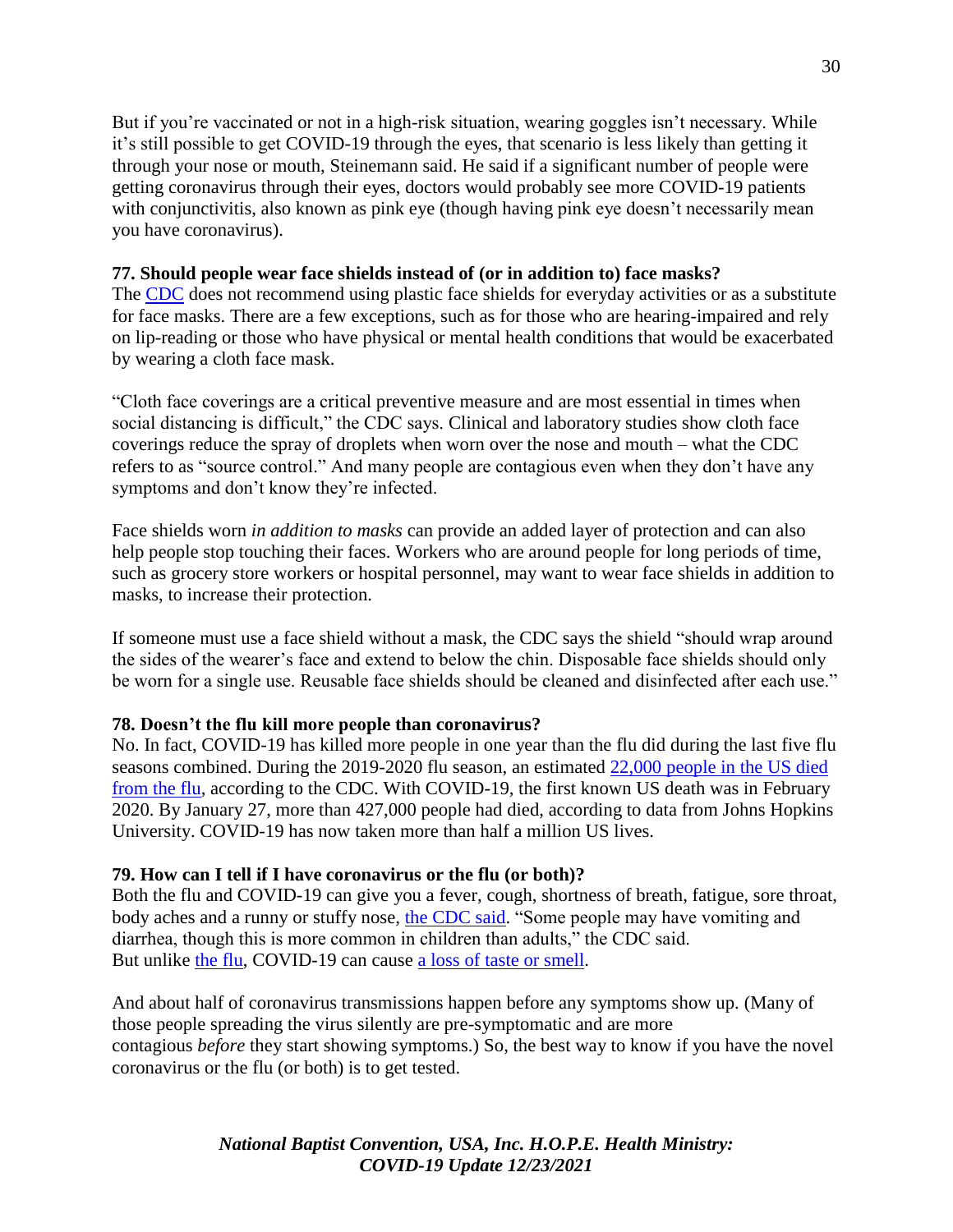#### **80. How do I prevent my glasses or sunglasses from fogging up when I wear a mask?**

First, make sure the top of your mask fits snugly against your skin. Then put your glasses over the snug-fitting top portion of your mask. If that doesn't do the trick, soap and water can create a barrier that prevents glasses from fogging up. [Here's how.](https://www.cnn.com/2020/05/05/health/how-to-de-fog-glasses-wearing-mask-wellness-trnd/index.html)

#### **81. Are cancer patients at higher risk of severe complications from COVID-19?**

Yes. And the increased risk applies to cancer patients of all ages, the CDC says. "Having cancer currently increases your risk of severe illness from COVID-19," the CDC says. "At this time, it is not known whether having a history of cancer increases your risk." Researchers found that patients whose cancer was getting worse or spreading were more than five times more likely to die in a month if they caught COVID-19.

But there are steps cancer patients can take to stay as healthy as possible:

- Make sure you have at least a 30-day supply of your medications.
- Don't delay any life-saving treatment or emergency care during this pandemic.
- Talk with your healthcare provider about your individual level of risk based on your condition, your treatment, and the level of transmission in your community.
- Don't stop taking your medicines or alter your treatment plan without talking to your healthcare provider.
- Call your healthcare provider if you think you may have been exposed to the novel coronavirus.
- Read the [CDC's tips for preventing infections in cancer patients.](https://www.cdc.gov/cancer/preventinfections/patients.htm)

#### **82. Can central air conditioning spread COVID-19 in public places?**

Technically it can, but HVAC (heating/ventilation/air conditioning) systems are not thought to be a significant factor in the spread of coronavirus. Many modern air conditioning systems will either filter out or dilute the virus. Ventilation systems with highly effective filters are a key way to eliminate droplets from the air, said Harvard environmental health researcher Joseph Gardner Allen.

Filters are rated by a MERV system – their "minimum efficiency reporting value" that specifies their ability to trap tiny particles. The MERV ratings go from 1 to 20. The higher the number, the better the filtration. HEPA filters have the highest MERV ratings, between 17 and 20. HEPA filters are used by hospitals to create sterile rooms for surgeries and to control infectious diseases. They're able to remove 99.97% of dust, pollen, mold, bacteria and other airborne particles as small as 0.3 microns.

For context, this coronavirus is thought to be between 0.06 to 1.4 microns in size. But "HEPA filtration is not always going to be feasible or practical," Allen said. "But there are other filters that can do the job. What is recommended now by the standard setting body for HVAC is a MERV 13 filter."

High-efficiency filters in the 13-to-16 MERV range are often used in hospitals, nursing homes, research labs and other places where filtration is important. "If you're an owner of a home, building or mall, you want to have someone to assess your system and install the largest MERV number filter the system can reliably handle without dropping the volume of air that runs through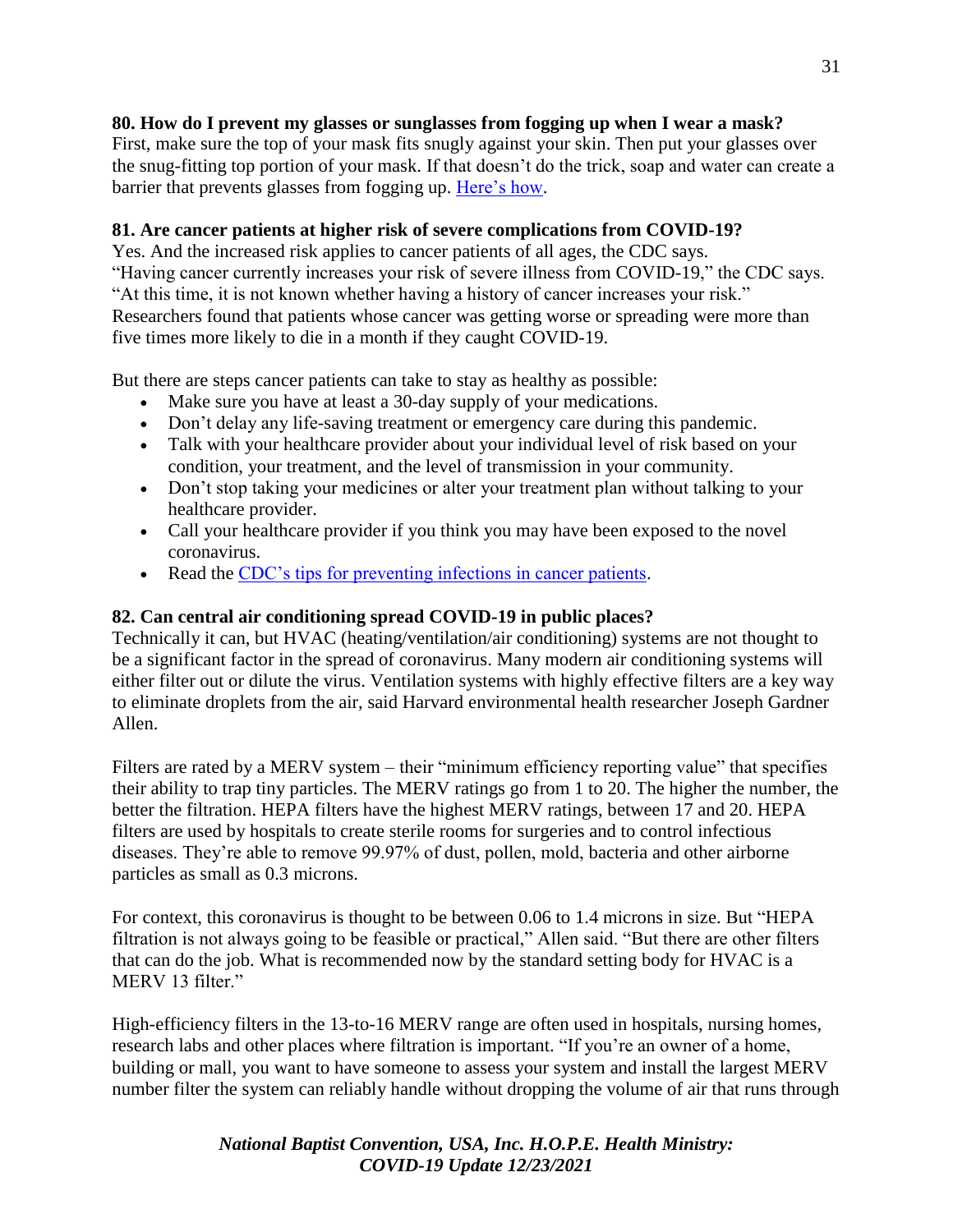it," advised Erin Bromage, an associate professor of biology at the University of Massachusetts Dartmouth.

"In addition, virtually all modern air conditioning systems in commercial buildings have a process called makeup air where they bring in air from outside and condition it and bring it inside," Bromage said. "It's worse in regards to energy, but the more outside air we bring in, the more dilution of the virus we have and then the safer you are."

#### **83. What does asymptomatic mean?**

Asymptomatic describes a person who is infected but does not have symptoms. With COVID-19, asymptomatic carriers can still easily infect others without knowing it. So if you're infected but don't feel sick, you could still get others very sick.

Some medical professionals differentiate between truly asymptomatic carriers – those who don't currently have and will never have symptoms – from "pre-symptomatic" carriers – those who don't have symptoms now, but will get them later. But the general public often uses the term "asymptomatic" to describe both categories of infected people.

Regardless of which term you use, researchers have found that about half of coronavirus transmissions happen between people who don't have any symptoms. And in some cases, people are more contagious before they start showing symptoms.

#### **84. What's so different about coronavirus that made us shut down the economy? Why did we have to practice social distancing when we didn't during the SARS and swine flu epidemics?**

Unlike SARS and swine flu, the novel coronavirus is both highly contagious and especially deadly, CNN Chief Medical Correspondent Dr. Sanjay Gupta said. "SARS was also a coronavirus, and it was a new virus at the time," Gupta said. "In the end, we know that SARS ended up infecting 8,000 people around the world and causing around 800 deaths. So very high fatality rate, but it didn't turn out to be very contagious."

The swine flu, or H1N1, "was very contagious and infected some 60 million people in the United States alone within a year," Gupta said. "But it was far less lethal than the flu even — like 1/3 as lethal as the flu." What makes the novel coronavirus different is that "this is both very contagious … and it appears to be far more lethal than the flu as well."

#### **85. Is it true young people with coronavirus are also having blood clots and strokes?**

Yes, some young adults have suffered strokes after getting coronavirus. "The virus seems to be causing increased clotting in the large arteries, leading to severe stroke," said Dr. Thomas Oxley, a neurosurgeon at Mount Sinai Health System in New York. "Most of these patients have no past medical history and were at home with either mild symptoms (or in two cases, no symptoms) of Covid."

#### **86. Why has the guidance on wearing face masks changed so much?**

Earlier in this pandemic, scientists didn't know how easily this new virus spreads between people without symptoms, nor did they know how long infectious particles could linger in the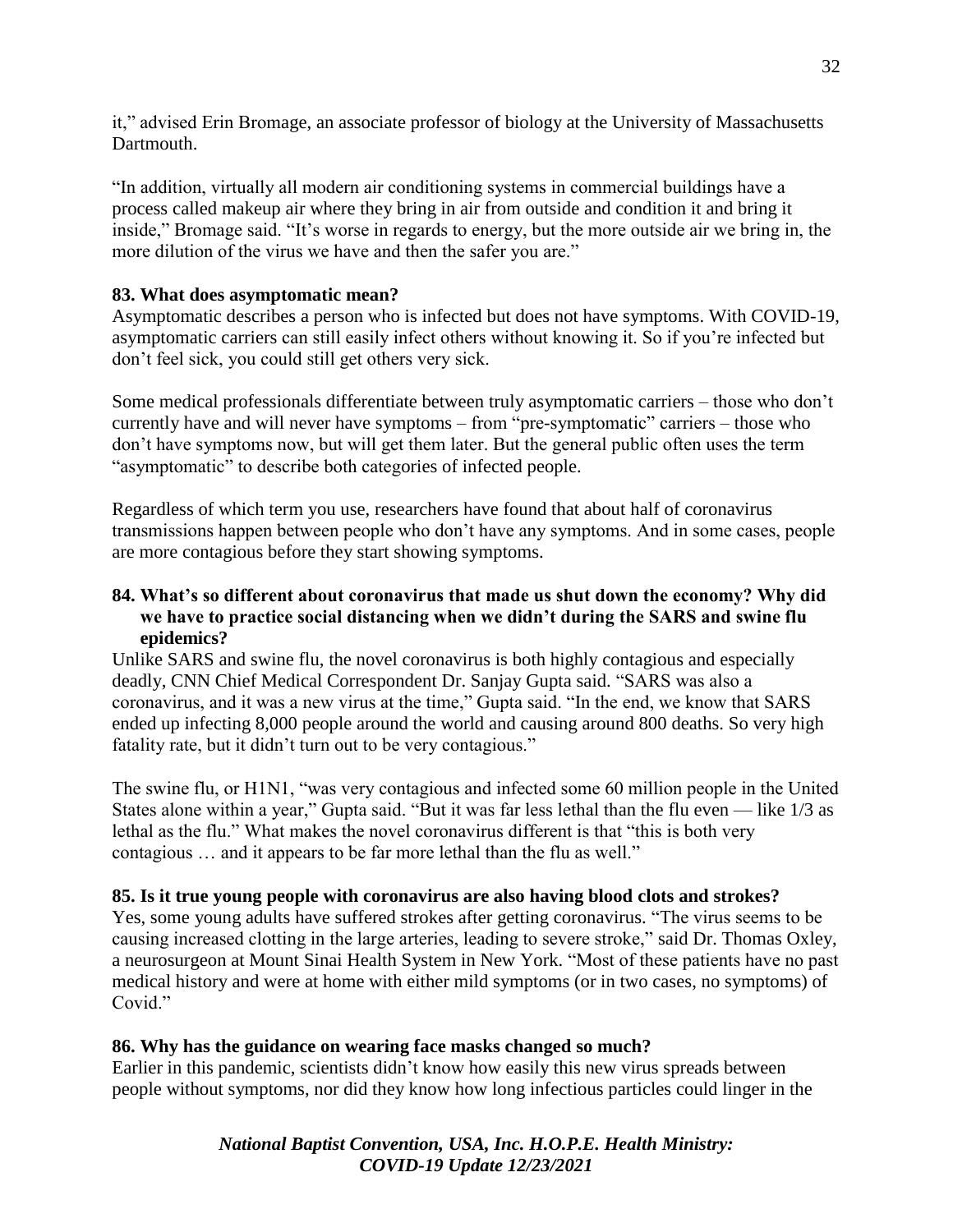air. There was also a shortage of N95 respirators and face masks among health care workers who were quickly overwhelmed with COVID-19 patients.

But since then, the CDC, the former US Surgeon General and other doctors have changed their recommendations and are now urging the widespread use of face masks. The CDC now says the public needs to ["cover your mouth and nose with a cloth face cover when around others.](https://www.cdc.gov/coronavirus/2019-ncov/prevent-getting-sick/prevention.html?CDC_AA_refVal=https%3A%2F%2Fwww.cdc.gov%2Fcoronavirus%2F2019-ncov%2Fprepare%2Fprevention.html)" "Everyone should wear a [cloth face cover](https://www.cdc.gov/coronavirus/2019-ncov/prevent-getting-sick/diy-cloth-face-coverings.html) when they have to go out in public, for example to the grocery store or to pick up other necessities," the CDC said.

Scientists have made many recent discoveries about the new coronavirus, including:

- It's easy to spread this virus by just talking or breathing.
- This coronavirus is highly contagious. Without mitigation efforts like stay-at-home orders, each person with coronavirus infects, on average, another two to three other people. That makes it twice as contagious as the flu.
- This virus has a long incubation period up to  $14 \text{ days}$  giving a wide window of opportunity for people to infect others before they even know they're infected.
- Carriers may be most contagious in the [48 hours before they get symptoms,](https://www.health.harvard.edu/diseases-and-conditions/if-youve-been-exposed-to-the-coronavirus) making transmission even more blind.

In other words, it's not just people who are sneezing and coughing who can spread coronavirus. It's often people who look completely normal and don't have a fever.

#### **87. How can I stay safe in an elevator?**

Doctors say getting vaccinated is the best way to prevent coronavirus infection. If you're not vaccinated, it's best to take the stairs if you can. But if you can't, emergency room physician Dr. Leana Wen offers several tips:

- Wear a mask. Not only does wearing a mask reduce your risk of inhaling the virus which can linger in the air for 8 minutes — it also helps reduce your chances of infecting others if you are an asymptomatic carrier.
- Use a tissue to push the elevator buttons. If you don't have a tissue, use your elbow, then wash or disinfect that area when you can.
- Try to keep your distance from anyone else inside the elevator as much as possible.

#### **88. How safe are public restrooms?**

For those not fully vaccinated, try to avoid public restrooms if you can, said microbiologist Ali Nouri, president of the Federation of American Scientists. But he acknowledged that's not always possible: "Sometimes when you gotta go, you gotta go." Close contact with others is the most significant risk in a public restroom, Nouri said. So, if there's a single-person bathroom available that doesn't have multiple stalls, using that might be best.

If you do use a multi-stall public restroom, Nouri offers the following tips:

- Don't use your freshly washed hands to turn off the water with the germ-laden faucet handle. Instead, use a paper towel to turn off the water and open the bathroom door. Throw away the paper towel immediately afterward.
- Wear a face mask. "Masks are one of the most effective ways to stop human-to-human transmission," Nouri said. "If people in a public bathroom are not wearing masks, think twice before going in."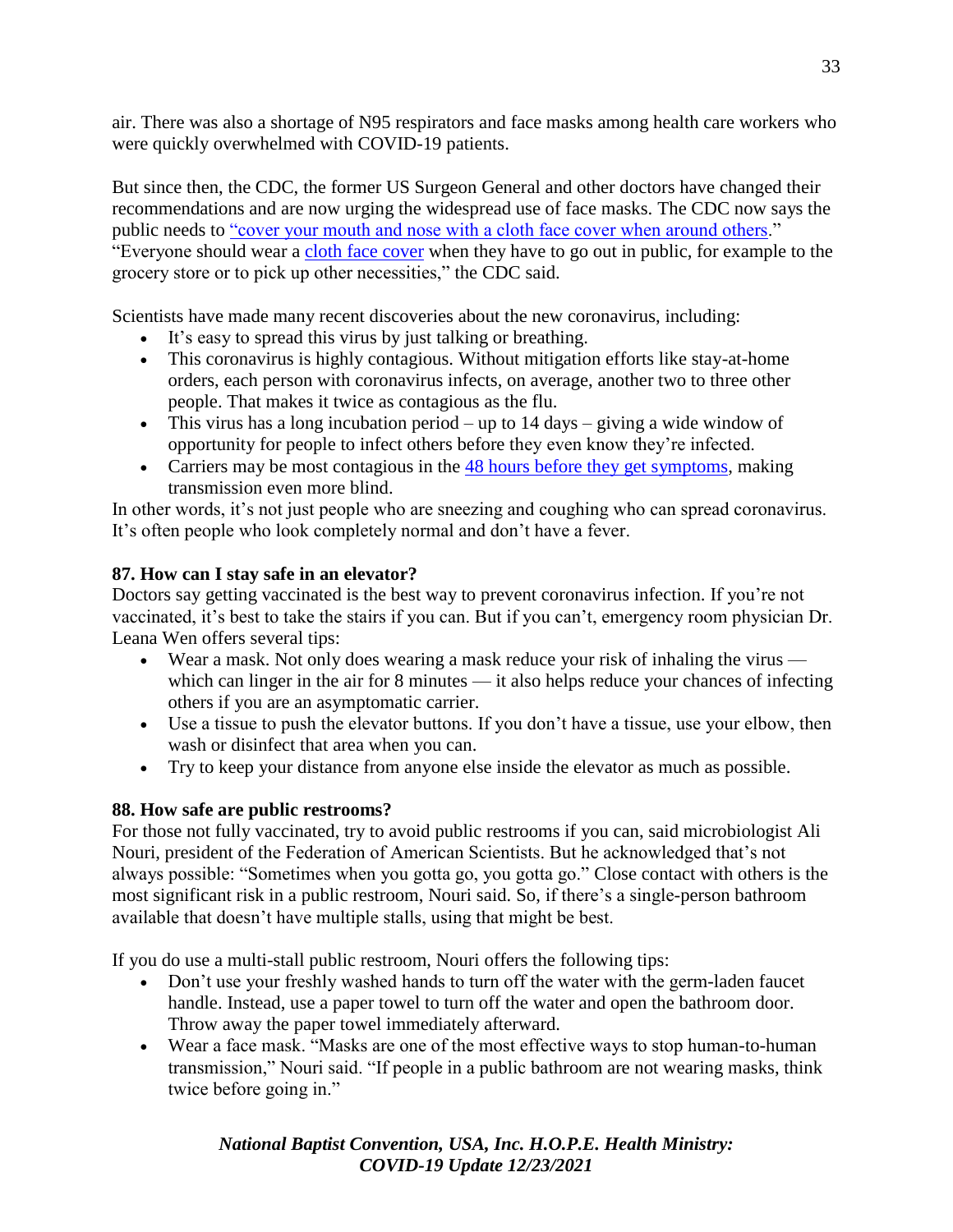If the restroom looks crowded, wait until it clears out, if you can. "You're reducing the risk of inhaling aerosolized particles from other people," Nouri said.

#### **89. Is hand sanitizer as effective as soap and water in killing coronavirus?**

Yes — as long as you use the right kind of sanitizer and use it correctly. Hand sanitizers "need to have at least 60% alcohol in them," said Dr. William Schaffner, professor of preventative medicine and infectious disease at Vanderbilt University School of Medicine.

And don't just put a little dollop in your hand and smear it around quickly. "You've got to use enough and get it all over the surfaces," Schaffner said. "Rub it all over your hands, between your fingers and on the back of your hands." But it's always better to thoroughly wash your hands, if you're able to.

"Alcohol is pretty effective at killing germs, but it doesn't wash away stuff," said Dr. John Williams, a virologist at the University of Pittsburgh Medical Center Children's Hospital of Pittsburgh. "If somebody's just sneezed into their hand, and their hand is covered with mucus, they would have to use a lot more alcohol to inactivate that bacteria or virus."

#### **90. When are people with coronavirus most contagious?**

"People can be contagious without symptoms. And in fact – a little bit strangely in this case *people tend to be the most contagious before they develop symptoms, if they're going to develop symptoms,"* CNN Chief Medical Correspondent Dr. Sanjay Gupta said. "They call that the pre-symptomatic period. So, people tend to have more virus at that point seemingly in their nose, in their mouth. This is even before they get sick. And they can be shedding that virus into the environment."

Some people infected with coronavirus never get symptoms. But it's easy for these asymptomatic carriers to infect others, said Anne Rimoin, an epidemiology professor at UCLA's School of Public Health. "When you speak, sometimes you'll spit a little bit," she said. "You'll rub your nose. You'll touch your mouth. You'll rub your eyes." Health officials suggests people wear face masks while in public and when it's difficult to stay 6 feet away from others.

#### **91. Are some blood types able to fight coronavirus better than other blood types?**

A study published in [The New England Journal of Medicine](https://www.nejm.org/doi/full/10.1056/NEJMoa2020283?query=featured_coronavirus) found that people with Type A blood have a higher risk of getting infected with coronavirus and developing severe symptoms, while people with Type O blood have a lower risk – but the study has caveats. The researchers cannot say if blood type is a direct cause of the differences in susceptibility. It could be that genetic changes that affect someone's risk also just happen to be linked with blood type, they said.

The study's findings, while plausible, may mean very little for the average person, said Dr. Roy Silverstein, a hematologist and chairman of the department of medicine at the Medical College of Wisconsin. "The absolute difference in risk is very small," he said. "The risk reduction may be statistically significant, but it is a small change in actual risk. You never would tell somebody who was Type O that they were at smaller risk of infection." The bottom line: "All of us are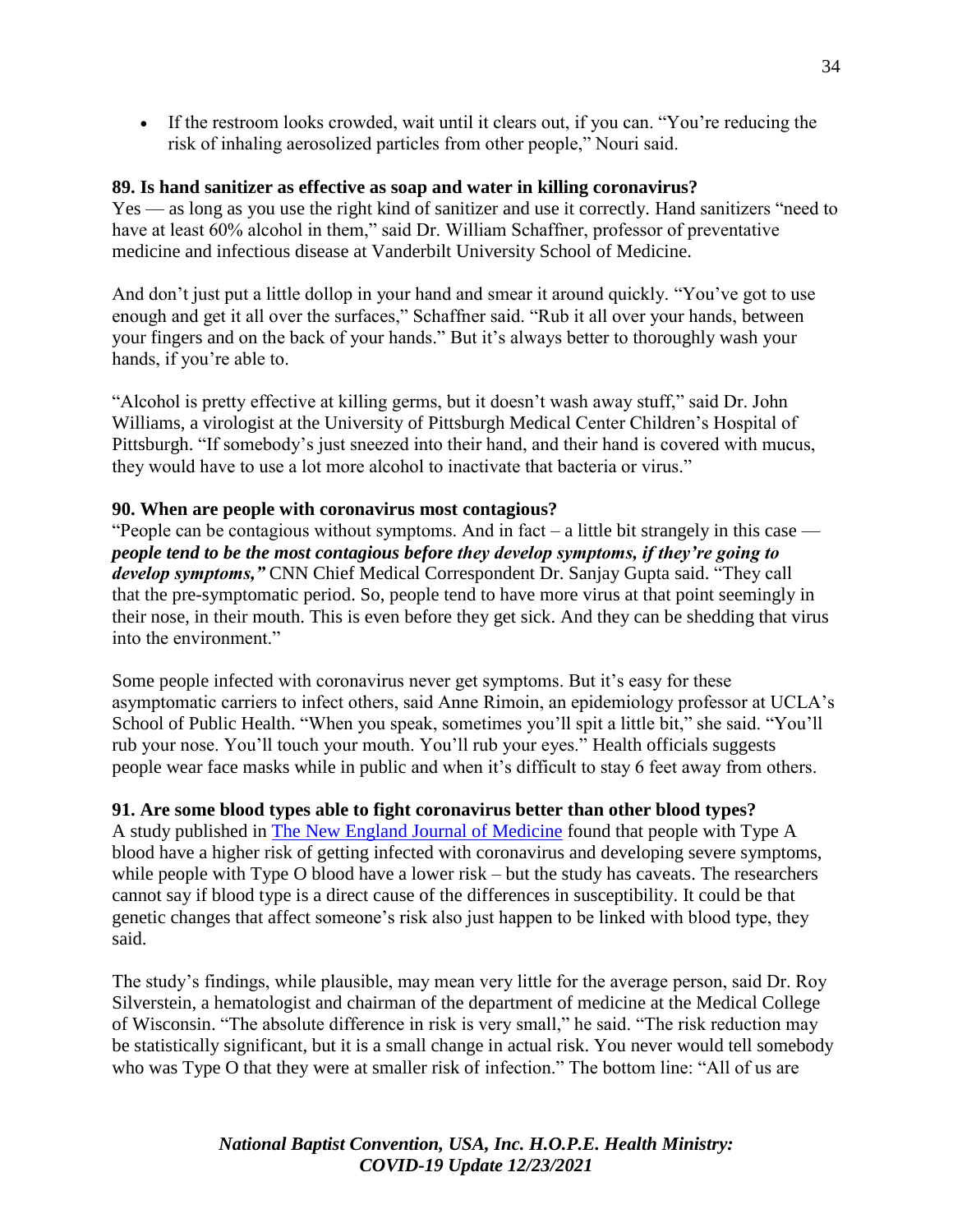susceptible to this virus," said Dr. Maria Van Kerkhove, technical lead for the World Health Organization's COVID-19 response.

## **92. What's the risk of having a maid service come to clean your house if you're not home?**

"It's probably safe if you're not at home," emergency physician Dr. Leana Wen said. She suggested leaving the windows open to improve ventilation and asking the cleaners to use your own cleaning supplies so they don't bring items that have been in other people's houses.

## **93. Can I disinfect my mask by putting it in the microwave?**

That's "not a great idea," said Dr. Joseph Vinetz, a professor of infectious diseases at Yale School of Medicine. "We have no evidence about that." "If there's a metal piece in an N95 or surgical mask and even staples, you can't microwave them," he said. "It'll blow up."

Vinetz said cloth masks can be washed and reused, and even disposable masks can be reused if you let them sit for several days. To disinfect masks that you can't wash, Vinetz recommends leaving them in a clean, safe place in your home for a few days. After that, it should no longer be infectious, as this coronavirus is known to survive on hard surfaces for only up to three days.

## **94. Is it safe to perform CPR on a stranger?**

Doctors strongly recommend performing CPR when someone needs it.

You could be hundreds of times more likely to save that dying person's life than you are to die from COVID-19 if you contract it after performing CPR, according to [a report](https://www.ahajournals.org/doi/pdf/10.1161/CIRCULATIONAHA.120.048951) published by a group of Seattle emergency room physicians in the journal Circulation. But it's important to act quickly for CPR to be effective.

"The chance of survival goes down by 10% for every minute without CPR," said Dr. Comilla Sasson, vice president for science and innovation in emergency cardiovascular care at the American Heart Association. "It's a 10-minute window to death in many cases." If you're not certified in CPR, performing chest compressions could also buy more time until help arrives. Bystanders should "provide high-quality chest compressions by pushing hard and [fast in the middle of the victim's chest,](https://www.ahajournals.org/doi/10.1161/CIRCULATIONAHA.107.189380) with minimal interruptions," the American Heart Association said. If you're not sure how "fast" to do to those chest compressions, singing any of these popular songs will help you get the right rhythm.

#### **95. Can I get coronavirus from swimming in open water, like in a lake or seawater? What about in a public pool or hot tub?**

It's not the water you need to worry about. It's how close you might get to other people. "Properly maintained pool water will not be a source of spread of the virus. The chlorine that's in it will inactivate the virus fairly quickly," immunologist Erin Bromage said.

"The level of dilution that would happen in a pool or an ocean or a large freshwater body would not lead to enough virus to establish an infection. But when you do this, you need to just make sure that we're maintaining an appropriate physical distance while swimming or sitting in a hot tub."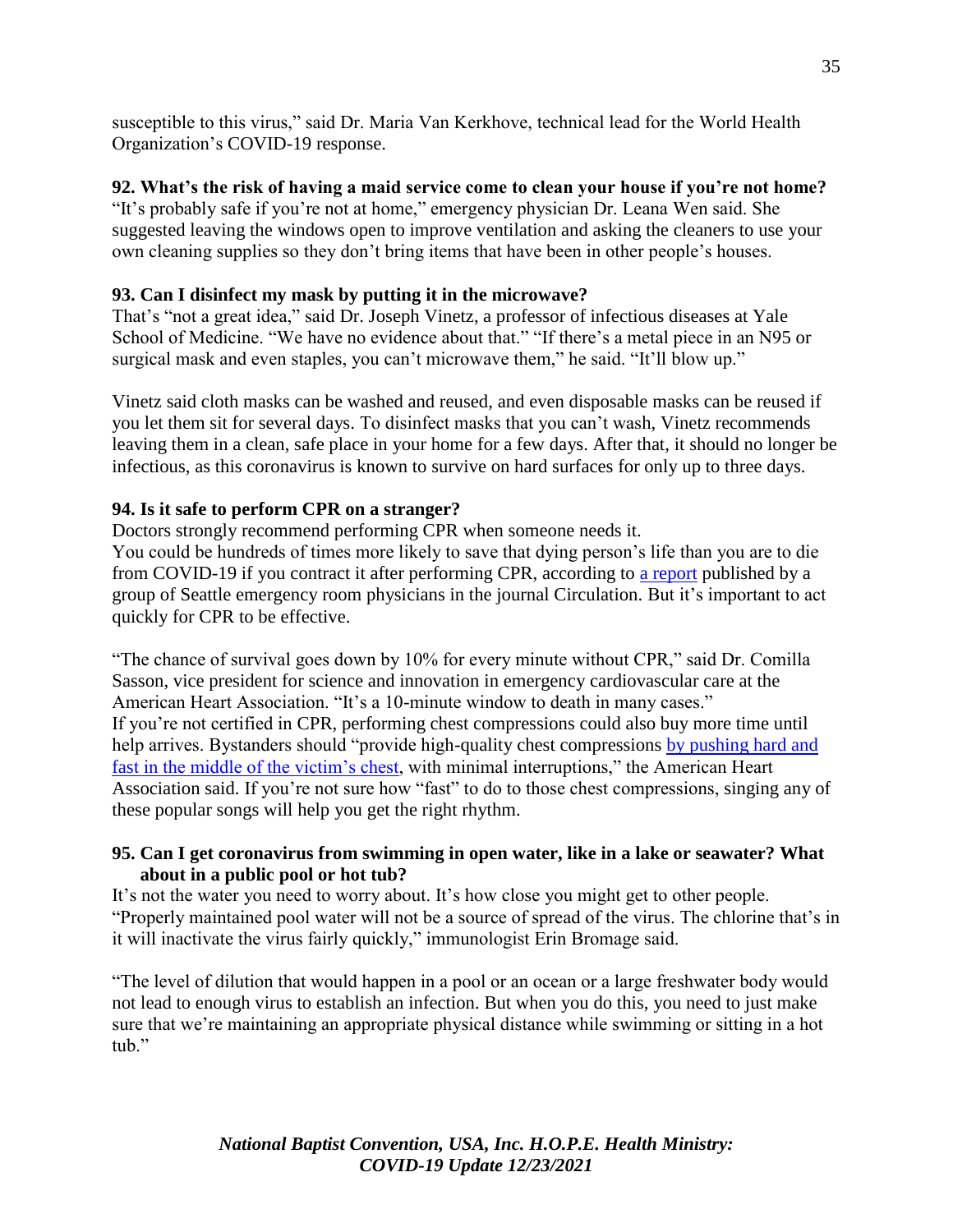That's because it's easy for infected people with no symptoms to spread the virus if they're within 6 feet from each other. If you have an indoor pool or hot tub, even 6 feet might not be enough distance.

#### **96. I saw other countries spraying down sidewalks and other public places with disinfectant. Why haven't we done that in the US?**

Randomly spraying open places is largely a waste of time, health experts say. It can actually do more harm than good. "Spraying disinfectants can result in risks to the eyes, respiratory or skin irritation," the World Health Organization said.

"Spraying or fumigation of outdoor spaces, such as streets or marketplaces, is also not recommended to kill the COVID-19 virus or other pathogens because disinfectant is inactivated by dirt and debris, and it is not feasible to manually clean and remove all organic matter from such spaces," the WHO said.

"Moreover, spraying porous surfaces, such as sidewalks and unpaved walkways, would be even less effective." Besides, the ground isn't typically a source of infection, the WHO said. And once the disinfectant wears off, an infected person could easily contaminate the surface again.

#### **97. Can protests increase the spread of COVID-19?**

Any large gathering can increase the spread because this coronavirus is transmissible by talking or even just breathing. Carriers of the virus can be contagious even if they don't have symptoms. And when people are "shouting and cheering loudly, that does produce a lot of droplets and aerosolization that can spread the virus to people," said Dr. James Phillips, a physician and assistant professor at George Washington University Hospital. So doctors and officials say it's important to get vaccinated or wear a face mask and try to keep your distance from others as much as possible.

#### **98. Do vitamin D levels affect your risk for coronavirus? Is there a correlation between vitamin D and those who test positive for COVID-19?**

"To date, there is no evidence that very high vitamin D levels are protective against COVID-19 and consequently medical guidance is that people should not be supplementing their vitamin D levels beyond those which are currently recommended by published medical advice," wrote Robin May, director of the Institute of Microbiology and Infection at the University of Birmingham in the UK.

Vitamin D is important for healthy muscles, strong bones and a powerful immune system. The recommended daily dose of vitamin D for anyone over age 1 is [15 mcg/600 IU per day in the US.](https://ods.od.nih.gov/factsheets/VitaminD-Consumer/) For anyone over 70 years of age in the US, the recommended daily intake goes up to [20](https://ods.od.nih.gov/factsheets/VitaminD-Consumer/)  [mcg/800 IU per day.](https://ods.od.nih.gov/factsheets/VitaminD-Consumer/) But too much vitamin D can lead to a toxic buildup of calcium in your blood that can cause confusion, disorientation, heart rhythm problems, bone pain, kidney damage and painful kidney stones.

#### **99. Can you get coronavirus from touching money? What about from other objects, like plants?**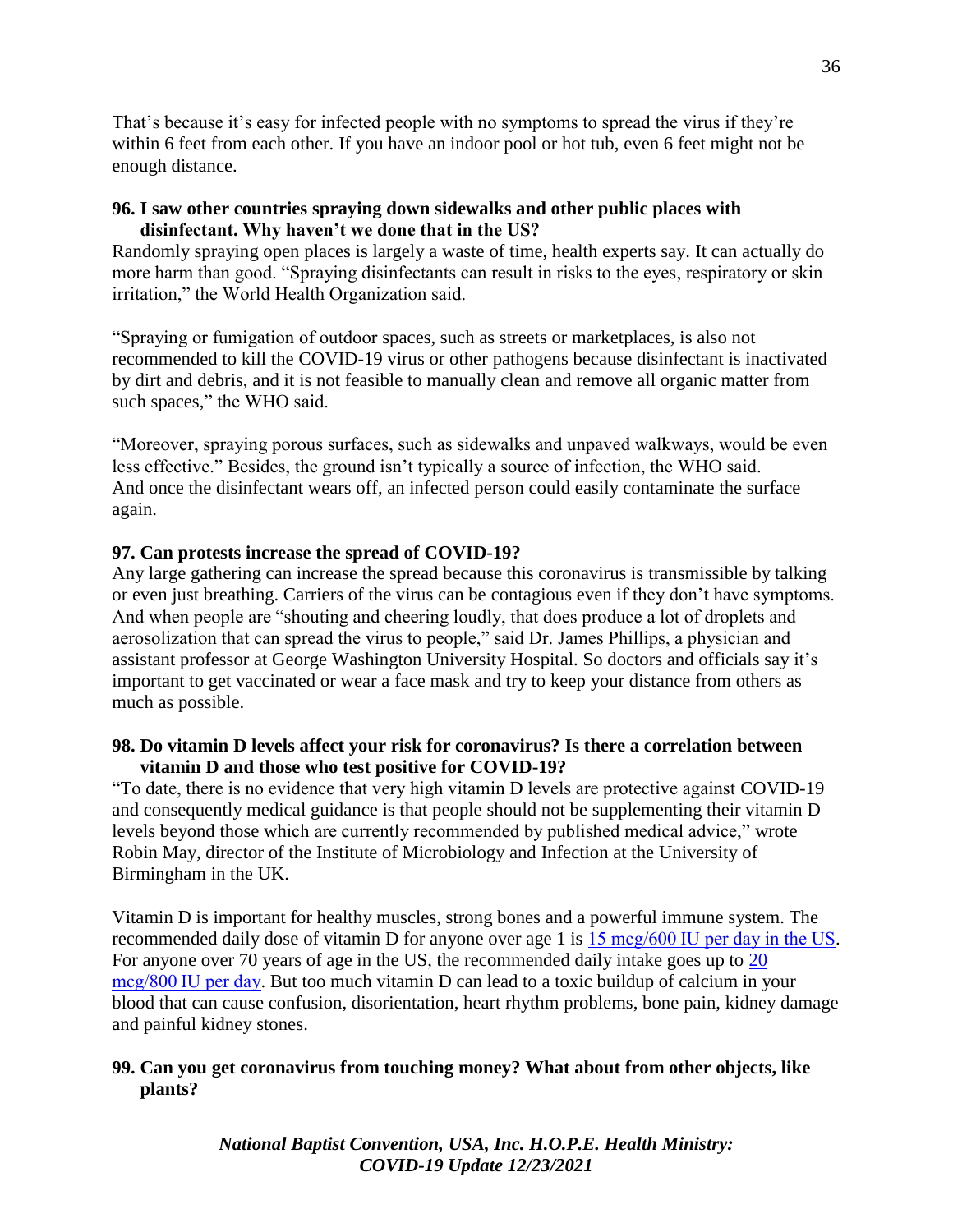"Viruses can live on surfaces and objects — including on money — although your chance of actually getting COVID-19 from cash is probably very low," emergency medicine physician Dr. Leana Wen said. The new coronavirus can live for up to 72 hours on stainless steel and plastic, up to 24 hours after landing on cardboard, and up to four hours after landing on copper, according to a study funded by the US National Institutes of Health.

So how do you protect yourself? To avoid touching cash or coins, use contactless methods of payment whenever possible, Wen said. If you can't use a contactless form of payment, credit cards and debit cards are much easier to clean and disinfect than cash. But remember that anyone who touches your credit card can also leave germs on it.

If you must use cash, "wash your hands well with soap and water" afterward, Wen said. The same applies for anything else you touch that might have coronavirus on it. If you can't wash your hands immediately, use hand sanitizer or disinfectant. And since COVID-19 is a respiratory disease, make sure you avoid touching your face.

#### **100. Can UV light kill coronavirus?**

While some UV light devices are used for hospital disinfection, UV light only kills germs under very specific conditions — including certain irradiation dosages and exposure times, the World Health Organization said. But UV light can also damage the body.

Two factors are required for UV light to destroy a virus: intensity and time. If the light is intense enough to break apart a virus in a short time, it's going to be dangerous to people, said Donald Milton, a professor at the University of Maryland. UVA and UVB light both damage the skin. UVC light is safer for skin, but it will damage tender tissue such as the eyes.

#### **101. Do I need to wash fruits and vegetables with soap and water?**

No. The US Food and Drug Administration says [you don't need to wash fresh produce with soap](https://www.fda.gov/consumers/consumer-updates/7-tips-cleaning-fruits-vegetables)  [and water,](https://www.fda.gov/consumers/consumer-updates/7-tips-cleaning-fruits-vegetables) but you should rinse it with plain water. But it's still important to wash your hands with soap and water frequently because we often touch our faces without realizing it. You don't have to worry about getting coronavirus by "eating" it, though. Even if coronavirus does get into your food, your stomach acid would kill it, said Dr. Angela Rasmussen, a virologist at Columbia University.

#### **102. Can coronavirus stay in my hair or in a beard? Should I wash my hair every day?**

Coronavirus can stick to hair, said [Dr. David Aronoff,](https://www.vumc.org/viiii/person/david-aronoff-md) director of the Division of Infectious Diseases at Vanderbilt University Medical Center. Touching contaminated hair and then touching your mouth, eyes or nose could increase your risk of infection. "Like on the skin, this coronavirus is a transient hitchhiker that can be removed by washing," Aronoff said.

But that doesn't mean you have to wash the hair on your head multiple times a day, said dermatologist [Dr. Hadley King.](https://www.drhadleyking.com/) That's because "living hair attached to our scalps may be better protected by our natural oils that have some antimicrobial properties and may limit how well microbes can attach to the hair," she said.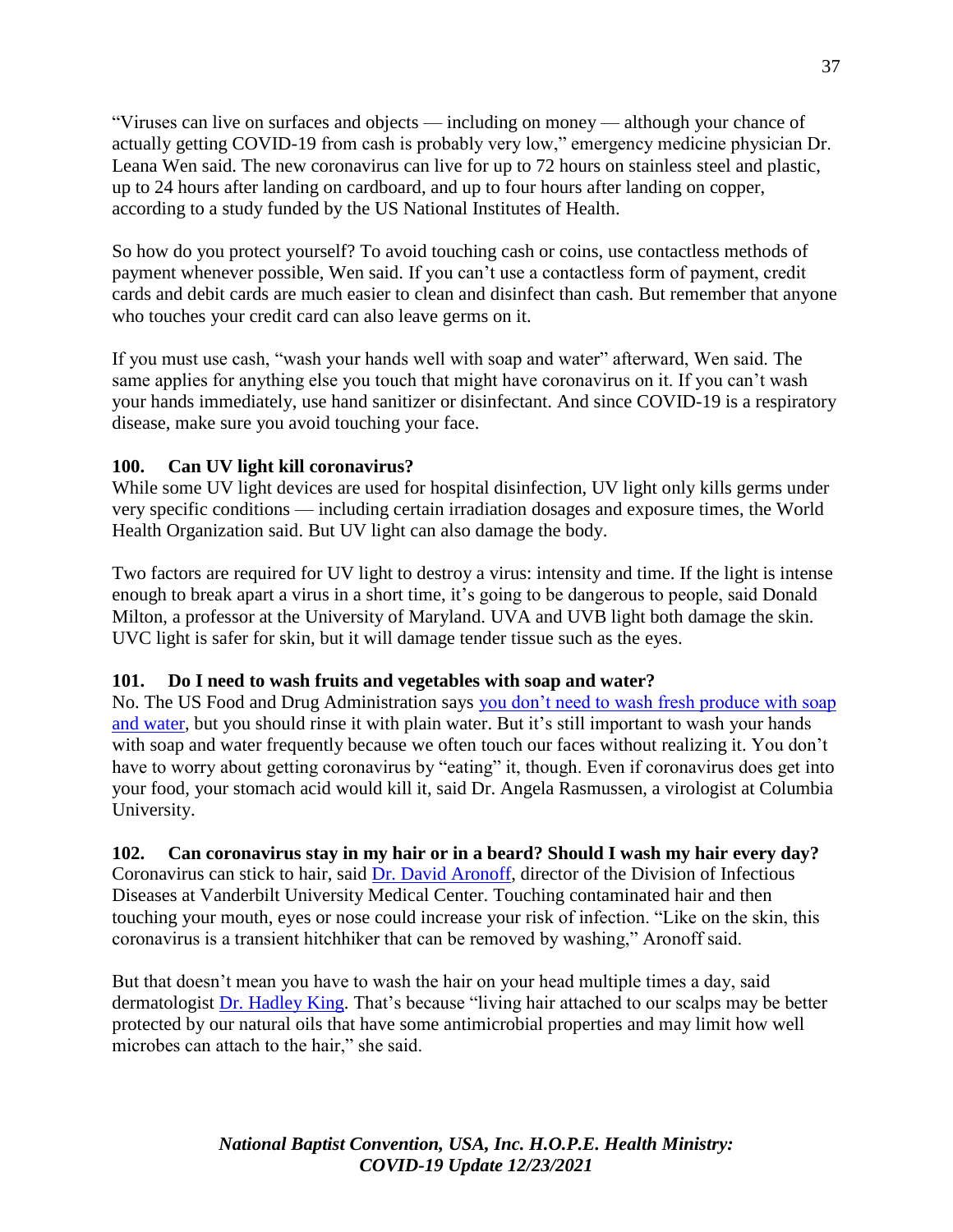"If you are going out into areas that could possibly be contaminated with viral particles, then it would be reasonable to wash the hair daily during the pandemic. But it's not the same as hand washing – the virus infects us through our mucosal surfaces. If your hair is not falling into your face or you're not running your fingers through it, then there is less of a risk."

If your hair does fall into your face, you may want to pull it back to minimize your risk, King said. As for facial hair, "washing at least daily if not more frequently is wise, depending on how often they touch their face," Aronoff said.

#### **103. Could I infect my pets with coronavirus, or vice versa? Can someone get infected by touching an animal's fur? Should I get my pet tested for coronavirus?**

There have been some reports of animals infected with coronavirus — including two pets in New York and eight big cats at the Bronx Zoo. Most of those infections came from contact with humans who had coronavirus, like a zoo employee who was an asymptomatic carrier.

But [according to the CDC,](https://www.cdc.gov/coronavirus/2019-ncov/faq.html/#animals) there is no evidence animals play a significant role in spreading the virus to humans. Therefore, at this time, routine testing of animals for COVID-19 is not recommended. As always, it's best to wash your hands after touching an animal's fur and before touching your face. And if your pet appears to be sick, call your veterinarian.

## **104. What is contact tracing?**

This "Contact tracing 101" article explains how contact tracing works, who can get hired, and how contact tracing has helped quash previous outbreaks. But the US hasn't been doing nearly enough contact tracing, experts say. [Here's why.](https://www.cnn.com/2020/10/08/health/contact-tracing-covid-19-white-house/index.html)

#### **105. Should I wash my hands and laundry in very warm or hot water?**

Hot water is best for killing bacteria and viruses in your laundry. But you don't want to use that kind of scalding hot water on your skin. Warm water is perfectly fine for washing your hands — as long as you wash them thoroughly [\(like this\)](https://www.cnn.com/videos/health/2020/03/27/how-to-wash-hands-gupta-vpx.cnn) and for at least 20 seconds. (To time yourself, you can hum the "Happy Birthday" song twice.)

Cold water will also work, "but you have to make sure you work really vigorously to get a lather and get everything soapy and bubbly," said chemist Bill Wuest, an associate professor at Emory University. To do that, you might need to sing "Happy Birthday" three times instead of twice. "Warm water with soap gets a much better lather – more bubbles," Wuest said. "It's an indication that the soap is … trying to encapsulate the dirt and the bacteria and the viruses in them."

#### **106. How does soap kill coronavirus? If I don't have disinfecting wipes, can I use soap and water on surfaces?**

Yes, you can use soap and water on surfaces just like you would on your hands to kill coronavirus. But don't use water alone — that won't really help. The outer layer of the virus is made up of lipids, aka fat. Your goal is to break through that fatty barrier, forcing the virus' guts to spill out and rendering it dead.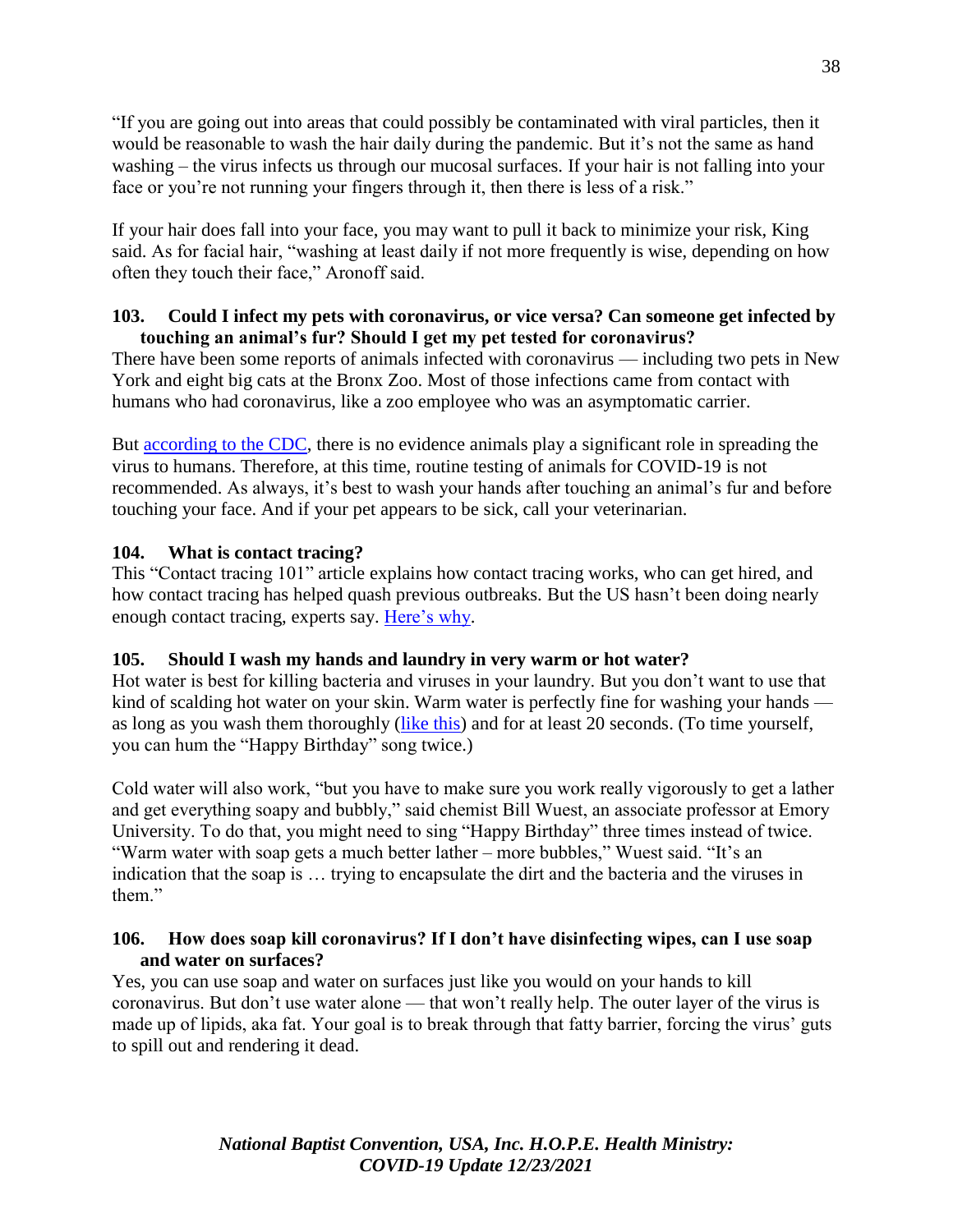In other words, imagine coronavirus is a butter dish that you're trying to clean. "You try to wash your butter dish with water alone, but that butter is not coming off the dish," said [Dr. John](https://www.chp.edu/find-a-doctor/service-providers/john-williams-206878)  [Williams,](https://www.chp.edu/find-a-doctor/service-providers/john-williams-206878) chief of pediatric infectious diseases at UPMC Children's Hospital of Pittsburgh. "You need some soap to dissolve grease. So, soap or alcohol are very, very effective against dissolving that greasy liquid coating of the virus." By cutting through the greasy barrier, Williams said, "it physically inactivates the virus so it can't bind to and enter human cells anymore."

#### **107. Can coronavirus be transferred by people's shoes? How do I protect kids who crawl or play on the floor?**

Yes, coronavirus can live on the soles of shoes, but the risk of getting COVID-19 from shoes appears to be low. A [report published by the CDC](https://wwwnc.cdc.gov/eid/article/26/7/20-0885_article) highlighted a study from a hospital in Wuhan, China, where this coronavirus outbreak began.

The soles of medical workers' shoes were swabbed and analyzed, and the study found that the virus was "widely distributed" on floors, computer mice, trash cans and doorknobs. But it's important to note the study was done in a hospital, where the virus was concentrated. It's still possible to pick up coronavirus on the bottoms of your shoes by running errands, but it's unlikely you'll get sick from it because people don't often touch the soles of their shoes and then their faces. Because COVID-19 is a respiratory disease, the [CDC advises wearing a mask while in](https://www.cdc.gov/coronavirus/2019-ncov/prevent-getting-sick/diy-cloth-face-coverings.html)  [public](https://www.cdc.gov/coronavirus/2019-ncov/prevent-getting-sick/diy-cloth-face-coverings.html) and washing your hands frequently– [the correct way.](https://www.cnn.com/videos/health/2020/03/27/how-to-wash-hands-gupta-vpx.cnn) If you have small children who crawl or regularly touch the floor, it's a good idea to take your shoes off as soon you get home to prevent coronavirus or bacteria from spreading on the floors.

## **108. Can I get coronavirus through food? Is it safe to eat takeout from restaurants?**

There's no evidence that coronavirus can be transmitted through food, [the CDC says.](https://www.cdc.gov/coronavirus/2019-ncov/faq.html) Even if coronavirus does get into your food, your stomach acid would kill it, said Dr. Angela Rasmussen, a virologist at Columbia University. "When you eat any kind of food, whether it be hot or cold, that food is going to go straight down into your stomach, where there's a high acidity, low-pH environment that will inactivate the virus," she said.

But it's a good idea to disinfect the takeout containers, CNN Chief Medical Correspondent Dr. Sanjay Gupta said. Coronavirus is a respiratory virus, and it's easy to touch your face without realizing it. If you don't have disinfecting wipes, use your own plates or bowls to serve the food. Just make sure to wash your hands after transferring food from the containers.

#### **109. Can coronavirus spread through water, like in a swimming pool or hot tub?**

"There is no evidence that COVID-19 can be spread to humans through the use of pools and hot tubs," the CDC says. "Proper operation, maintenance, and disinfection (e.g., with chlorine and bromine) of pools and hot tubs should remove or inactivate the virus that causes COVID-19."

But health officials still advise staying at least 6 feet away from others because COVID-19 is a respiratory disease. In other words, you probably won't get coronavirus from the water, but you could get coronavirus from someone close to you in the water. As for drinking water, doctors say you don't need to worry about coronavirus in the tap water because [most municipal drinking](https://www.cdc.gov/coronavirus/2019-ncov/php/water.html)  [water systems should remove or inactivate the virus.](https://www.cdc.gov/coronavirus/2019-ncov/php/water.html)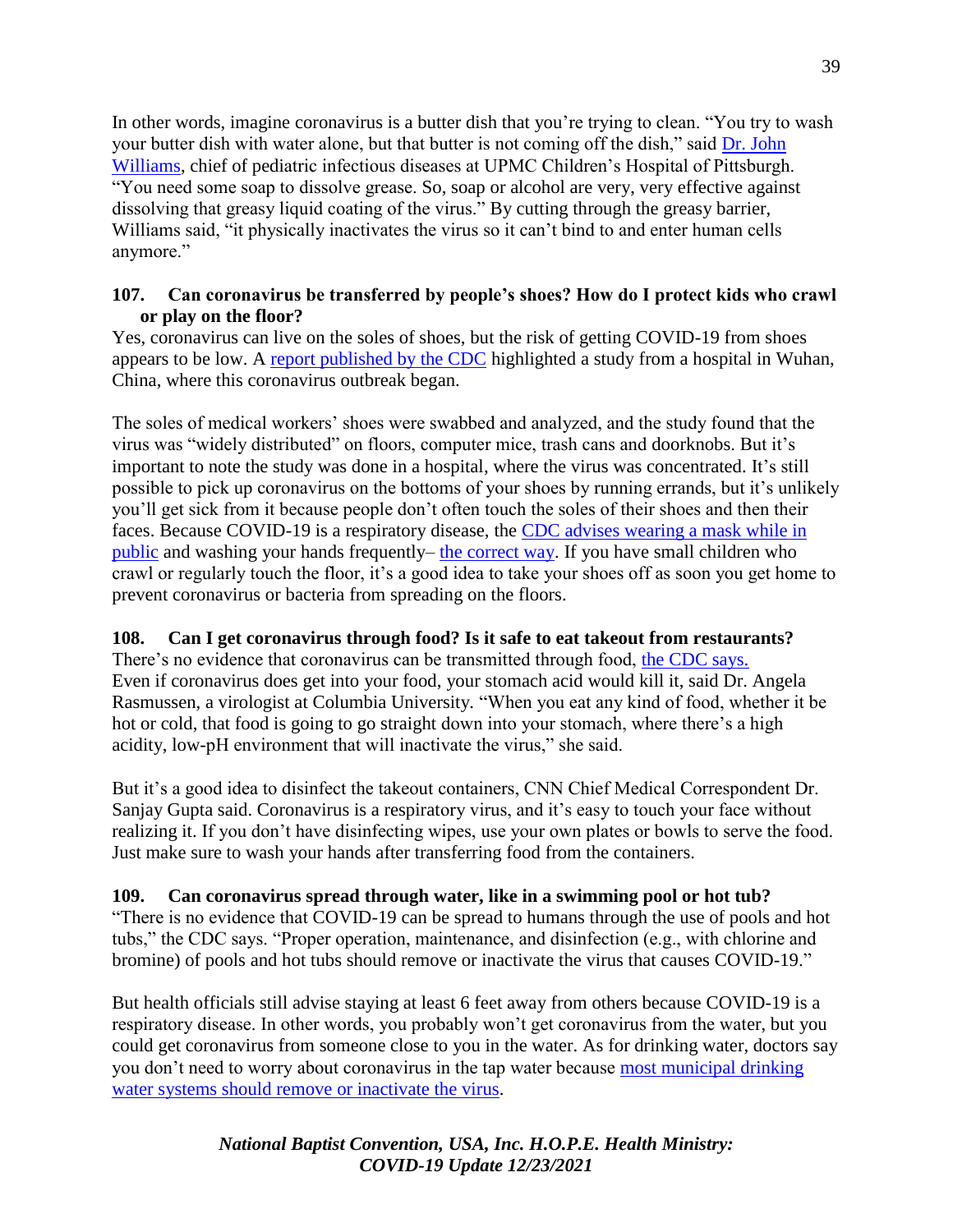## **110. Can mosquitoes or houseflies transmit coronavirus?**

"To date there has been no information nor evidence to suggest that the new coronavirus could be transmitted by mosquitoes," the [World Health Organization](https://www.who.int/emergencies/diseases/novel-coronavirus-2019/advice-for-public/myth-busters) says. There's also no evidence so far suggesting flies can spread coronavirus.

## **111. Can you safely reuse a non-cloth mask that you can't wash, like a disposable mask?**

Yes, you can, said Dr. Joseph Vinetz, an infectious diseases professor at Yale School of Medicine. To disinfect masks that you can't wash, Vinetz recommends leaving them in a clean, safe place in your home for a few days. After that, it should no longer be infectious, as this coronavirus is known to survive on hard surfaces for only up to three days. You can reuse cloth masks, too. Just launder them between each use on a high heat setting.

#### **112. Will ingesting or injecting disinfectants, like the ones that kill viruses on surfaces, protect me against coronavirus or kill coronavirus if I already have it?**

"That's a bad idea," said Dr. Colleen Kraft, an infectious diseases professor at Emory University School of Medicine. "It could definitely kill you." Former President Donald Trump wondered aloud during a press conference whether there's "a way we can do something like that, by injection inside or almost a cleaning." But the Reckitt Benckiser Group, which produces Lysol cleaning products, said "under no circumstance" should disinfectants be put into the human body.

## **113. Can coronavirus stick to clothes? Do I need to wash my clothes right after encountering other people, like at the grocery store or while jogging?**

"I don't think you need to," CNN Chief Medical Correspondent Dr. Sanjay Gupta said. Coronavirus can stay alive for up to three days on stainless steel and plastic. But clothing "is probably more like cardboard — it's more absorbent, so the virus is unlikely to stay and last that long," Gupta said.

While coronavirus can stay alive on cardboard for up to 24 hours, viruses generally don't stick well on surfaces that are in motion. "If you look at how viruses move through air, they kind of want to move around objects," Gupta said. "They don't want to necessarily land on objects. So, if you're moving as human body through the air … (it's) unlikely to stick to your clothes."

# **114. Will an antibody test show whether I'm immune and can go back to work or school?**

Not necessarily. Antibodies are a body's response to bacteria or viruses. But it's not clear whether having antibodies means you have long-term protection from getting reinfected. "The thing we don't know yet is what is the relationship between the level of antibody and the degree of your protection," Dr. Anthony Fauci, director of the National Institute of Allergy and Infectious Diseases, told Snapchat's "Good Luck America" show. "So, you may be positive for an antibody, but not enough to protect you." There's also a risk that some antibody tests might confuse the novel coronavirus with other coronaviruses, like the ones that cause the common cold.

## **115. Can I use vodka as hand sanitizer?**

Please don't. The CDC advises using hand sanitizer that [contains at least 60% alcohol.](https://www.cdc.gov/coronavirus/2019-ncov/prevent-getting-sick/prevention.html)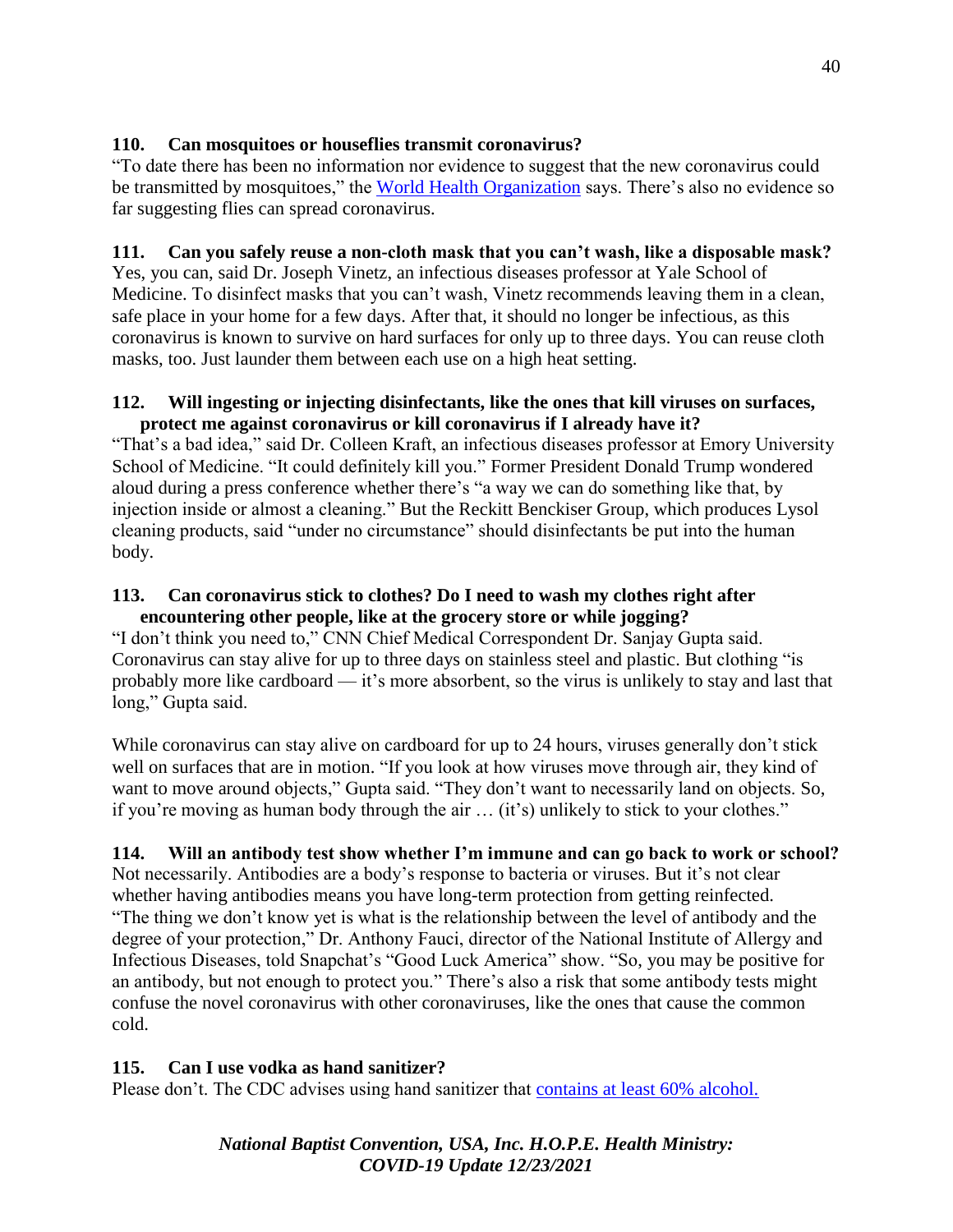Vodka typically contains [between 35% and 46% percent alcohol.](https://www.alcohol.org/statistics-information/abv/) If the stores are out of hand sanitizer and you want to make your own, the Nebraska Medical Center [offers this recipe:](https://www.youtube.com/watch?v=bUp-wnLT6ew)

#### **What you'll need:**

- $\Box$  2/3 cup 91% isopropyl alcohol (rubbing alcohol)
- $\Box$  1/3 cup aloe vera gel
- Mixing bowl
- $\Box$  Spoon or something for whisking
- $\Box$  Small container, such as a 3-oz. travel bottle
- $\Box$  Optional: essential oil to give your hand sanitizer a fragrance

#### **Directions:**

- $\Box$  In a mixing bowl, stir isopropyl alcohol and aloe vera gel together until well blended.
- $\Box$  Add 8-10 drops of scented essential oil (optional, but nice). Stir.
- $\Box$  Pour the homemade hand sanitizer into an empty container and seal. Write "hand" sanitizer" on a piece of masking tape and attach to the bottle.

#### **116. Are smokers or vapers at higher risk? What if I only smoke weed?**

This is not a good time to be vaping or smoking anything, including weed.

"Vaping affects your lungs at every level. It affects the immune function in your nasal cavity by affecting cilia, which push foreign things out," said Prof. Stanton Glantz, director of the Center for Tobacco Research Control and Education at University of California San Francisco.

When you vape, "the ability of your upper airways to clear viruses is compromised," Glantz said. Tobacco smokers are at especially high risk. In a study from China, where the first COVID-19 outbreak occurred, smokers were 14 times more likely to develop severe complications than nonsmokers.

Even occasionally smoking marijuana can put you at greater risk. "What happens to your airways when you smoke cannabis is that it causes some degree of inflammation, very similar to bronchitis, very similar to the type of inflammation that cigarette smoking can cause," said pulmonologist Dr. Albert Rizzo, chief medical officer for the [American Lung Association.](https://www.lung.org/media/meet-our-experts/al-rizzo) "Now you have some airway inflammation, and you get an infection on top of it. So yes, your chance of getting more complications is there."

#### **117. My teenagers aren't taking this seriously. Any advice?**

Coronavirus isn't just infecting young people. It's killing young, healthy people as well. We've reported many stories about young people getting severely sick with or dying from coronavirus.

Dimitri Mitchell, 18, admits he had a "false sense of security." But he was later hospitalized with coronavirus and now wants everyone to take it seriously. "I just want to make sure everybody knows that no matter what their age is, it can seriously affect them. And it can seriously mess them up, like it messed me up," the Iowa teen said.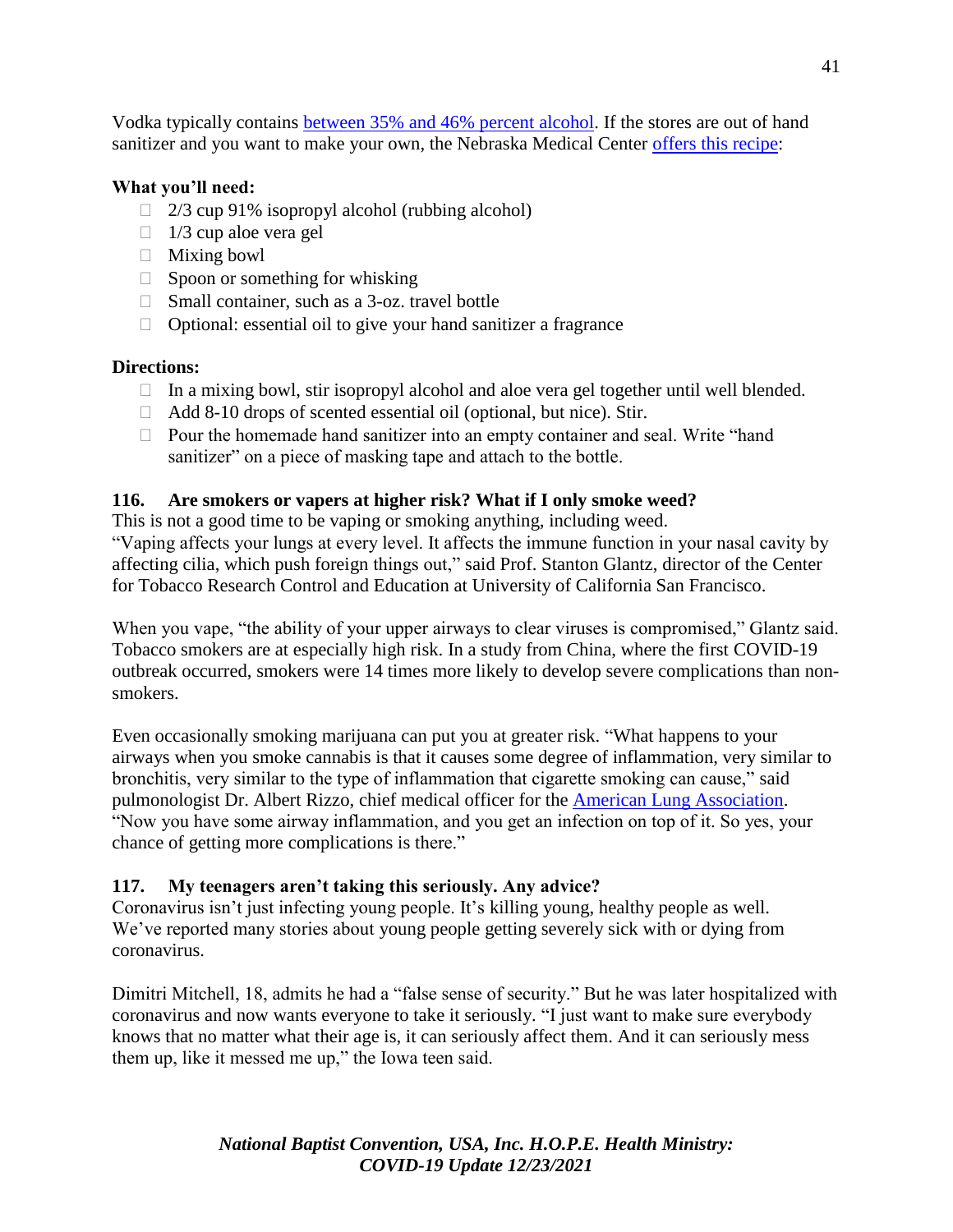"Four days in, the really bad symptoms started coming along. I started having really bad outbreaks, like sweating, and my eyes were really watery. I was getting warmer and warmer, and I was super fatigued. … I would start experiencing the worst headaches I've ever felt in my life. They were absolutely horrible." Eventually, the teen had to be hospitalized. His mother said she worried he might "fall asleep and never wake up."

Mitchell is now recovering but has suffered from long-term effects. "I just hope everybody's responsible, because it's nothing to joke about," he said. "It's a real problem, and I want everybody to make sure they're following social distancing guidelines and the group limits. And just listen to all the rules and precautions and stay up to date with the news and make sure they're informed."

## **118. Does this pandemic have anything to do with the 5G network?**

No, that's just a hoax going around the internet. "The theory that 5G might compromise the immune system and thus enable people to get sick from corona is based on nothing," said Eric van Rongen, chairman of the International Commission on Non-Ionizing Radiation Protection (ICNIRP). Learn more about [how 5G really works and why this hoax makes no sense.](https://www.cnn.com/2020/04/08/tech/5g-coronavirus-conspiracy-theory-trnd/index.html)

#### **119. My ex and I have joint custody of our kids. Is it safe for them to go between two homes?**

Ideally, you should limit your children's potential exposures to coronavirus and work out the safest plan possible with your ex. The problem: Some state and county family courts might be closed, or open only for emergencies involving abuse or endangerment. So, it might be difficult to formally modify pre-existing custody agreements. But some states may be offering some flexibility during the pandemic. And there may be creative solutions, such as spending more time with one parent now in exchange for extra time with the other parent after the pandemic ends.

# **120. How long does coronavirus stay "alive" on surfaces?**

Up to three days, depending on the surface. According to a study funded by the US National Institutes of Health:

- The novel coronavirus is viable up to 72 hours after being placed on stainless steel and plastic.
- It was viable up to four hours after being placed on copper, and up to 24 hours after being put on cardboard.
- In aerosols, it was viable for three hours.

## **121. Will a pneumonia or flu vaccine help protect against coronavirus?**

Some cases of coronavirus do lead to pneumonia. But the pneumonia vaccine won't help. "Vaccines against pneumonia, such as pneumococcal vaccine and Haemophilus influenza type B (Hib) vaccine, only help protect people from these specific bacterial infections," according to [Harvard Medical School.](https://www.health.harvard.edu/diseases-and-conditions/coronavirus-resource-center) "They do not protect against any coronavirus pneumonia."

## **122. Why have medical workers gotten sick with or died from coronavirus if they're wearing protective gear? Does the viral load matter?**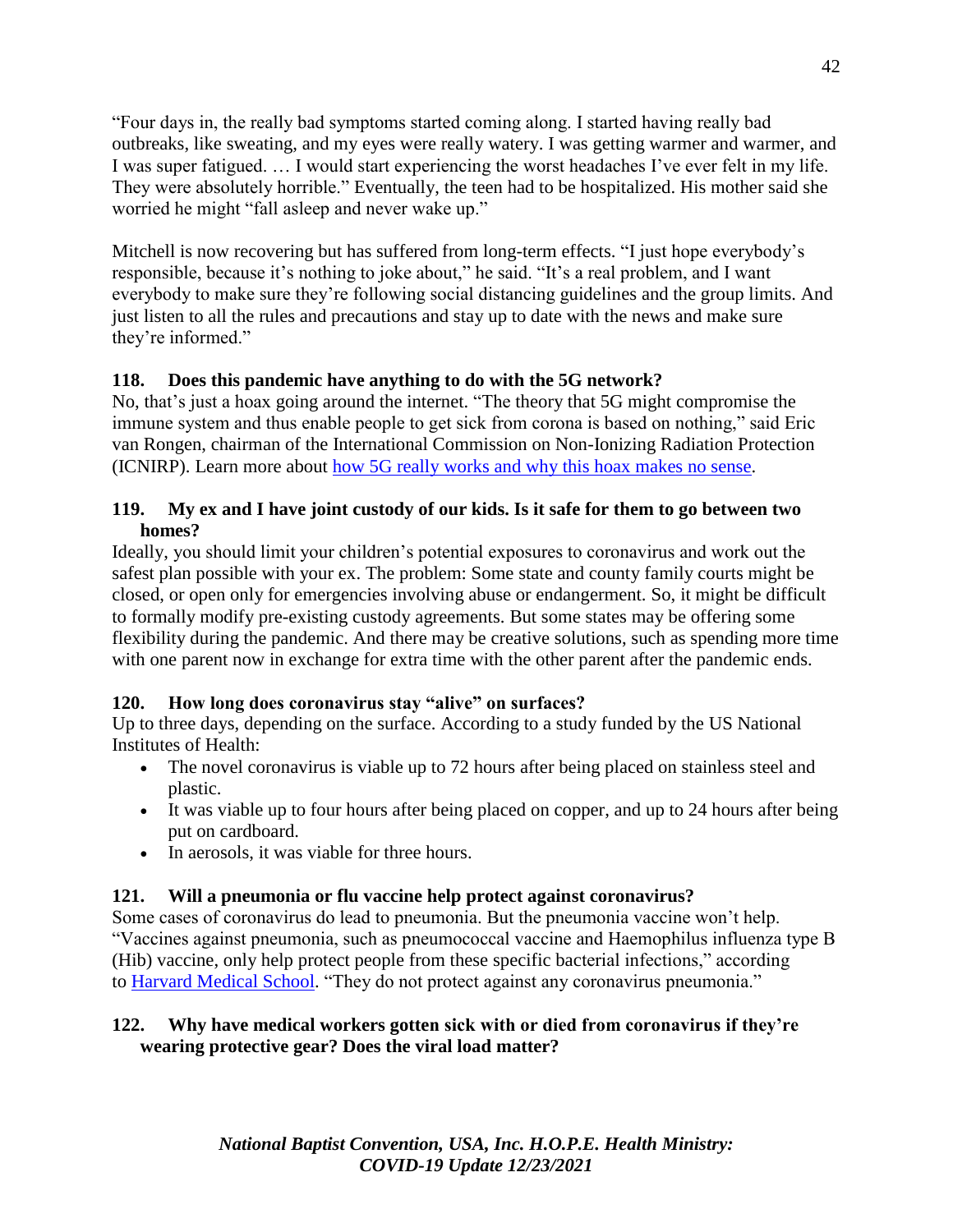In some cases, health care workers haven't had enough protective gear to handle the volume of COVID-19 patients. Some have resorted to using plastic report covers as masks. The CDC said medical providers might have to use expired masks or reuse them between multiple patients. But it's not just subpar protective gear that puts medical workers at risk. It's also the amount of virus they're exposed to.

"The viral load — the amount of virus – does determine the severity of your illness," emergency medicine physician Dr. Leana Wen said. "So that could happen in the case of health care workers who are exposed to a lot more COVID-19 as a result of their work — that they get more severely ill."

## **123. How many people with coronavirus don't have symptoms? Are they still contagious?**

In one study, about 4 in 5 people with confirmed coronavirus in China were [likely infected by](https://science.sciencemag.org/content/sci/early/2020/03/24/science.abb3221.full.pdf)  [people who didn't know they had it,](https://science.sciencemag.org/content/sci/early/2020/03/24/science.abb3221.full.pdf) according to research published in the journal "Science" last year. "These findings explain the rapid geographic spread of (coronavirus) and indicate containment of this virus will be particularly challenging," researchers wrote.

In March 2020, the CDC said almost half of the 712 people with coronavirus who were on the Diamond Princess cruise ship didn't have any symptoms when they tested positive. Other studies have suggested 25% to 50% of coronavirus carriers don't have symptoms.

## **124. How do I safely take care of someone who's sick?**

It may be difficult to know whether your loved one has coronavirus or another illness. So it's critical to play it safe and not infect yourself and, in turn, others. The CDC suggests:

- Giving the sick person their own room to stay in, if possible. Keep the door closed.
- Having only one person serve as the caretaker.
- Asking the sick person to wear a face mask, if it doesn't cause breathing problems. It's a good idea for the caretaker to also wear a secure face mask.

# **125. What are the symptoms?**

Fatigue, fever, dry cough, difficulty breathing, and the loss of taste or smell are some of the symptoms of COVID-19. Symptoms can appear anywhere from 2 days to 2 weeks after exposure, [the CDC says.](https://www.cdc.gov/coronavirus/2019-ncov/about/symptoms.html) But some people get no symptoms at all and can infect others without knowing it. The illness varies in its severity. And while many people can recover at home just fine, some — including young, previously healthy adults — are suffering long-term symptoms.

## **126. What can I do if my loved one thinks he or she has coronavirus?**

Don't visit family members with suspected illness – connect with them virtually. If that person lives with you, limit contact with them and avoid using the same bathroom or bedroom if possible, [the CDC advises.](https://www.cdc.gov/coronavirus/2019-ncov/community/home/faq.html)

If the person been diagnosed, he or she might be able to recover at home in isolation. Separate yourself as much as possible from your infected family member and keep animals away, too. Continue to use separate restrooms and regularly disinfect them.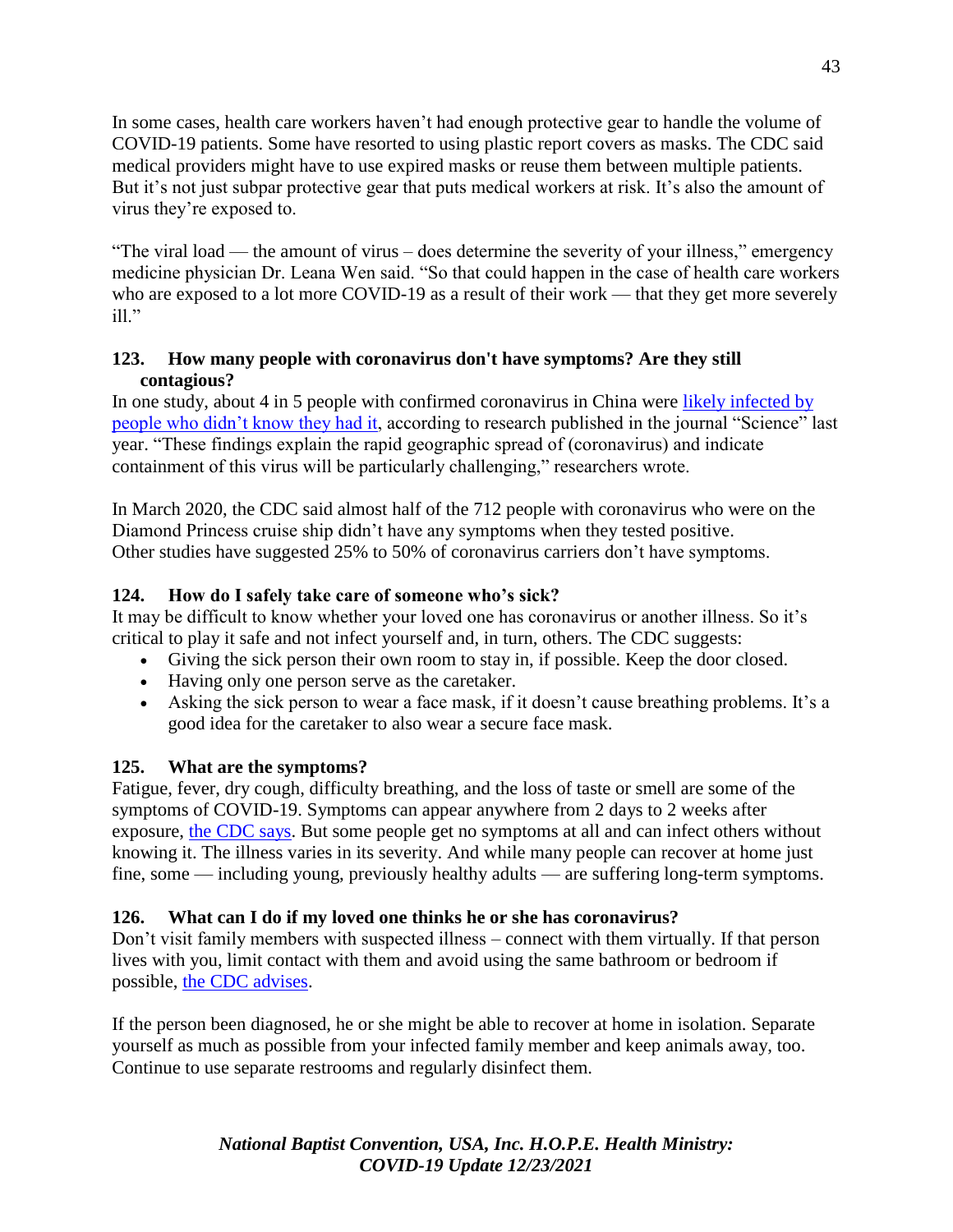Stock up on groceries and household supplies for them while they can't travel outside and minimize trips to stores. Wash your hands frequently and avoid sharing personal items with the infected person. If you think you're developing symptoms, stay home and call your physician.

## **127. The stores are out of disinfectant sprays and hand sanitizer. Can I make my own?**

Yes, you can make both at home. "Unexpired household bleach will be effective against coronaviruses when properly diluted" if you're trying to kill coronavirus on a non-porous surface, the CDC said. [The CDC's recipe](https://www.cdc.gov/coronavirus/2019-ncov/prepare/cleaning-disinfection.html?CDC_AA_refVal=https%3A%2F%2Fwww.cdc.gov%2Fcoronavirus%2F2019-ncov%2Fcommunity%2Fhome%2Fcleaning-disinfection.html#disinfect) calls for diluting 5 tablespoons (or ¼ cup) of bleach per gallon of water, or 4 teaspoons of bleach per quart of water.

You can also make your own hand sanitizer. The Nebraska Medical Center – famous for its biocontainment unit and treatment of Ebola patients – [offers this recipe:](https://www.youtube.com/watch?v=bUp-wnLT6ew)

## **What you'll need:**

- $\Box$  2/3 cup 91% isopropyl alcohol (rubbing alcohol)
- $\Box$  1/3 cup aloe vera gel
- $\Box$  Mixing bowl
- $\Box$  Spoon or something for whisking
- $\Box$  Small container, such as a 3 oz. travel bottle
- $\Box$  Optional: essential oil to give your hand sanitizer a fragrance

## **Directions:**

- $\Box$  In a mixing bowl, stir isopropyl alcohol and aloe vera gel together until well blended.
- $\Box$  Add 8-10 drops of scented essential oil (optional, but nice). Stir.
- $\Box$  Pour the homemade hand sanitizer into an empty container and seal.
- $\Box$  Write "hand sanitizer" on a piece of masking tape and attach to the bottle.

## **128. Can I be fired if I stay home sick?**

Employees can be fired if they don't show up to work and don't have sick leave that would cover the absence, says Krista Slosburg, an employment attorney at Stokes Lawrence in Seattle. But there are exceptions. Employers who make workers with COVID-19 come in may be violating Occupational Safety and Health Administration [OSHA] regulations, said Donna Ballman, who heads an employee advocacy law firm in Florida.

## **129. What happens when workers don't get paid sick leave?**

If you work in a city or state that requires sick leave and you use it, you can't be terminated or disciplined. But there is no federal mandate that requires companies to offer paid sick leave, and almost a quarter of all US workers don't get it, [according to 2019 government data.](https://www.bls.gov/ncs/ebs/benefits/2019/employee-benefits-in-the-united-states-march-2019.pdf#page=119) Some state and local governments have passed laws that require companies to offer paid sick leave. The Family and Medical Leave Act (FMLA) can sometimes protect a worker's job in the event they get sick, but it won't guarantee they get paid while they're out. Employee advocates urge businesses to consider the special circumstances of the COVID-19, and some already have.

## **130. Can managers send a sick worker home?**

Yes, managers can. The Society for Human Resource Management recommends companies "actively encourage sick employees to stay home, send symptomatic employees home until they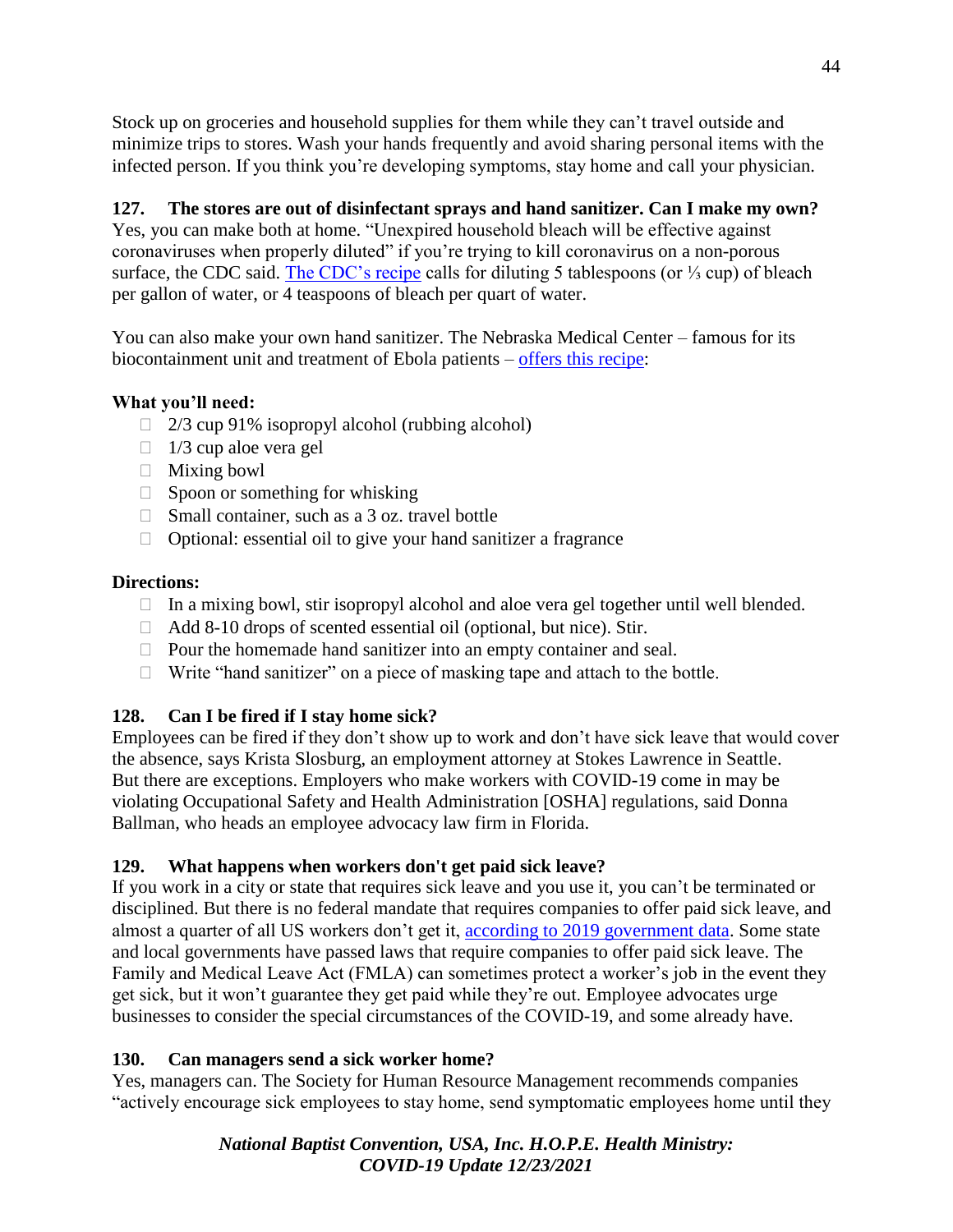are able to return to work safely, and require employees returning from high-risk areas to telework during the incubation period (of 14 days)." If a manager feels an employee's illness poses a direct threat to colleagues' safety, the manager may be able to insist the employee be evaluated by a doctor, said Alka Ramchandani-Raj, an attorney specializing in workplace safety.

## **131. If traveling on a plane, how do I stay safe?**

Since COVID-19 is a respiratory disease, many airlines require passengers to wear face masks during the flight, except for while eating or drinking. Health experts suggest eating, drinking and using the restroom *before* getting on the plane, to eliminate the need to take off your mask or go into a cramped lavatory on board. And always be mindful of where your hands have been, travel medicine specialist Dr. Richard Dawood said.

Airport handrails, door handles, and airplane lavatory levers are notoriously dirty. "It is OK to touch these things as long as you then wash or sanitize your hands before contaminating your face, touching or handling food," Dawood said. "Hand sanitizers are great. So are antiseptic hand wipes, which you can also use to wipe down armrests, remote controls at your seat and your tray table."

## **132. Should I spray myself or my kids with disinfectant?**

No, those products work on surfaces but can be dangerous to your body. There are some chemical disinfectants, including bleach, 75% ethanol, peracetic acid and chloroform, that may kill the virus on surfaces. But if the virus is already in your body, putting those substances on your skin or under your nose won't kill it, the [World Health Organization](https://www.who.int/emergencies/diseases/novel-coronavirus-2019/advice-for-public/myth-busters) says. And those chemicals can harm you.

#### **133. I've heard that home remedies can cure or prevent the virus. Is that true?**

There's [no evidence](https://www.who.int/emergencies/diseases/novel-coronavirus-2019/advice-for-public/myth-busters) from the outbreak that eating garlic, sipping water every 15 minutes or taking vitamin C will protect people from the new coronavirus. Same goes for using essential oils or colloidal silver.

#### **134. Why was the US been so far behind other countries with testing?**

Experts said cuts in federal funding for public health and problems with early testing forced the US to play catch-up.

- **Problems with public health infrastructure:** Two years ago, the CDC stopped funding epidemic prevention activities in 39 countries, including China. This happened because the Trump administration refused to allocate money to a program that started during the 2014 Ebola outbreak. Former CDC director Dr. Tom Frieden warned that move "would significantly increase the chance an epidemic will spread without our knowledge and endanger lives in our country and around the world."
- **Problems with the testing:** Malfunctions, shortages and delays in availability have all contributed to the slowdown. In the first few weeks of the outbreak in the US, the CDC was the only facility in the country that could confirm test results — even though a World Health Organization test became available around the same time. Some test kits that were sent around the country were flawed — a move that put the US behind about "four to five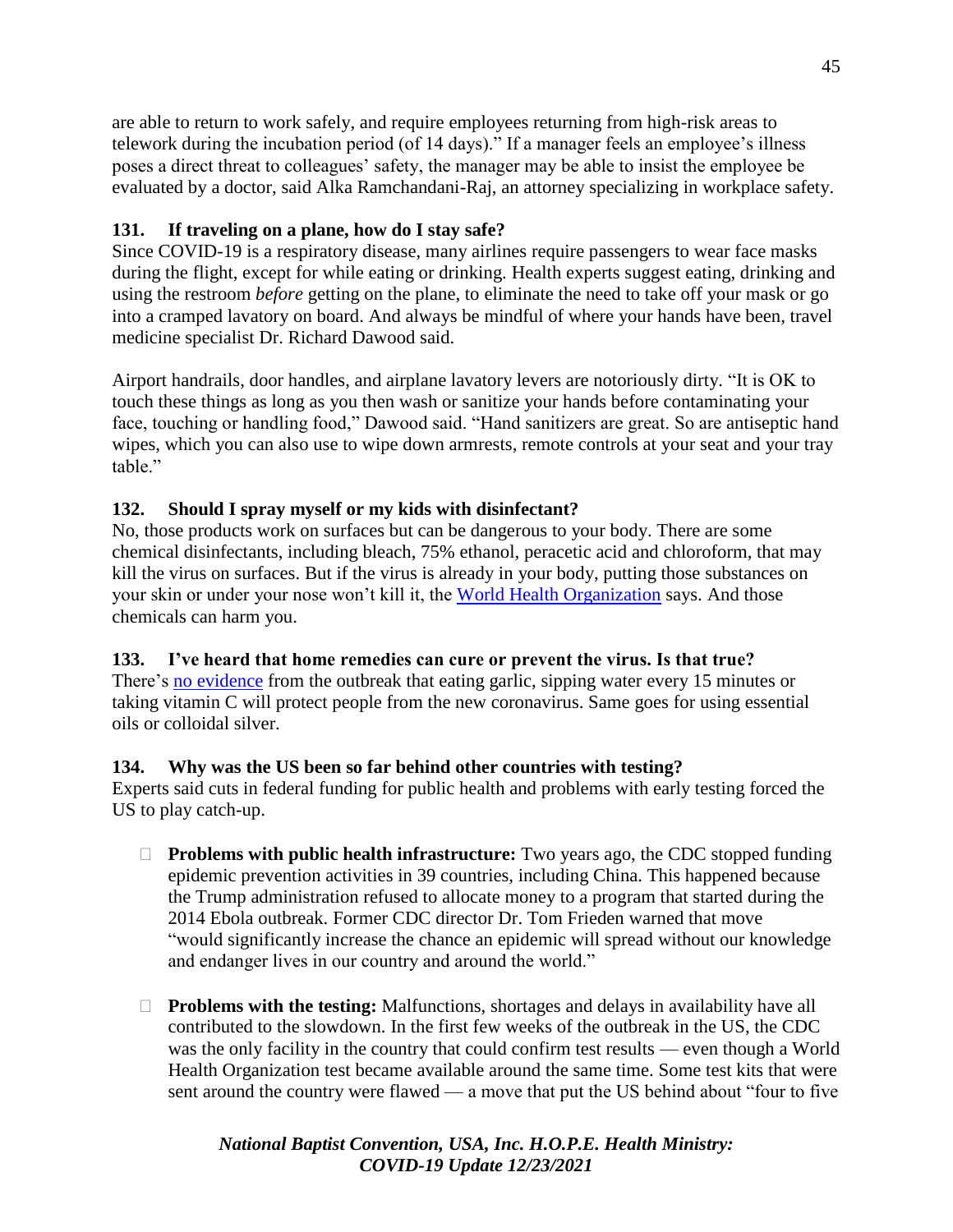weeks," says Dr. Rob Davidson, executive director of the Committee to Protect Medicare.

## **135. If a coronavirus patient gets pneumonia, what antibiotics have proven to be effective?**

No antibiotics are effective against COVID-19 because the disease is caused by a viral infection, not a bacterial infection. "However, if you are hospitalized for the [coronavirus], you may receive antibiotics because bacterial co-infection is possible," the [World Health](https://www.who.int/emergencies/diseases/novel-coronavirus-2019/advice-for-public/myth-busters)  [Organization](https://www.who.int/emergencies/diseases/novel-coronavirus-2019/advice-for-public/myth-busters) says. There is no known cure for the novel coronavirus.

## **136. Did Dean Koontz predict this outbreak in the book "The Eyes of Darkness" almost 40 years ago?**

No. There are some interesting coincidences in the 1981 fiction novel, which says "a severe pneumonia-like illness will spread around the globe" around the year 2020. Modern editions of the book call the biological strain "Wuhan-400," and the current coronavirus outbreak started in Wuhan, China.

But there are [important differences between the book and reality.](https://bit.ly/2Qv4O1y) The original version of the book called the strain the ["Gorki-400,](https://www.google.com/books/edition/The_Eyes_of_Darkness/U270yU756JoC?hl=en&gbpv=1&bsq=gorki-400)" in reference to a Russian locality, before it was later changed to the "Wuhan-400." In the book, the virus was man-made, while scientists believe the [novel coronavirus started in animals and jumped to humans.](https://www.who.int/docs/default-source/coronaviruse/situation-reports/20200221-sitrep-32-covid-19.pdf?sfvrsn=4802d089_2) And in the book, the virus had a 100% mortality rate. Early estimates of the mortality rate for this coronavirus outbreak range from 2-4%.

## **137. Can I get coronavirus from a package sent from China?**

No, "The new coronavirus cannot be transmitted through goods manufactured in China or any country reporting COVID-19 cases," the [World Health Organization](https://www.who.int/emergencies/diseases/novel-coronavirus-2019/advice-for-public/myth-busters) says. "Even though the new coronavirus can stay on surfaces for a few hours or up to several days (depending on the type of surface), it is very unlikely that the virus will persist on a surface after being moved, travelled, and exposed to different conditions and temperatures," WHO said.

# **138. Can the heat from a hand dryer kill coronavirus?**

Hand dryers can't kill the virus, [the World Health Organization](https://www.who.int/emergencies/diseases/novel-coronavirus-2019/advice-for-public/myth-busters#misinformation) said. WHO also said UV lamps shouldn't be used to sterilize hands or other areas of the body because the radiation can irritate skin.